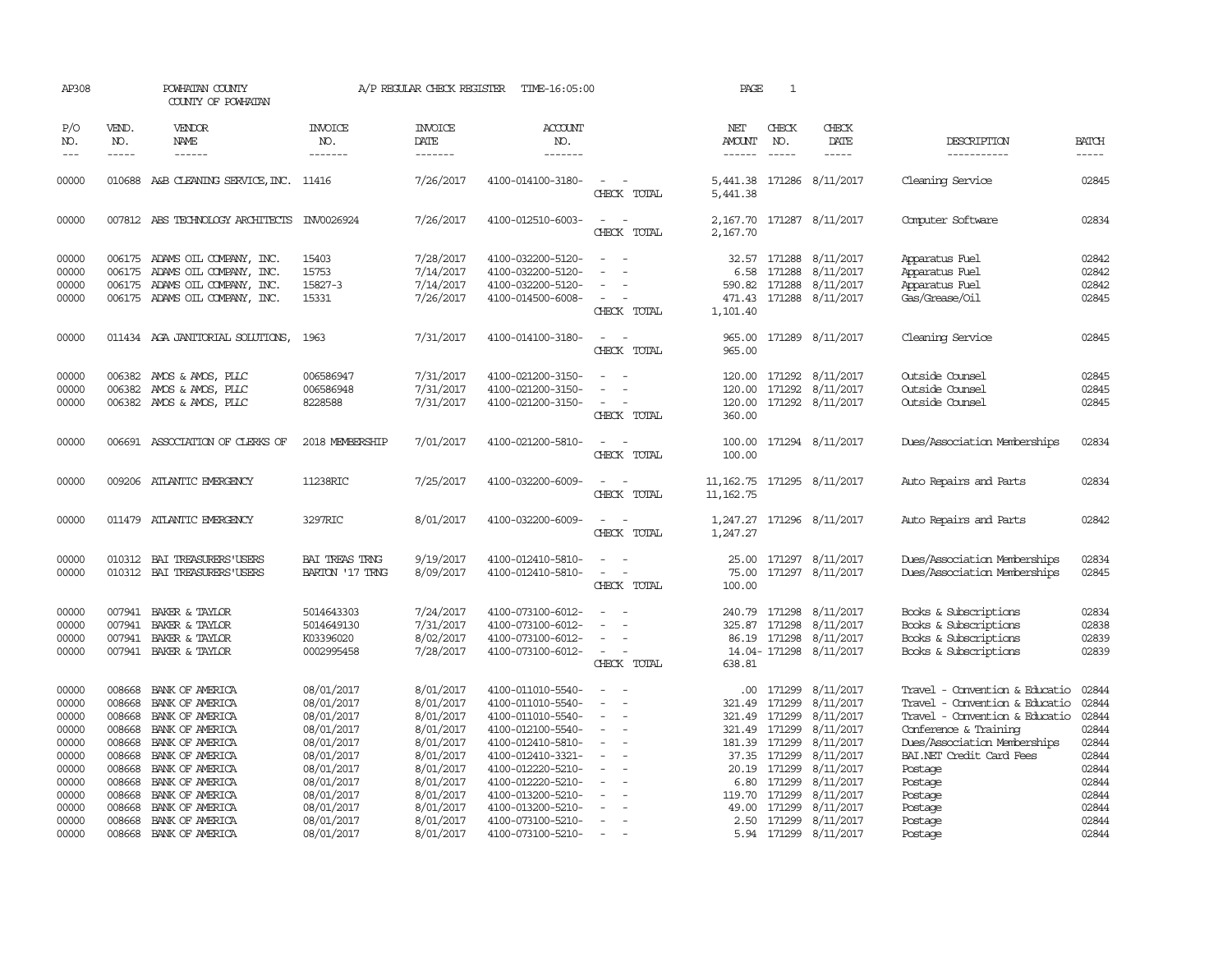| AP308      |              | POWHATAN COUNTY<br>COUNTY OF POWHATAN |                | A/P REGULAR CHECK REGISTER | TIME-16:05:00                                 |                          | PAGE          | 2            |                  |                                |       |
|------------|--------------|---------------------------------------|----------------|----------------------------|-----------------------------------------------|--------------------------|---------------|--------------|------------------|--------------------------------|-------|
| P/O<br>NO. | VEND.<br>NO. | VENDOR<br><b>NAME</b>                 | INVOICE<br>NO. | INVOICE<br>DATE            | ACCOUNT<br>NO.                                |                          | NET<br>AMOUNT | CHECK<br>NO. | CHECK<br>DATE    | DESCRIPTION                    | BATCH |
| $---$      | $- - - - -$  | $- - - - - -$                         | -------        | -------                    | -------                                       |                          | $- - - - - -$ |              | -----            | -----------                    | ----- |
| 00000      | 008668       | BANK OF AMERICA                       | 08/01/2017     | 8/01/2017                  | 4100-073100-5210-                             |                          | 51.97         | 171299       | 8/11/2017        | Postage                        | 02844 |
| 00000      | 008668       | BANK OF AMERICA                       | 08/01/2017     | 8/01/2017                  | 4100-073100-5210-                             |                          | 2.50          | 171299       | 8/11/2017        | Postage                        | 02844 |
| 00000      | 008668       | BANK OF AMERICA                       | 08/01/2017     | 8/01/2017                  | 4100-032200-5130-                             |                          | 61.88         | 171299       | 8/11/2017        | Water                          | 02844 |
| 00000      | 008668       | BANK OF AMERICA                       | 08/01/2017     | 8/01/2017                  | 4100-073100-6001-<br>$\sim$                   |                          | 18.32         | 171299       | 8/11/2017        | Office Supplies                | 02844 |
| 00000      | 008668       | BANK OF AMERICA                       | 08/01/2017     | 8/01/2017                  | 4100-014100-3400-                             |                          | 25.00         | 171299       | 8/11/2017        | Misc. Meetings - Set Up        | 02844 |
| 00000      | 008668       | BANK OF AMERICA                       | 08/01/2017     | 8/01/2017                  | 4100-014500-3190-                             |                          | 1.99          | 171299       | 8/11/2017        | Grounds Maintenance            | 02844 |
| 00000      | 008668       | BANK OF AMERICA                       | 08/01/2017     | 8/01/2017                  | 4100-012510-6002-                             | $\equiv$                 | 93.99         | 171299       | 8/11/2017        | Computer Equipment-non-capital | 02844 |
| 00000      | 008668       | BANK OF AMERICA                       | 08/01/2017     | 8/01/2017                  | 4100-012510-6014-                             |                          | 17.65         | 171299       | 8/11/2017        | Other Operating Supplies       | 02844 |
| 00000      | 008668       | BANK OF AMERICA                       | 08/01/2017     | 8/01/2017                  | 4100-012510-6014-                             |                          | 25.98         | 171299       | 8/11/2017        | Other Operating Supplies       | 02844 |
| 00000      | 008668       | BANK OF AMERICA                       | 08/01/2017     | 8/01/2017                  | 4100-012510-6014-                             | $\equiv$                 | 17.51         | 171299       | 8/11/2017        | Other Operating Supplies       | 02844 |
| 00000      | 008668       | BANK OF AMERICA                       | 08/01/2017     | 8/01/2017                  | 4100-012520-5230-<br>$\sim$                   |                          | 229.46        | 171299       | 8/11/2017        | Telephone Services             | 02844 |
| 00000      | 008668       | BANK OF AMERICA                       | 08/01/2017     | 8/01/2017                  | 4100-031210-6001-                             | $\equiv$                 | 298.99        | 171299       | 8/11/2017        | Office Supplies                | 02844 |
| 00000      | 008668       | BANK OF AMERICA                       | 08/01/2017     | 8/01/2017                  | 4100-032200-5815-                             |                          | 1,084.30      | 171299       | 8/11/2017        | Training/Seminars              | 02844 |
| 00000      | 008668       | BANK OF AMERICA                       | 08/01/2017     | 8/01/2017                  | 4100-032200-6009-                             | $\sim$                   | 40.50         | 171299       | 8/11/2017        | Auto Repairs and Parts         | 02844 |
| 00000      | 008668       | BANK OF AMERICA                       | 08/01/2017     | 8/01/2017                  | 4100-032200-6009-                             |                          | 49.48         | 171299       | 8/11/2017        | Auto Repairs and Parts         | 02844 |
| 00000      | 008668       | BANK OF AMERICA                       | 08/01/2017     | 8/01/2017                  | 4100-032200-6009-                             |                          | 147.32        | 171299       | 8/11/2017        | Auto Repairs and Parts         | 02844 |
| 00000      | 008668       | BANK OF AMERICA                       | 08/01/2017     | 8/01/2017                  | 4100-035500-6001-                             | $\equiv$                 | 144.77        | 171299       | 8/11/2017        | Office Supplies                | 02844 |
| 00000      | 008668       | BANK OF AMERICA                       | 08/01/2017     | 8/01/2017                  | 4100-035500-6001-                             |                          |               | 38.14 171299 | 8/11/2017        | Office Supplies                | 02844 |
| 00000      | 008668       | BANK OF AMERICA                       | 08/01/2017     | 8/01/2017                  | 4100-035500-6014-                             | $\overline{\phantom{a}}$ | 4.91          | 171299       | 8/11/2017        | Other Operating Supplies       | 02844 |
| 00000      | 008668       | BANK OF AMERICA                       | 08/01/2017     | 8/01/2017                  | 4100-073100-6003-                             |                          | 441.50        | 171299       | 8/11/2017        | Computer Equipment - Capitaliz | 02844 |
| 00000      | 008668       | BANK OF AMERICA                       | 08/01/2017     | 8/01/2017                  | 4100-073100-6012-                             | $\sim$                   |               | 19.94 171299 | 8/11/2017        | Books & Subscriptions          | 02844 |
| 00000      | 008668       | BANK OF AMERICA                       | 08/01/2017     | 8/01/2017                  | 4100-012200-5130-                             |                          | 55.31         | 171299       | 8/11/2017        | Water                          | 02844 |
| 00000      | 008668       | BANK OF AMERICA                       | 08/01/2017     | 8/01/2017                  | 4100-032200-5815-                             |                          | 67.50         | 171299       | 8/11/2017        | Training/Seminars              | 02844 |
| 00000      | 008668       | BANK OF AMERICA                       | 08/01/2017     | 8/01/2017                  | 4100-014500-3190-                             | $\equiv$                 | 17.98         | 171299       | 8/11/2017        | Grounds Maintenance            | 02844 |
| 00000      | 008668       | BANK OF AMERICA                       | 08/01/2017     | 8/01/2017                  | 4100-032200-3310-                             |                          | 15.78         | 171299       | 8/11/2017        | Equipment Repair               | 02844 |
| 00000      | 008668       | BANK OF AMERICA                       | 08/01/2017     | 8/01/2017                  | 4100-035500-6009-<br>$\overline{\phantom{a}}$ |                          | 23.97         | 171299       | 8/11/2017        | Auto Parts/Repairs             | 02844 |
| 00000      | 008668       | BANK OF AMERICA                       | 08/01/2017     | 8/01/2017                  | 4100-021600-6014-                             |                          | 284.30        | 171299       | 8/11/2017        | Other Operating Expenses       | 02844 |
| 00000      | 008668       | BANK OF AMERICA                       | 08/01/2017     | 8/01/2017                  | 4100-012100-5540-                             | $\equiv$                 | 40.00         | 171299       | 8/11/2017        | Conference & Training          | 02844 |
| 00000      | 008668       | BANK OF AMERICA                       | 08/01/2017     | 8/01/2017                  | 4100-021600-6014-                             |                          | 45.00         | 171299       | 8/11/2017        | Other Operating Expenses       | 02844 |
| 00000      | 008668       | BANK OF AMERICA                       | 08/01/2017     | 8/01/2017                  | 4100-012200-5540-CS3-                         |                          | 225.00        | 171299       | 8/11/2017        | VGFOA Conference               | 02844 |
| 00000      | 008668       | BANK OF AMERICA                       | 08/01/2017     | 8/01/2017                  | 4100-012510-5260-                             |                          | 17.49         | 171299       | 8/11/2017        | Internet Usage                 | 02844 |
| 00000      | 008668       | BANK OF AMERICA                       | 08/01/2017     | 8/01/2017                  | 4100-012510-5260-                             |                          | 17.49         | 171299       | 8/11/2017        | Internet Usage                 | 02844 |
| 00000      | 008668       | BANK OF AMERICA                       | 08/01/2017     | 8/01/2017                  | 4100-012510-5260-                             | $\overline{\phantom{a}}$ | 17.49         | 171299       | 8/11/2017        | Internet Usage                 | 02844 |
| 00000      | 008668       | BANK OF AMERICA                       | 08/01/2017     | 8/01/2017                  | 4100-012510-5260-                             |                          | 17.49         | 171299       | 8/11/2017        | Internet Usage                 | 02844 |
| 00000      | 008668       | BANK OF AMERICA                       | 08/01/2017     | 8/01/2017                  | 4100-032200-5210-                             | $\overline{\phantom{a}}$ | 11.30         | 171299       | 8/11/2017        | Postage                        | 02844 |
| 00000      | 008668       | BANK OF AMERICA                       | 08/01/2017     | 8/01/2017                  | 4100-032200-3310-                             |                          | 1,434.47      | 171299       | 8/11/2017        | Equipment Repair               | 02844 |
| 00000      | 008668       | BANK OF AMERICA                       | 08/01/2017     | 8/01/2017                  | 4100-012510-6001-                             |                          | 13.98         | 171299       | 8/11/2017        | Office Supplies                | 02844 |
| 00000      | 008668       | BANK OF AMERICA                       | 08/01/2017     | 8/01/2017                  | 4100-031210-6001-                             |                          | 41.25         | 171299       | 8/11/2017        | Office Supplies                | 02844 |
| 00000      | 008668       | BANK OF AMERICA                       | 08/01/2017     | 8/01/2017                  | 4100-035500-6001-                             |                          | 29.22         | 171299       | 8/11/2017        | Office Supplies                | 02844 |
| 00000      | 008668       | BANK OF AMERICA                       | 08/01/2017     | 8/01/2017                  | 4100-081100-5540-<br>$\equiv$                 |                          | 558.45        | 171299       | 8/11/2017        | Conferences & Training         | 02844 |
| 00000      | 008668       | BANK OF AMERICA                       | 08/01/2017     | 8/01/2017                  | 4100-012200-5810-                             |                          | 265.00        | 171299       | 8/11/2017        | Dues/Association Memberships   | 02844 |
| 00000      | 008668       | BANK OF AMERICA                       | 08/01/2017     | 8/01/2017                  | 4100-013200-5540-                             | $\equiv$                 | 35.00         | 171299       | 8/11/2017        | Conferences & Training         | 02844 |
| 00000      | 008668       | BANK OF AMERICA                       | 08/01/2017     | 8/01/2017                  | 4100-073100-3600-                             |                          | 7.95          | 171299       | 8/11/2017        | Advertising                    | 02844 |
| 00000      | 008668       | BANK OF AMERICA                       | 08/01/2017     | 8/01/2017                  | 4100-073100-6012-                             |                          | 15.00         | 171299       | 8/11/2017        | Books & Subscriptions          | 02844 |
| 00000      | 008668       | BANK OF AMERICA                       | 08/01/2017     | 8/01/2017                  | 4100-073100-3320-                             |                          | 18.16         | 171299       | 8/11/2017        | Maintenance & Service Contract | 02844 |
| 00000      | 008668       | BANK OF AMERICA                       | 08/01/2017     | 8/01/2017                  | 4100-034100-6001-                             |                          | 49.00         | 171299       | 8/11/2017        | Office Supplies                | 02844 |
| 00000      | 008668       | BANK OF AMERICA                       | 08/01/2017     | 8/01/2017                  | 4100-012310-5540-                             |                          | 350.00        | 171299       | 8/11/2017        | Conferences & Training         | 02844 |
| 00000      | 008668       | BANK OF AMERICA                       | 08/01/2017     | 8/01/2017                  | 4100-012310-5540-                             |                          | 110.00        | 171299       | 8/11/2017        | Conferences & Training         | 02844 |
| 00000      | 008668       | BANK OF AMERICA                       | 08/01/2017     | 8/01/2017                  | 4100-032200-5540-<br>$\sim$                   |                          | 60.00         | 171299       | 8/11/2017        | Travel - Convention & Educatio | 02844 |
| 00000      | 008668       | BANK OF AMERICA                       | 08/01/2017     | 8/01/2017                  | 4100-032200-5540-                             | $\overline{\phantom{a}}$ | 60.00         | 171299       | 8/11/2017        | Travel - Convention & Educatio | 02844 |
| 00000      | 008668       | BANK OF AMERICA                       | 08/01/2017     | 8/01/2017                  | 4100-032200-5540-<br>$\overline{\phantom{a}}$ |                          | 72.00         |              | 171299 8/11/2017 | Travel - Convention & Educatio | 02844 |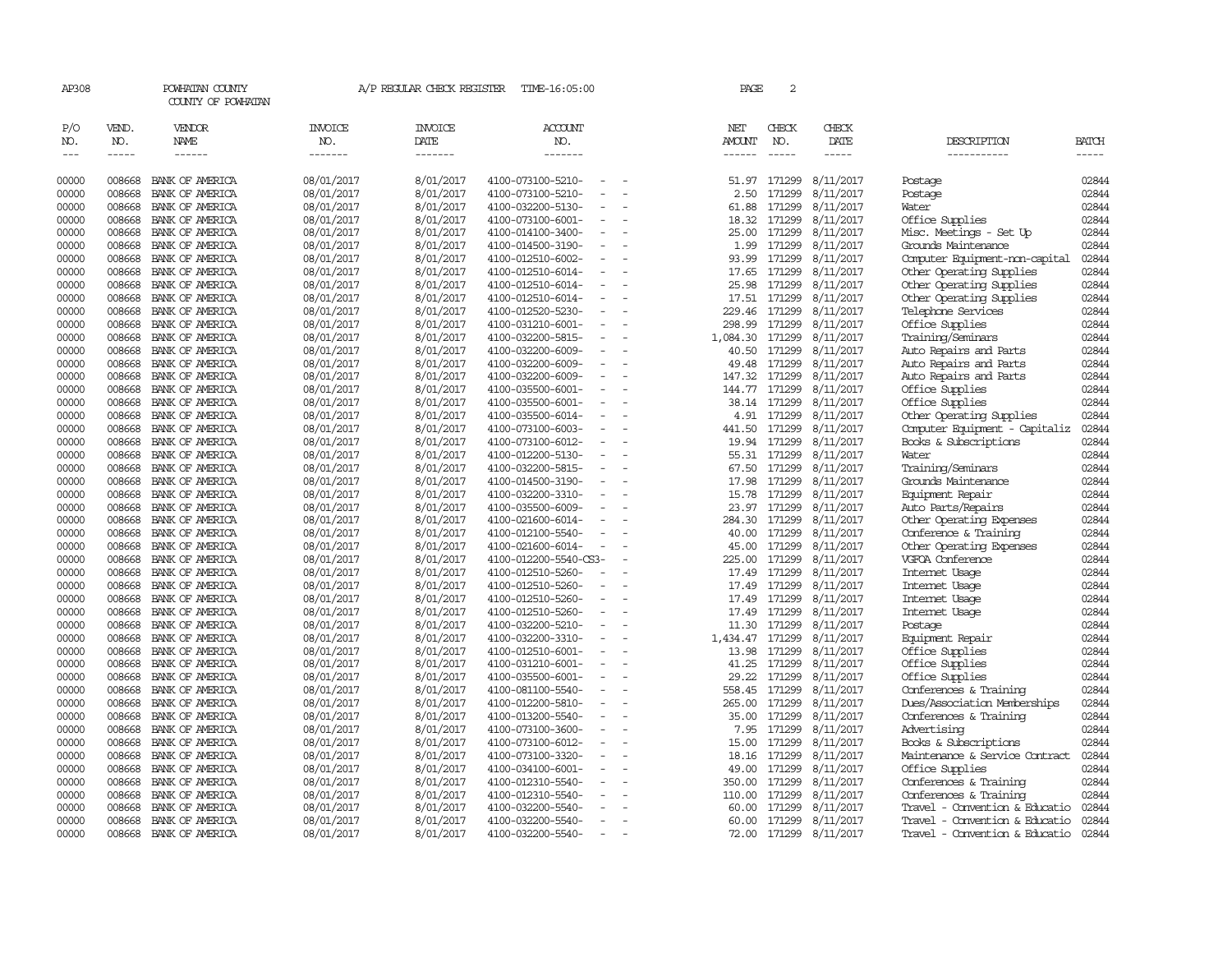| AP308               |                       | POWHATAN COUNTY<br>COUNTY OF POWHATAN                                                                                                                                                                                                                                                                                                                                                                                                                                     |                           | A/P REGULAR CHECK REGISTER        | TIME-16:05:00                          |                          |             | PAGE                    | 3                           |                         |                                            |                      |
|---------------------|-----------------------|---------------------------------------------------------------------------------------------------------------------------------------------------------------------------------------------------------------------------------------------------------------------------------------------------------------------------------------------------------------------------------------------------------------------------------------------------------------------------|---------------------------|-----------------------------------|----------------------------------------|--------------------------|-------------|-------------------------|-----------------------------|-------------------------|--------------------------------------------|----------------------|
| P/O<br>NO.<br>$---$ | VEND.<br>NO.<br>----- | VENDOR<br>NAME<br>$\begin{tabular}{ccccc} \multicolumn{2}{c }{\multicolumn{2}{c }{\multicolumn{2}{c }{\multicolumn{2}{c}}{\hspace{-2.2cm}}}} \multicolumn{2}{c }{\multicolumn{2}{c }{\hspace{-2.2cm}}\hline} \multicolumn{2}{c }{\hspace{-2.2cm}}\hline \multicolumn{2}{c }{\hspace{-2.2cm}}\hline \multicolumn{2}{c }{\hspace{-2.2cm}}\hline \multicolumn{2}{c }{\hspace{-2.2cm}}\hline \multicolumn{2}{c }{\hspace{-2.2cm}}\hline \multicolumn{2}{c }{\hspace{-2.2cm}}$ | INVOICE<br>NO.<br>------- | <b>INVOICE</b><br>DATE<br>------- | <b>ACCOUNT</b><br>NO.<br>-------       |                          |             | NET<br>AMOUNT<br>------ | CHECK<br>NO.<br>$- - - - -$ | CHECK<br>DATE<br>-----  | DESCRIPTION<br>-----------                 | BATCH<br>$- - - - -$ |
|                     |                       |                                                                                                                                                                                                                                                                                                                                                                                                                                                                           |                           |                                   |                                        |                          |             |                         |                             |                         |                                            |                      |
| 00000               | 008668                | BANK OF AMERICA                                                                                                                                                                                                                                                                                                                                                                                                                                                           | 08/01/2017                | 8/01/2017                         | 4100-012220-5540-                      |                          |             | 350.00                  | 171299                      | 8/11/2017               | Travel and Education                       | 02844                |
| 00000               | 008668                | BANK OF AMERICA                                                                                                                                                                                                                                                                                                                                                                                                                                                           | 08/01/2017                | 8/01/2017                         | 4100-035500-6008-                      | $\overline{\phantom{a}}$ |             | 26.61                   | 171299                      | 8/11/2017               | Gas/Grease/Oil                             | 02844                |
| 00000               | 008668                | BANK OF AMERICA                                                                                                                                                                                                                                                                                                                                                                                                                                                           | 08/01/2017                | 8/01/2017                         | 4100-012510-5260-                      |                          |             | 5.10                    | 171299                      | 8/11/2017               | Internet Usage                             | 02844                |
| 00000               | 008668<br>008668      | BANK OF AMERICA                                                                                                                                                                                                                                                                                                                                                                                                                                                           | 08/01/2017                | 8/01/2017<br>8/01/2017            | 4100-012510-5260-                      | $\equiv$                 |             | 62.00                   | 171299                      | 8/11/2017               | Internet Usage                             | 02844<br>02844       |
| 00000<br>00000      | 008668                | BANK OF AMERICA<br>BANK OF AMERICA                                                                                                                                                                                                                                                                                                                                                                                                                                        | 08/01/2017                | 8/01/2017                         | 4100-032200-6009-<br>4100-073100-3320- |                          |             | 106.81<br>50.00         | 171299<br>171299            | 8/11/2017<br>8/11/2017  | Auto Repairs and Parts                     | 02844                |
| 00000               | 008668                | BANK OF AMERICA                                                                                                                                                                                                                                                                                                                                                                                                                                                           | 08/01/2017<br>08/01/2017  | 8/01/2017                         | 4100-034100-6011-                      |                          |             | 63.36                   | 171299                      | 8/11/2017               | Maintenance & Service Contract<br>Uniforms | 02844                |
| 00000               | 008668                | BANK OF AMERICA                                                                                                                                                                                                                                                                                                                                                                                                                                                           | 08/01/2017                | 8/01/2017                         | 4100-081100-6011-                      |                          |             | 96.22                   | 171299                      | 8/11/2017               | Uniforms                                   | 02844                |
| 00000               | 008668                | BANK OF AMERICA                                                                                                                                                                                                                                                                                                                                                                                                                                                           | 08/01/2017                | 8/01/2017                         | 4100-014100-3310-                      | $\overline{\phantom{a}}$ |             | 250.00                  | 171299                      | 8/11/2017               | Repairs & Maintenance                      | 02844                |
| 00000               | 008668                | BANK OF AMERICA                                                                                                                                                                                                                                                                                                                                                                                                                                                           | 08/01/2017                | 8/01/2017                         | 4100-014100-3310-                      |                          |             | 50.94                   | 171299                      | 8/11/2017               | Repairs & Maintenance                      | 02844                |
| 00000               | 008668                | BANK OF AMERICA                                                                                                                                                                                                                                                                                                                                                                                                                                                           | 08/01/2017                | 8/01/2017                         | 4100-014100-3310-                      |                          |             | 127.95                  | 171299                      | 8/11/2017               | Repairs & Maintenance                      | 02844                |
| 00000               | 008668                | BANK OF AMERICA                                                                                                                                                                                                                                                                                                                                                                                                                                                           | 08/01/2017                | 8/01/2017                         | 4100-012510-5540-                      |                          |             | 85.00                   | 171299                      | 8/11/2017               | Conferences and Training                   | 02844                |
| 00000               | 008668                | BANK OF AMERICA                                                                                                                                                                                                                                                                                                                                                                                                                                                           | 08/01/2017                | 8/01/2017                         | 4100-021600-6014-                      |                          |             | 72.78                   | 171299                      | 8/11/2017               | Other Operating Expenses                   | 02844                |
| 00000               | 008668                | BANK OF AMERICA                                                                                                                                                                                                                                                                                                                                                                                                                                                           | 08/01/2017                | 8/01/2017                         | 4100-021600-6014-                      |                          |             | 13.80                   | 171299                      | 8/11/2017               | Other Operating Expenses                   | 02844                |
| 00000               | 008668                | BANK OF AMERICA                                                                                                                                                                                                                                                                                                                                                                                                                                                           | 08/01/2017                | 8/01/2017                         | 4100-071110-5900-                      |                          |             | 803.38                  | 171299                      | 8/11/2017               | Special Events                             | 02844                |
| 00000               | 008668                | BANK OF AMERICA                                                                                                                                                                                                                                                                                                                                                                                                                                                           | 08/01/2017                | 8/01/2017                         | 4100-073100-6002-                      | $\sim$                   |             | 269.99                  | 171299                      | 8/11/2017               | Computer Equipment-non-capital             | 02844                |
| 00000               | 008668                | BANK OF AMERICA                                                                                                                                                                                                                                                                                                                                                                                                                                                           | 08/01/2017                | 8/01/2017                         | 4100-012510-3320-                      |                          |             | 130.00                  | 171299                      | 8/11/2017               | Maintenance & Service Contract             | 02844                |
| 00000               | 008668                | BANK OF AMERICA                                                                                                                                                                                                                                                                                                                                                                                                                                                           | 08/01/2017                | 8/01/2017                         | 4100-032200-5815-                      |                          |             | 105.00                  | 171299                      | 8/11/2017               | Training/Seminars                          | 02844                |
| 00000               | 008668                | BANK OF AMERICA                                                                                                                                                                                                                                                                                                                                                                                                                                                           | 08/01/2017                | 8/01/2017                         | 4100-032200-5540-                      |                          |             | 403.95                  | 171299                      | 8/11/2017               | Travel - Convention & Educatio             | 02844                |
| 00000               | 008668                | BANK OF AMERICA                                                                                                                                                                                                                                                                                                                                                                                                                                                           | 08/01/2017                | 8/01/2017                         | 4100-032200-3310-                      |                          |             | 35.00                   | 171299                      | 8/11/2017               | Equipment Repair                           | 02844                |
| 00000               | 008668                | BANK OF AMERICA                                                                                                                                                                                                                                                                                                                                                                                                                                                           | 08/01/2017                | 8/01/2017                         | 4100-032200-5540-                      |                          |             | 841.32                  | 171299                      | 8/11/2017               | Travel - Convention & Educatio             | 02844                |
| 00000               | 008668                | BANK OF AMERICA                                                                                                                                                                                                                                                                                                                                                                                                                                                           | 08/01/2017                | 8/01/2017                         | 4100-032200-3310-                      |                          |             | 34.58                   | 171299                      | 8/11/2017               | Equipment Repair                           | 02844                |
| 00000               | 008668                | BANK OF AMERICA                                                                                                                                                                                                                                                                                                                                                                                                                                                           | 08/01/2017                | 8/01/2017                         | 4100-035500-6009-                      | $\equiv$                 |             | 42.10                   |                             | 171299 8/11/2017        | Auto Parts/Repairs                         | 02844                |
|                     |                       |                                                                                                                                                                                                                                                                                                                                                                                                                                                                           |                           |                                   |                                        |                          | CHECK TOTAL | 12,204.91               |                             |                         |                                            |                      |
| 00000               | 000032                | BARTON, FAYEG.                                                                                                                                                                                                                                                                                                                                                                                                                                                            | TAV COMM MTG              | 7/27/2017                         | 4100-012410-5510-                      |                          | CHECK TOTAL | 114.49<br>114.49        |                             | 171300 8/11/2017        | Travel/Mileage/Parking/Tolls               | 02834                |
|                     |                       |                                                                                                                                                                                                                                                                                                                                                                                                                                                                           |                           |                                   |                                        |                          |             |                         |                             |                         |                                            |                      |
| 00000               |                       | 009991 BMS DIRECT                                                                                                                                                                                                                                                                                                                                                                                                                                                         | 116997                    | 7/28/2017                         | 4100-012410-3500-                      |                          | CHECK TOTAL | 139.42                  |                             | 139.42 171302 8/11/2017 | Printing & Binding                         | 02845                |
| 00000               | 011439                | BUSINESS CARD                                                                                                                                                                                                                                                                                                                                                                                                                                                             | 07/27/2017                | 7/27/2017                         | 4100-031200-5210-                      |                          |             | .00                     |                             | 171304 8/11/2017        | Postage                                    | 02848                |
| 00000               | 011439                | <b>BUSINESS CARD</b>                                                                                                                                                                                                                                                                                                                                                                                                                                                      | 07/27/2017                | 7/27/2017                         | 4100-031200-5210-                      |                          |             | 100.00                  | 171304                      | 8/11/2017               | Postage                                    | 02848                |
| 00000               | 011439                | <b>BUSINESS CARD</b>                                                                                                                                                                                                                                                                                                                                                                                                                                                      | 07/27/2017                | 7/27/2017                         | 4100-031200-5210-                      |                          |             | 15.99                   | 171304                      | 8/11/2017               | Postage                                    | 02848                |
| 00000               |                       | 011439 BUSINESS CARD                                                                                                                                                                                                                                                                                                                                                                                                                                                      | 07/27/2017                | 7/27/2017                         | 4100-031710-5210-                      |                          |             | 15.99                   | 171304                      | 8/11/2017               | Postage                                    | 02848                |
| 00000               | 011439                | <b>BUSINESS CARD</b>                                                                                                                                                                                                                                                                                                                                                                                                                                                      | 07/27/2017                | 7/27/2017                         | 4100-031200-6014-                      |                          |             |                         | 52.64 171304                | 8/11/2017               | Other Operating Supplies                   | 02848                |
| 00000               |                       | 011439 BUSINESS CARD                                                                                                                                                                                                                                                                                                                                                                                                                                                      | 07/27/2017                | 7/27/2017                         | 4100-031200-6014-                      |                          |             | 17.04                   | 171304                      | 8/11/2017               | Other Operating Supplies                   | 02848                |
| 00000               |                       | 011439 BUSINESS CARD                                                                                                                                                                                                                                                                                                                                                                                                                                                      | 07/27/2017                | 7/27/2017                         | 4100-031200-6014-                      | $\equiv$                 |             | 19.99                   | 171304                      | 8/11/2017               | Other Operating Supplies                   | 02848                |
| 00000               |                       | 011439 BUSINESS CARD                                                                                                                                                                                                                                                                                                                                                                                                                                                      | 07/27/2017                | 7/27/2017                         | 4100-031200-6014-                      |                          |             |                         | 21.94 171304                | 8/11/2017               | Other Operating Supplies                   | 02848                |
| 00000               | 011439                | <b>BUSINESS CARD</b>                                                                                                                                                                                                                                                                                                                                                                                                                                                      | 07/27/2017                | 7/27/2017                         | 4100-031200-6014-                      |                          |             |                         | 13.24 171304                | 8/11/2017               | Other Operating Supplies                   | 02848                |
| 00000               | 011439                | <b>BUSINESS CARD</b>                                                                                                                                                                                                                                                                                                                                                                                                                                                      | 07/27/2017                | 7/27/2017                         | 4100-031200-5540-                      |                          |             |                         | 157.46- 171304              | 8/11/2017               | Conferences & Training                     | 02848                |
| 00000               |                       | 011439 BUSINESS CARD                                                                                                                                                                                                                                                                                                                                                                                                                                                      | 07/27/2017                | 7/27/2017                         | 4100-031200-5550-                      | $\overline{\phantom{a}}$ |             | 30.00                   | 171304                      | 8/11/2017               | Prisoner Extradition                       | 02848                |
| 00000               | 011439                | <b>BUSINESS CARD</b>                                                                                                                                                                                                                                                                                                                                                                                                                                                      | 07/27/2017                | 7/27/2017                         | 4100-031200-5540-                      |                          |             | 450.00                  | 171304                      | 8/11/2017               | Conferences & Training                     | 02848                |
| 00000               | 011439                | <b>BUSINESS CARD</b>                                                                                                                                                                                                                                                                                                                                                                                                                                                      | 07/27/2017                | 7/27/2017                         | 4100-031200-5550-                      |                          |             | 7.71                    | 171304                      | 8/11/2017               | Prisoner Extradition                       | 02848                |
| 00000               | 011439                | <b>BUSINESS CARD</b>                                                                                                                                                                                                                                                                                                                                                                                                                                                      | 07/27/2017                | 7/27/2017                         | 4100-031200-5550-                      |                          |             | 40.00                   | 171304                      | 8/11/2017               | Prisoner Extradition                       | 02848                |
| 00000               |                       | 011439 BUSINESS CARD                                                                                                                                                                                                                                                                                                                                                                                                                                                      | 07/27/2017                | 7/27/2017                         | 4100-031200-5540-                      |                          |             | 250.00                  | 171304                      | 8/11/2017               | Conferences & Training                     | 02848                |
| 00000               | 011439                | BUSINESS CARD                                                                                                                                                                                                                                                                                                                                                                                                                                                             | 07/27/2017                | 7/27/2017                         | 4100-035100-3110-                      |                          |             | 120.00                  | 171304                      | 8/11/2017               | Professional Health Services               | 02848                |
| 00000               |                       | 011439 BUSINESS CARD                                                                                                                                                                                                                                                                                                                                                                                                                                                      | 07/27/2017                | 7/27/2017                         | 4100-031200-5550-                      |                          |             | 25.45                   |                             | 171304 8/11/2017        | Prisoner Extradition                       | 02848                |
|                     |                       |                                                                                                                                                                                                                                                                                                                                                                                                                                                                           |                           |                                   |                                        |                          | CHECK TOTAL | 1,022.53                |                             |                         |                                            |                      |
| 00000               |                       | 011610 BUSINESS CARD                                                                                                                                                                                                                                                                                                                                                                                                                                                      | 07/27/2017                | 7/27/2017                         | 4100-031200-6014-                      | $\equiv$                 |             |                         |                             | .00 171305 8/11/2017    | Other Operating Supplies                   | 02847                |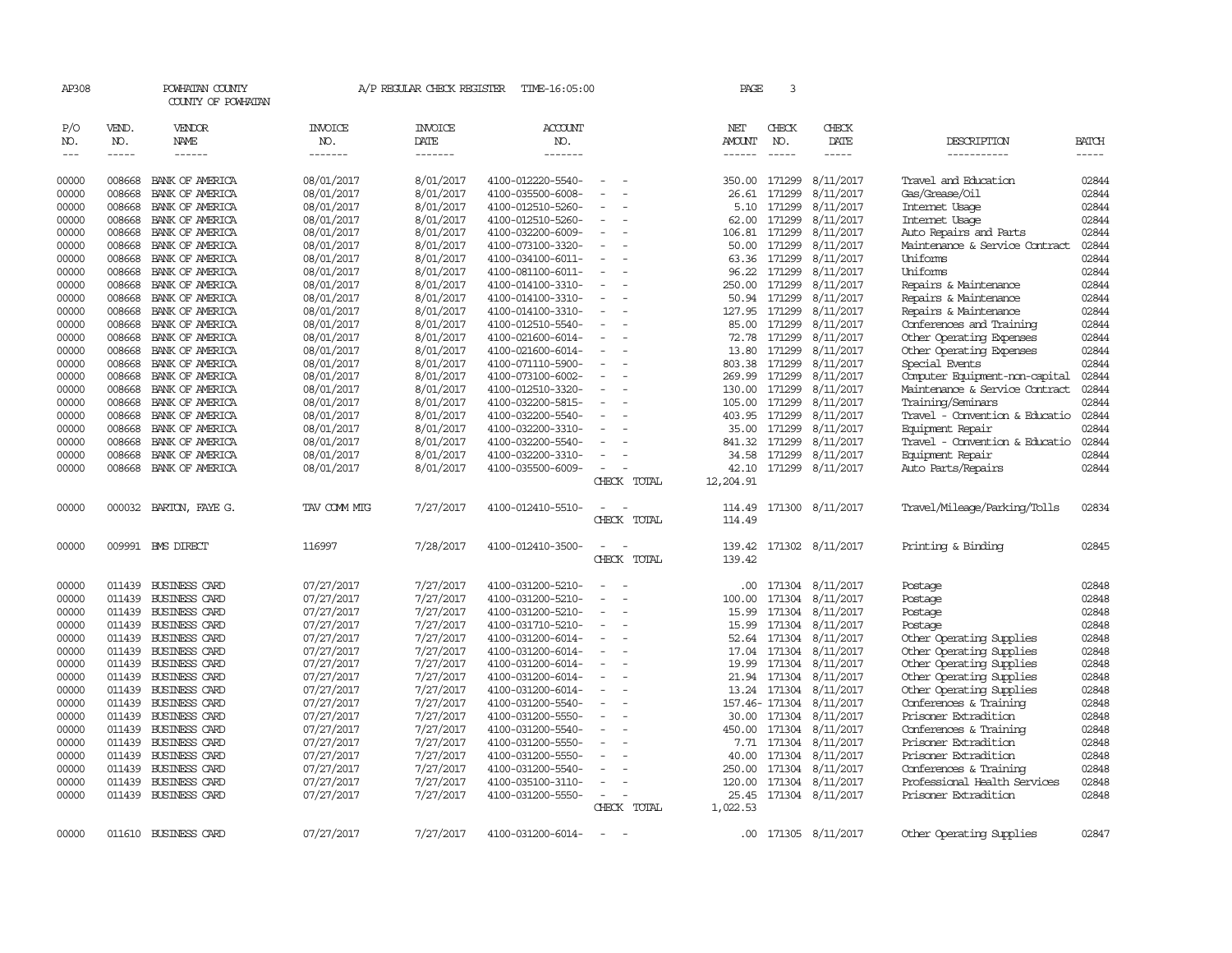| AP308                                              |                                                | POWHATAN COUNTY<br>COUNTY OF POWHATAN                                                                                                   |                                                                            | A/P REGULAR CHECK REGISTER                                                 | TIME-16:05:00                                                                                                              |                                                                                                                             | PAGE                                    | $\overline{4}$                |                                                                                                                                                            |                                                                        |                                                    |
|----------------------------------------------------|------------------------------------------------|-----------------------------------------------------------------------------------------------------------------------------------------|----------------------------------------------------------------------------|----------------------------------------------------------------------------|----------------------------------------------------------------------------------------------------------------------------|-----------------------------------------------------------------------------------------------------------------------------|-----------------------------------------|-------------------------------|------------------------------------------------------------------------------------------------------------------------------------------------------------|------------------------------------------------------------------------|----------------------------------------------------|
| P/O<br>NO.<br>$---$                                | VEND.<br>NO.<br>$- - - - -$                    | VENDOR<br>NAME                                                                                                                          | <b>INVOICE</b><br>NO.<br>-------                                           | <b>INVOICE</b><br>DATE<br>-------                                          | ACCOUNT<br>NO.<br>$- - - - - - -$                                                                                          |                                                                                                                             | NET<br>AMOUNT<br>$- - - - - -$          | CHECK<br>NO.<br>$\frac{1}{2}$ | CHECK<br>DATE                                                                                                                                              | DESCRIPTION<br>-----------                                             | <b>BATCH</b><br>-----                              |
| 00000<br>00000                                     |                                                | 011610 BUSINESS CARD<br>011610 BUSINESS CARD                                                                                            | 07/27/2017<br>07/27/2017                                                   | 7/27/2017<br>7/27/2017                                                     | 4100-031200-6014-<br>4100-031200-6014-                                                                                     | $\sim$ $ \sim$<br>$\sim$ $ \sim$<br>CHECK TOTAL                                                                             | 147.40                                  |                               | 10.53 171305 8/11/2017<br>136.87 171305 8/11/2017                                                                                                          | Other Operating Supplies<br>Other Operating Supplies                   | 02847<br>02847                                     |
| 00000                                              |                                                | 011611 BUSINESS CARD                                                                                                                    | 07/27/2017                                                                 | 7/27/2017                                                                  | 4100-031200-6014-                                                                                                          | $\sim$ $ \sim$<br>CHECK TOTAL                                                                                               | 32.85<br>32.85                          |                               | 171306 8/11/2017                                                                                                                                           | Other Operating Supplies                                               | 02846                                              |
| 00000<br>00000                                     |                                                | 008651 C & L AUTOMOTTVE<br>008651 C & L AUTOMOTTVE                                                                                      | 10118<br>10134                                                             | 7/27/2017<br>8/01/2017                                                     | 4100-031200-6009-<br>4100-031200-6009-                                                                                     | $\overline{\phantom{a}}$<br>CHECK TOTAL                                                                                     | 870.30<br>929.80                        |                               | 59.50 171307 8/11/2017<br>171307 8/11/2017                                                                                                                 | Auto Parts/Repairs<br>Auto Parts/Repairs                               | 02834<br>02845                                     |
| 00000<br>00000<br>00000<br>00000<br>00000<br>00000 | 006965<br>006965<br>006965<br>006965<br>006965 | 006965 CINIAS CORPORATION<br>CINIAS CORPORATION<br>CINIAS CORPORATION<br>CINIAS CORPORATION<br>CINIAS CORPORATION<br>CINIAS CORPORATION | 143224471<br>143224470<br>143224470<br>143228327<br>143228327<br>143228328 | 7/26/2017<br>7/26/2017<br>7/26/2017<br>8/02/2017<br>8/02/2017<br>8/02/2017 | 4100-014300-6011-<br>4100-014300-6011-<br>4100-014500-6011-<br>4100-014100-6011-<br>4100-014500-6011-<br>4100-014300-6011- | $\sim$ $\sim$<br>$\overline{\phantom{a}}$<br>CHECK TOTAL                                                                    | 462.44                                  |                               | 104.39 171309 8/11/2017<br>62.69 171309 8/11/2017<br>64.14 171309 8/11/2017<br>62.69 171309 8/11/2017<br>64.14 171309 8/11/2017<br>104.39 171309 8/11/2017 | Uniforms<br>Uniforms<br>Uniforms<br>Uniforms<br>Uniforms<br>Uniforms   | 02834<br>02845<br>02845<br>02845<br>02845<br>02845 |
| 00000                                              |                                                | 010949 COMCAST                                                                                                                          | 55574033                                                                   | 8/01/2017                                                                  | 4100-012510-5260-                                                                                                          | $\sim$ $\sim$<br>CHECK TOTAL                                                                                                | 1,127.00                                |                               | 1,127.00 171310 8/11/2017                                                                                                                                  | Internet Usage                                                         | 02845                                              |
| 00000<br>00000                                     | 009889<br>009889                               | CONDON, ROBERT B.<br>CONDON, ROBERT B.                                                                                                  | 8035168<br>8035169                                                         | 7/31/2017<br>8/04/2017                                                     | 4100-021200-3150-<br>4100-021200-3150-                                                                                     | $\omega_{\rm{max}}$ and $\omega_{\rm{max}}$<br>$\omega_{\rm{max}}$ and $\omega_{\rm{max}}$<br>CHECK TOTAL                   | 240.00                                  |                               | 120.00 171311 8/11/2017<br>120.00 171311 8/11/2017                                                                                                         | Outside Counsel<br>Outside Counsel                                     | 02845<br>02845                                     |
| 00000                                              |                                                | 011485 CONNOR, BRETT                                                                                                                    | PER DIEM $8/17$                                                            | 8/08/2017                                                                  | 4100-031200-5540-                                                                                                          | $\omega_{\rm{max}}$ and $\omega_{\rm{max}}$<br>CHECK TOTAL                                                                  | 127.50                                  |                               | 127.50 171312 8/11/2017                                                                                                                                    | Conferences & Training                                                 | 02839                                              |
| 00000                                              |                                                | 033130 COUNTY OF HENRICO                                                                                                                | 132573                                                                     | 8/01/2017                                                                  | 4100-033400-3840-                                                                                                          | $\frac{1}{2} \left( \frac{1}{2} \right) \left( \frac{1}{2} \right) = \frac{1}{2} \left( \frac{1}{2} \right)$<br>CHECK TOTAL | 20,054.52 171313 8/11/2017<br>20,054.52 |                               |                                                                                                                                                            | Detention of Juveniles                                                 | 02845                                              |
| 00000                                              |                                                | 008930 DANNY COLEY LANDSCAPING                                                                                                          | $\overline{4}$                                                             | 7/28/2017                                                                  | 4100-032200-6014-                                                                                                          | $\frac{1}{2} \left( \frac{1}{2} \right) \left( \frac{1}{2} \right) = \frac{1}{2} \left( \frac{1}{2} \right)$<br>CHECK TOTAL | 200.00<br>200.00                        |                               | 171315 8/11/2017                                                                                                                                           | Dry Hydrants                                                           | 02834                                              |
| 00000                                              |                                                | 010079 DEAL & LACHENEY P.C.                                                                                                             | <b>JULY 2017</b>                                                           | 8/01/2017                                                                  | 4100-012210-3150-                                                                                                          | $\sim$ $ -$<br>CHECK TOTAL                                                                                                  | 10,000.00 171316 8/11/2017<br>10,000.00 |                               |                                                                                                                                                            | Contracted County Attorney                                             | 02834                                              |
| 00000                                              | 008787 DW                                      |                                                                                                                                         | 17212765                                                                   | 7/31/2017                                                                  | 4100-012410-3320-                                                                                                          | $\frac{1}{2} \left( \frac{1}{2} \right) \left( \frac{1}{2} \right) = \frac{1}{2} \left( \frac{1}{2} \right)$<br>CHECK TOTAL | 300.00                                  |                               | 300.00 171318 8/11/2017                                                                                                                                    | Maintenance & Service Contract                                         | 02845                                              |
| 00000                                              |                                                | 000860 DOMINION ENERGY VIRGINIA                                                                                                         | 7765134072 7/17                                                            | 7/28/2017                                                                  | 4100-014100-5110-                                                                                                          | $\sim$ $ \sim$<br>CHECK TOTAL                                                                                               | 637.12                                  |                               | 637.12 171319 8/11/2017                                                                                                                                    | Electricity                                                            | 02845                                              |
| 00000<br>00000                                     |                                                | 009571 DURHAM, MARILYN<br>009571 DURHAM, MARILYN                                                                                        | $PER$ DIEM $9/12$<br>PERDIEM 8/19/17                                       | 8/07/2017<br>8/07/2017                                                     | 4100-031200-5540-<br>4100-031200-5540-                                                                                     | $\sim$ $ \sim$<br>$\sim$ $ -$<br>CHECK TOTAL                                                                                | 336.50                                  |                               | 130.00 171320 8/11/2017<br>206.50 171320 8/11/2017                                                                                                         | Conferences & Training<br>Conferences & Training                       | 02845<br>02845                                     |
| 00000<br>00000                                     |                                                | 006842 EAGLE FIRE INC.<br>006842 EAGLE FIRE INC.                                                                                        | <b>SRVCE105251</b><br><b>SRVCE105252</b>                                   | 7/31/2017<br>7/31/2017                                                     | 4100-032220-3320-<br>4100-014100-3320-                                                                                     | $\sim$ $\sim$<br>CHECK TOTAL                                                                                                | 8,694.00                                |                               | 3,226.00 171321 8/11/2017<br>5,468.00 171321 8/11/2017                                                                                                     | Maintenance & Service Contract<br>Maintenance & Service Contract 02845 | 02845                                              |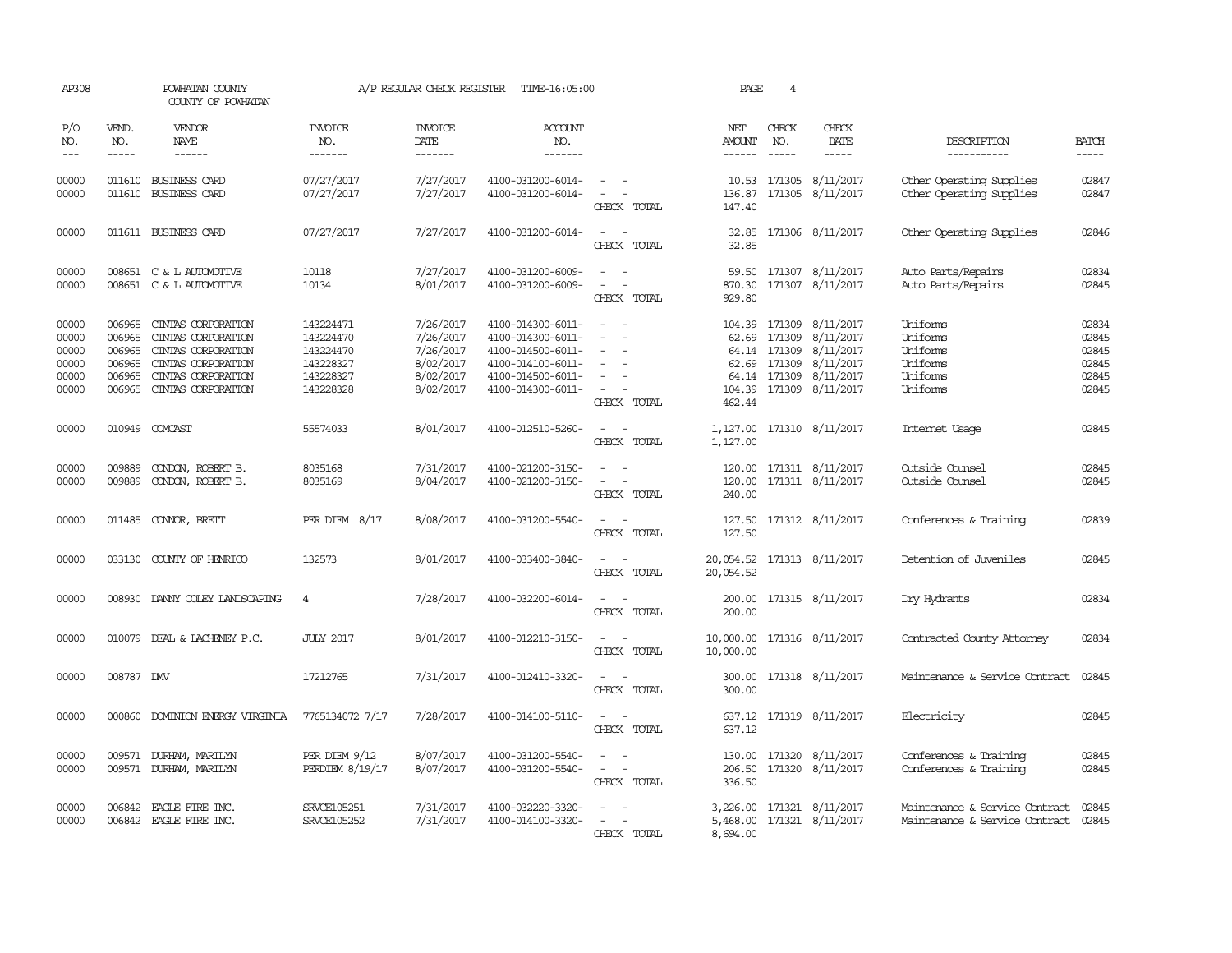| AP308               |                               | POWHATAN COUNTY<br>COUNTY OF POWHATAN                                                                                                                                                                                                                                                                                                                                                                                                                                                               |                           |                                   | A/P REGULAR CHECK REGISTER TIME-16:05:00 |                                                                                                              | PAGE                    | 5             |                              |                                |                               |
|---------------------|-------------------------------|-----------------------------------------------------------------------------------------------------------------------------------------------------------------------------------------------------------------------------------------------------------------------------------------------------------------------------------------------------------------------------------------------------------------------------------------------------------------------------------------------------|---------------------------|-----------------------------------|------------------------------------------|--------------------------------------------------------------------------------------------------------------|-------------------------|---------------|------------------------------|--------------------------------|-------------------------------|
| P/O<br>NO.<br>$---$ | VEND.<br>NO.<br>$\frac{1}{2}$ | <b>VENDOR</b><br>NAME<br>$\frac{1}{2} \left( \frac{1}{2} \right) \left( \frac{1}{2} \right) \left( \frac{1}{2} \right) \left( \frac{1}{2} \right) \left( \frac{1}{2} \right) \left( \frac{1}{2} \right) \left( \frac{1}{2} \right) \left( \frac{1}{2} \right) \left( \frac{1}{2} \right) \left( \frac{1}{2} \right) \left( \frac{1}{2} \right) \left( \frac{1}{2} \right) \left( \frac{1}{2} \right) \left( \frac{1}{2} \right) \left( \frac{1}{2} \right) \left( \frac{1}{2} \right) \left( \frac$ | INVOICE<br>NO.<br>------- | <b>INVOICE</b><br>DATE<br>------- | ACCOUNT<br>NO.<br>-------                |                                                                                                              | NET<br>AMOUNT<br>------ | CHECK<br>NO.  | CHECK<br>DATE<br>$- - - - -$ | DESCRIPTION<br>-----------     | <b>BATCH</b><br>$\frac{1}{2}$ |
| 00000               | 011224                        | ELECTRONIC SYSTEMS, INC.                                                                                                                                                                                                                                                                                                                                                                                                                                                                            | IN741486                  | 7/23/2017                         | 4100-035100-3320-                        | $\equiv$                                                                                                     | 25.83                   | 171322        | 8/11/2017                    | Landscaping - Animal Control   | 02845                         |
| 00000               | 011224                        | ELECTRONIC SYSTEMS, INC.                                                                                                                                                                                                                                                                                                                                                                                                                                                                            | IN741486                  | 7/23/2017                         | 4100-014300-3320-                        | $\sim$                                                                                                       | 14.00                   | 171322        | 8/11/2017                    | Maintenance and Service Contra | 02845                         |
| 00000               | 011224                        | ELECTRONIC SYSTEMS, INC.                                                                                                                                                                                                                                                                                                                                                                                                                                                                            | IN741486                  | 7/23/2017                         | 4100-012100-3320-                        |                                                                                                              | 39.83                   | 171322        | 8/11/2017                    | Maintenance & Service Contract | 02845                         |
| 00000               |                               | 011224 ELECTRONIC SYSTEMS, INC.                                                                                                                                                                                                                                                                                                                                                                                                                                                                     | IN741486                  | 7/23/2017                         | 4100-012310-3320-                        |                                                                                                              |                         | 105.49 171322 | 8/11/2017                    | Maintenance & Service Contract | 02845                         |
| 00000               |                               | 011224 ELECTRONIC SYSTEMS, INC.                                                                                                                                                                                                                                                                                                                                                                                                                                                                     | IN741486                  | 7/23/2017                         | 4100-031210-3320-                        |                                                                                                              |                         | 65.66 171322  | 8/11/2017                    | Maintenance and Service Contra | 02845                         |
| 00000               | 011224                        | ELECTRONIC SYSTEMS, INC.                                                                                                                                                                                                                                                                                                                                                                                                                                                                            | IN741486                  | 7/23/2017                         | 4100-012200-3320-                        |                                                                                                              |                         | 25.83 171322  | 8/11/2017                    | Maintenance & Service Contract | 02845                         |
| 00000               | 011224                        | ELECTRONIC SYSTEMS, INC.                                                                                                                                                                                                                                                                                                                                                                                                                                                                            | IN741486                  | 7/23/2017                         | 4100-012220-3320-                        |                                                                                                              |                         | 25.83 171322  | 8/11/2017                    | Maintenance and service contra | 02845                         |
| 00000               |                               | 011224 ELECTRONIC SYSTEMS, INC.                                                                                                                                                                                                                                                                                                                                                                                                                                                                     | IN741486                  | 7/23/2017                         | 4100-071110-3320-                        | $\overline{\phantom{a}}$                                                                                     |                         | 14.00 171322  | 8/11/2017                    | General Maintenance            | 02845                         |
| 00000               |                               | 011224 ELECTRONIC SYSTEMS, INC.                                                                                                                                                                                                                                                                                                                                                                                                                                                                     | IN741486                  | 7/23/2017                         | 4100-014100-3320-                        |                                                                                                              | 14.00                   | 171322        | 8/11/2017                    | Maintenance & Service Contract | 02845                         |
| 00000               | 011224                        | ELECTRONIC SYSTEMS, INC.                                                                                                                                                                                                                                                                                                                                                                                                                                                                            | IN741486                  | 7/23/2017                         | 4100-031200-3320-                        |                                                                                                              |                         | 177.49 171322 | 8/11/2017                    | Maintenance & Service Contract | 02845                         |
| 00000               | 011224                        | ELECTRONIC SYSTEMS, INC.                                                                                                                                                                                                                                                                                                                                                                                                                                                                            | IN741486                  | 7/23/2017                         | 4100-012410-3320-                        |                                                                                                              |                         |               | 191.66 171322 8/11/2017      | Maintenance & Service Contract | 02845<br>02845                |
| 00000               |                               | 011224 ELECTRONIC SYSTEMS, INC.                                                                                                                                                                                                                                                                                                                                                                                                                                                                     | IN741486                  | 7/23/2017                         | 4100-012510-3320-                        |                                                                                                              | 25.80                   |               | 171322 8/11/2017             | Maintenance & Service Contract |                               |
|                     |                               |                                                                                                                                                                                                                                                                                                                                                                                                                                                                                                     |                           |                                   |                                          | CHECK TOTAL                                                                                                  | 725.42                  |               |                              |                                |                               |
| 00000               |                               | 008669 EMERGENCY SERVICES                                                                                                                                                                                                                                                                                                                                                                                                                                                                           | <b>ONE YEAR TERM</b>      | 8/08/2017                         | 4100-032200-3320-                        | $\sim$<br>CHECK TOTAL                                                                                        | 810.00<br>810.00        |               | 171324 8/11/2017             | Maintenance & Service Contract | 02845                         |
| 00000               |                               | 006074 EVIDENT, INC.                                                                                                                                                                                                                                                                                                                                                                                                                                                                                | 121441B                   | 7/31/2017                         | 4100-031200-6014-                        | CHECK TOTAL                                                                                                  | 39.00                   |               | 39.00 171326 8/11/2017       | Other Operating Supplies       | 02845                         |
| 00000               | 000338                        | FIRE PROTECTION EQUIP. CO                                                                                                                                                                                                                                                                                                                                                                                                                                                                           | 00067845                  | 7/05/2017                         | 4100-032200-6010-                        |                                                                                                              |                         | 182.56 171328 | 8/11/2017                    | Breathing Apparatus            | 02834                         |
| 00000               | 000338                        | FIRE PROTECTION EQUIP. CO                                                                                                                                                                                                                                                                                                                                                                                                                                                                           | 00066677                  | 7/27/2017                         | 4100-032200-3310-                        | $\equiv$<br>$\overline{\phantom{a}}$                                                                         |                         | 126.65 171328 | 8/11/2017                    | Equipment Repair               | 02842                         |
| 00000               | 000338                        | FIRE PROTECTION EQUIP. CO                                                                                                                                                                                                                                                                                                                                                                                                                                                                           | 00068005                  | 7/27/2017                         | 4100-032200-3310-                        |                                                                                                              | 418.70                  |               | 171328 8/11/2017             | Equipment Repair               | 02842                         |
| 00000               |                               | 000338 FIRE PROTECTION EQUIP. CO 00068018                                                                                                                                                                                                                                                                                                                                                                                                                                                           |                           | 7/31/2017                         | 4100-032200-3310-                        |                                                                                                              |                         |               | 36.00 171328 8/11/2017       | Equipment Repair               | 02842                         |
|                     |                               |                                                                                                                                                                                                                                                                                                                                                                                                                                                                                                     |                           |                                   |                                          | CHECK TOTAL                                                                                                  | 763.91                  |               |                              |                                |                               |
|                     |                               |                                                                                                                                                                                                                                                                                                                                                                                                                                                                                                     |                           |                                   |                                          |                                                                                                              |                         |               |                              |                                |                               |
| 00000               |                               | 011976 FISHER, JAMES                                                                                                                                                                                                                                                                                                                                                                                                                                                                                | PERMIT FEE                | 8/07/2017                         | 3100-013030-0008-                        | CHECK TOTAL                                                                                                  | 60.75<br>60.75          |               | 171329 8/11/2017             | <b>Building Permits</b>        | 02842                         |
|                     |                               |                                                                                                                                                                                                                                                                                                                                                                                                                                                                                                     |                           |                                   |                                          |                                                                                                              |                         |               |                              |                                |                               |
| 00000               |                               | 007251 FLEMING, LISA T.                                                                                                                                                                                                                                                                                                                                                                                                                                                                             | $PER$ DIEM $9/12$         | 9/12/2017                         | 4100-031200-5540-                        |                                                                                                              | 130.00                  |               | 171330 8/11/2017             | Conferences & Training         | 02845                         |
|                     |                               |                                                                                                                                                                                                                                                                                                                                                                                                                                                                                                     |                           |                                   |                                          | CHECK TOTAL                                                                                                  | 130.00                  |               |                              |                                |                               |
|                     |                               |                                                                                                                                                                                                                                                                                                                                                                                                                                                                                                     |                           |                                   |                                          |                                                                                                              |                         |               |                              |                                |                               |
| 00000               |                               | 011777 G.E.PICKERING, INC.                                                                                                                                                                                                                                                                                                                                                                                                                                                                          | 07-170257                 | 7/20/2017                         | 4100-032200-6011-                        |                                                                                                              | 169.50                  |               | 171331 8/11/2017             | Protective Gear/Uniforms       | 02835                         |
|                     |                               |                                                                                                                                                                                                                                                                                                                                                                                                                                                                                                     |                           |                                   |                                          | CHECK TOTAL                                                                                                  | 169.50                  |               |                              |                                |                               |
| 00000               |                               | 006763 GREENBERG & ASSOCIATES                                                                                                                                                                                                                                                                                                                                                                                                                                                                       | 2915                      | 8/01/2017                         | 4100-031200-3110-                        |                                                                                                              |                         |               | 450.00 171332 8/11/2017      | Professional Health Services   | 02845                         |
|                     |                               |                                                                                                                                                                                                                                                                                                                                                                                                                                                                                                     |                           |                                   |                                          | CHECK TOTAL                                                                                                  | 450.00                  |               |                              |                                |                               |
|                     |                               |                                                                                                                                                                                                                                                                                                                                                                                                                                                                                                     |                           |                                   |                                          |                                                                                                              |                         |               |                              |                                |                               |
| 00000               |                               | 010966 HABITAT FOR HUMANITY-                                                                                                                                                                                                                                                                                                                                                                                                                                                                        | CSBG MOU FY18             | 7/27/2017                         | 4100-053910-5643-                        | $\sim$<br>CHECK TOTAL                                                                                        | 29,999.00<br>29,999.00  |               | 171333 8/11/2017             | PCCAA Services - Federal CSBG  | 02835                         |
|                     |                               |                                                                                                                                                                                                                                                                                                                                                                                                                                                                                                     |                           |                                   |                                          |                                                                                                              |                         |               |                              |                                |                               |
| 00000               |                               | 011966 HELPSYSTEMS, LLC                                                                                                                                                                                                                                                                                                                                                                                                                                                                             | V0000038137               | 7/27/2017                         | 4100-012510-6003-                        | $\frac{1}{2} \left( \frac{1}{2} \right) \left( \frac{1}{2} \right) = \frac{1}{2} \left( \frac{1}{2} \right)$ |                         |               | 1,210.00 171334 8/11/2017    | Computer Software              | 02835                         |
|                     |                               |                                                                                                                                                                                                                                                                                                                                                                                                                                                                                                     |                           |                                   |                                          | CHECK TOTAL                                                                                                  | 1,210.00                |               |                              |                                |                               |
|                     |                               |                                                                                                                                                                                                                                                                                                                                                                                                                                                                                                     |                           |                                   |                                          |                                                                                                              |                         |               |                              |                                |                               |
| 00000               | 010487                        | IBM CORPORATION                                                                                                                                                                                                                                                                                                                                                                                                                                                                                     | Q5125FT                   | 8/01/2017                         | 4100-095101-9300-                        |                                                                                                              |                         |               | 807.44 171335 8/11/2017      | AS400 Lease - Principal        | 02835                         |
| 00000               | 010487                        | IBM CORPORATION                                                                                                                                                                                                                                                                                                                                                                                                                                                                                     | Q5125FT                   | 8/01/2017                         | 4100-095101-9301-                        | $\overline{\phantom{a}}$<br>$\overline{\phantom{a}}$<br>CHECK TOTAL                                          | 854.57                  |               | 47.13 171335 8/11/2017       | AS400 Lease - Interest         | 02835                         |
|                     |                               |                                                                                                                                                                                                                                                                                                                                                                                                                                                                                                     |                           |                                   |                                          |                                                                                                              |                         |               |                              |                                |                               |
| 00000               |                               | 009627 IMAGEIREND, INC                                                                                                                                                                                                                                                                                                                                                                                                                                                                              | 107422                    | 7/28/2017                         | 4100-032200-3320-                        |                                                                                                              |                         |               | 2,500.00 171336 8/11/2017    | Maintenance & Service Contract | 02842                         |
|                     |                               |                                                                                                                                                                                                                                                                                                                                                                                                                                                                                                     |                           |                                   |                                          | CHECK TOTAL                                                                                                  | 2,500.00                |               |                              |                                |                               |
|                     |                               |                                                                                                                                                                                                                                                                                                                                                                                                                                                                                                     |                           |                                   |                                          |                                                                                                              |                         |               |                              |                                |                               |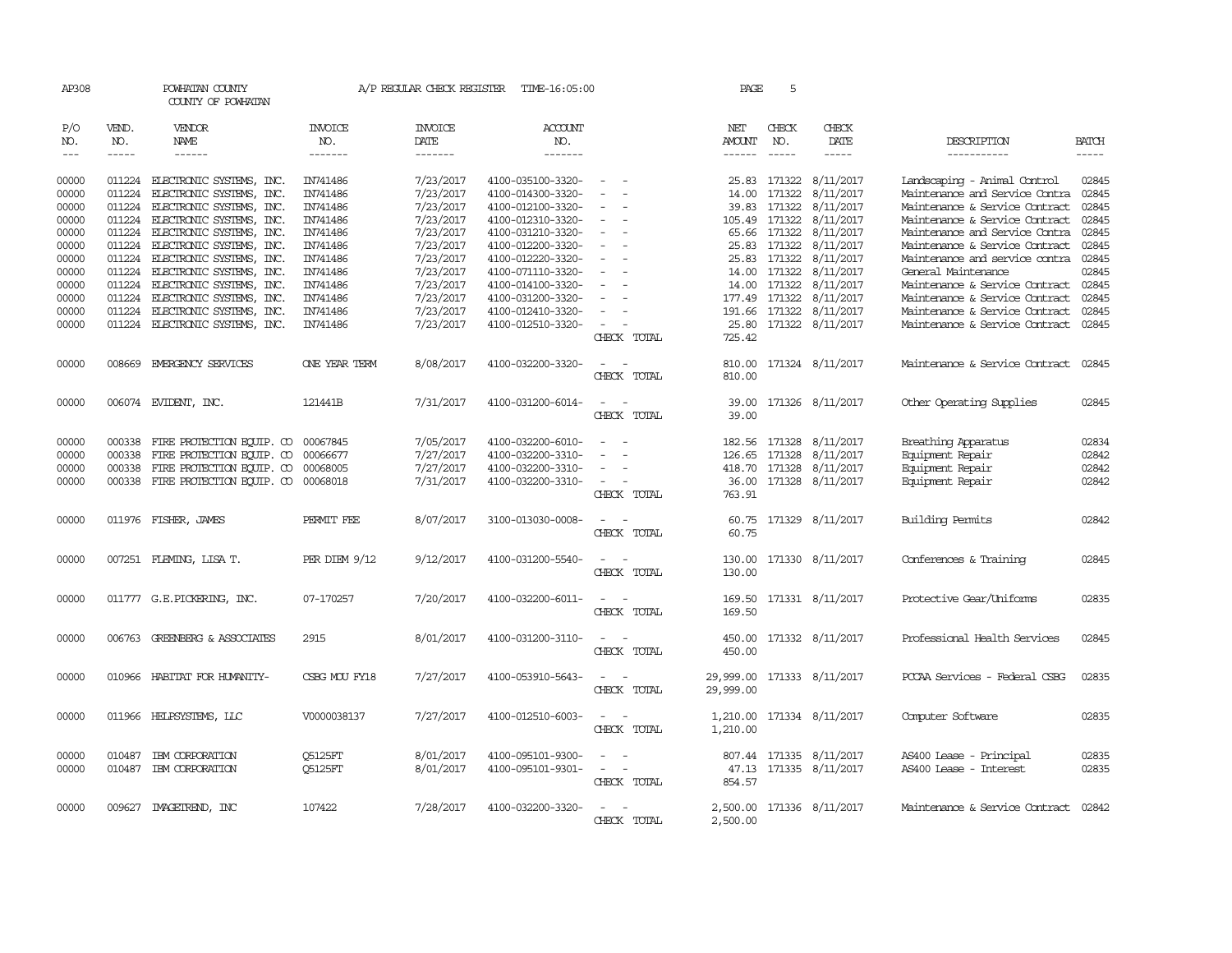| AP308               |              | POWHATAN COUNTY<br>COUNTY OF POWHATAN                                |                           | A/P REGULAR CHECK REGISTER               | TIME-16:05:00                          |                                                                                                                             | PAGE                           | 6            |                                            |                                                      |                |
|---------------------|--------------|----------------------------------------------------------------------|---------------------------|------------------------------------------|----------------------------------------|-----------------------------------------------------------------------------------------------------------------------------|--------------------------------|--------------|--------------------------------------------|------------------------------------------------------|----------------|
| P/O<br>NO.<br>$---$ | VEND.<br>NO. | VENDOR<br>NAME<br>$- - - - - -$                                      | INVOICE<br>NO.<br>------- | <b>INVOICE</b><br><b>DATE</b><br>------- | <b>ACCOUNT</b><br>NO.<br>-------       |                                                                                                                             | NET<br><b>AMOUNT</b><br>------ | CHECK<br>NO. | CHECK<br>DATE<br>-----                     | DESCRIPTION<br>-----------                           | <b>BATCH</b>   |
| 00000<br>00000      |              | 011524 J & K DIESEL & AUTOMOTIVE<br>011524 J & K DIESEL & AUTOMOTIVE | 10469<br>10506            | 7/24/2017<br>8/08/2017                   | 4100-032200-6009-<br>4100-032200-6009- | $\sim$<br>CHECK TOTAL                                                                                                       | 499.60<br>246.87<br>746.47     |              | 171337 8/11/2017<br>171337 8/11/2017       | Auto Repairs and Parts<br>Auto Repairs and Parts     | 02835<br>02845 |
| 00000<br>00000      |              | 010231 J & K HEAVY TRUCKS &<br>010231 J & K HEAVY TRUCKS &           | 9161<br>9168              | 8/01/2017<br>8/02/2017                   | 4100-031200-6009-<br>4100-032200-6009- | CHECK TOTAL                                                                                                                 | 574.85<br>632.88               |              | 58.03 171338 8/11/2017<br>171338 8/11/2017 | Auto Parts/Repairs<br>Auto Repairs and Parts         | 02835<br>02838 |
| 00000               |              | 000720 J. SARGEANT REYNOLDS                                          | 129                       | 7/18/2017                                | 4100-081200-0006-                      | CHECK TOTAL                                                                                                                 | 36,363.00<br>36, 363.00        |              | 171339 8/11/2017                           | Contribution: J. Sargeant Reyn                       | 02835          |
| 00000<br>00000      | 010960       | K&K CHEMICALS<br>010960 K&K CHEMICALS                                | 11958<br>11959            | 7/21/2017<br>7/21/2017                   | 4100-035100-6014-<br>4100-035100-6014- | $\equiv$<br>$\sim$<br>CHECK TOTAL                                                                                           | 91.00<br>288.00<br>379.00      |              | 171340 8/11/2017<br>171340 8/11/2017       | Other Operating Supplies<br>Other Operating Supplies | 02845<br>02845 |
| 00000               |              | 011974 KELLEY, CORBIN                                                | PER DIEM $8/17$           | 8/01/2017                                | 4100-031200-5540-                      | $\sim$ 100 $\sim$<br>CHECK TOTAL                                                                                            | 127.50<br>127.50               |              | 171341 8/11/2017                           | Conferences & Training                               | 02839          |
| 00000               |              | 011973 KURNOS, JULIANNE N.                                           | PER DIEM $8/17$           | 7/18/2017                                | 4100-081100-5540-                      | $\sim$<br>CHECK TOTAL                                                                                                       | 102.00<br>102.00               |              | 171343 8/11/2017                           | Conferences & Training                               | 02839          |
| 00000               |              | 009743 LEETE TIRE & AUTO CENTER,                                     | 428185                    | 7/20/2017                                | 4100-032200-6009-                      | $\sim$<br>$\sim$<br>CHECK TOTAL                                                                                             | 964.98<br>964.98               |              | 171344 8/11/2017                           | Auto Repairs and Parts                               | 02842          |
| 00000               |              | 006943 LIBRARY CORPORATION, THE                                      | 61811                     | 7/28/2017                                | 4100-073100-3320-                      | $\sim$<br>$\sim$<br>CHECK TOTAL                                                                                             | 1,000.00<br>1,000.00           |              | 171346 8/11/2017                           | Maintenance & Service Contract                       | 02836          |
| 00000               |              | 011220 LOCAL GOVERNMENT                                              | 2017 LGPA CONF            | 8/07/2017                                | 4100-012210-5540-LW1-                  | $\sim$<br>CHECK TOTAL                                                                                                       | 150.00<br>150.00               |              | 171347 8/11/2017                           | <b>IGPA</b> Annual Conference                        | 02839          |
| 00000               |              | 009552 MANSFIELD OIL COMPANY                                         | SOLCD-338753              | 8/04/2017                                | 4100-032200-5120-                      | $\overline{\phantom{a}}$<br>CHECK TOTAL                                                                                     | 232.39<br>232.39               |              | 171348 8/11/2017                           | Apparatus Fuel                                       | 02842          |
| 00000               |              | 006146 MCCLELLAN, WENDY SUSAN                                        | BASIC CRT TRNG            | 8/03/2017                                | 4100-031710-5540-                      | $\sim$<br>$\sim$<br>CHECK TOTAL                                                                                             | 75.00<br>75.00                 |              | 171349 8/11/2017                           | Travel - Convention & Educatio                       | 02845          |
| 00000               |              | 009872 MERCHANT, JONATHAN                                            | 748157                    | 7/27/2017                                | 4100-032200-3310-                      | $\overline{\phantom{a}}$<br>$\sim$<br>CHECK TOTAL                                                                           | 18.00<br>18.00                 |              | 171351 8/11/2017                           | Equipment Repair                                     | 02849          |
| 00000               |              | 009723 MIDKIFF, PAULA B.                                             | <b>COMMISSIONER 18</b>    | 7/21/2017                                | 4100-021100-1800-                      | $\sim$ $\sim$<br>CHECK TOTAL                                                                                                | 30.00<br>30.00                 |              | 171352 8/11/2017                           | COMP: Jury Commissioners                             | 02839          |
| 00000               |              | 007136 MOORE, JASON                                                  | 8035167                   | 7/19/2017                                | 4100-021200-3150-                      | $\frac{1}{2} \left( \frac{1}{2} \right) \left( \frac{1}{2} \right) = \frac{1}{2} \left( \frac{1}{2} \right)$<br>CHECK TOTAL | 120.00<br>120.00               |              | 171353 8/11/2017                           | Outside Counsel                                      | 02835          |
| 00000               |              | 010646 MURRAY AUTOMOTTVE                                             | 0022291                   | 8/03/2017                                | 4100-032200-6009-                      | $\overline{\phantom{a}}$<br>$\sim$<br>CHECK TOTAL                                                                           | 280.00<br>280.00               |              | 171356 8/11/2017                           | Auto Repairs and Parts                               | 02842          |
| 00000               |              | 007297 NAFECO, INC.                                                  | 886504                    | 7/17/2017                                | 4100-032200-6011-                      | $ -$<br>CHECK TOTAL                                                                                                         | 143.16                         |              | 143.16 171357 8/11/2017                    | Protective Gear/Uniforms                             | 02835          |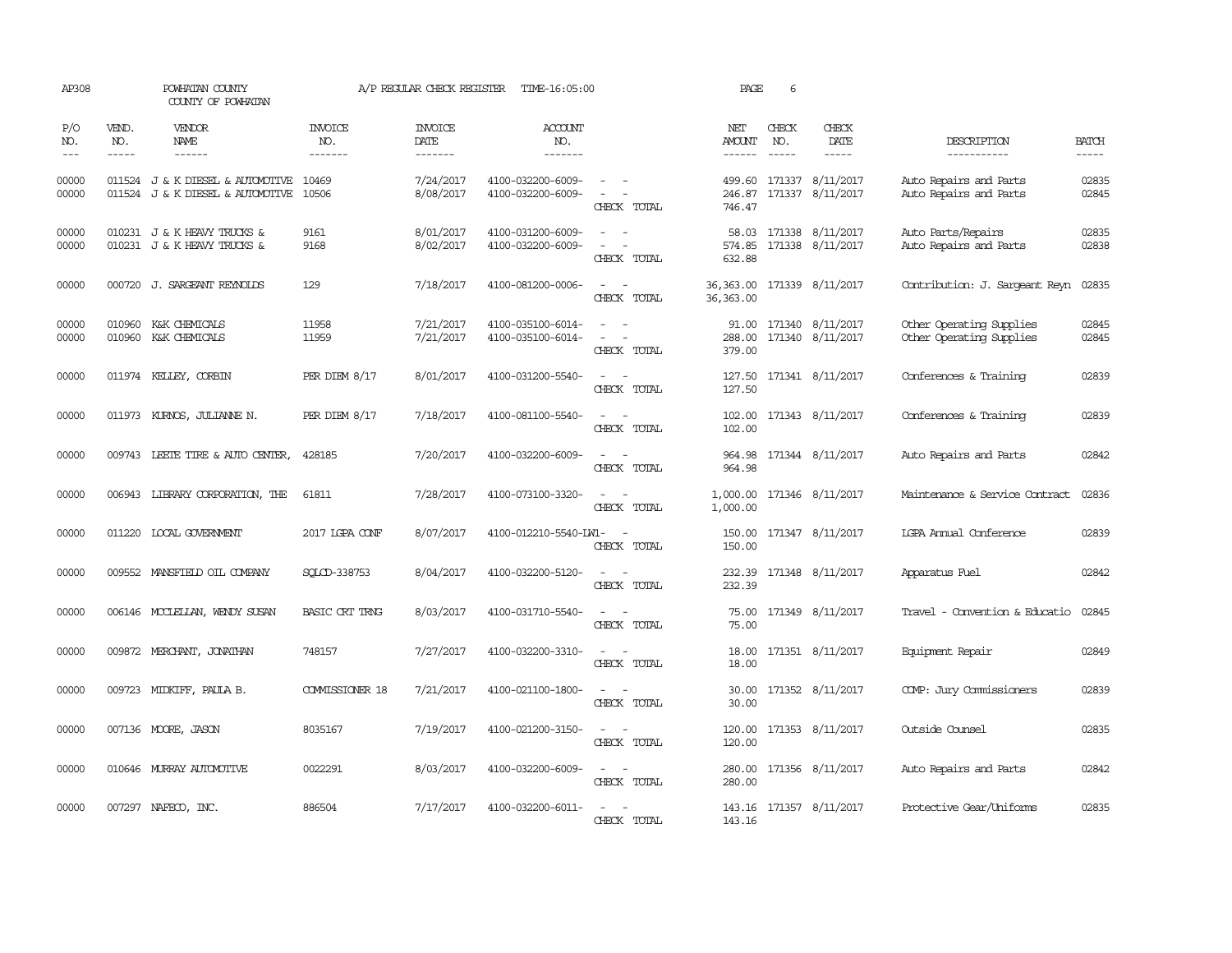| AP308                                              |                                                | POWHATAN COUNTY<br>COUNTY OF POWHATAN                                                                                                                           |                                                          | A/P REGULAR CHECK REGISTER                                                 | TIME-16:05:00                                                                                                              |                                                                                                                             | PAGE                                 | $7\phantom{.0}$               |                                                                                                                                           |                                                                                                                                  |                                                    |
|----------------------------------------------------|------------------------------------------------|-----------------------------------------------------------------------------------------------------------------------------------------------------------------|----------------------------------------------------------|----------------------------------------------------------------------------|----------------------------------------------------------------------------------------------------------------------------|-----------------------------------------------------------------------------------------------------------------------------|--------------------------------------|-------------------------------|-------------------------------------------------------------------------------------------------------------------------------------------|----------------------------------------------------------------------------------------------------------------------------------|----------------------------------------------------|
| P/O<br>NO.<br>$\frac{1}{2}$                        | VEND.<br>NO.<br>$- - - - -$                    | <b>VENDOR</b><br>NAME<br>------                                                                                                                                 | <b>INVOICE</b><br>NO.<br>-------                         | <b>INVOICE</b><br>DATE<br>-------                                          | <b>ACCOUNT</b><br>NO.<br>-------                                                                                           |                                                                                                                             | NET<br>AMOUNT<br>$- - - - - -$       | CHECK<br>NO.<br>$\frac{1}{2}$ | CHECK<br>DATE<br>$- - - - -$                                                                                                              | DESCRIPTION<br>-----------                                                                                                       | <b>BATCH</b><br>-----                              |
| 00000                                              |                                                | 011987 NEWCOMBS RENOVATIONS LLC                                                                                                                                 | 1301                                                     | 7/24/2017                                                                  | 4100-014100-3310-                                                                                                          | $\sim$<br>CHECK TOTAL                                                                                                       | 450.00                               |                               | 450.00 171358 8/11/2017                                                                                                                   | Repairs & Maintenance                                                                                                            | 02845                                              |
| 00000                                              |                                                | 006985 NUNNALLY, BRADFORD W.                                                                                                                                    | SHER.CONF'17                                             | 8/07/2017                                                                  | 4100-031200-5540-                                                                                                          | $\sim$ $\sim$<br>$\sim$<br>CHECK TOTAL                                                                                      | 130.00<br>130.00                     |                               | 171359 8/11/2017                                                                                                                          | Conferences & Training                                                                                                           | 02845                                              |
| 00000                                              |                                                | 009281 OVERDRIVE, INC.                                                                                                                                          | 01369CO17003636                                          | 7/31/2017                                                                  | 4100-073100-6012-                                                                                                          | $\overline{\phantom{a}}$<br>$\sim$<br>CHECK TOTAL                                                                           | 140.37                               |                               | 140.37 171360 8/11/2017                                                                                                                   | Books & Subscriptions                                                                                                            | 02839                                              |
| 00000<br>00000                                     | 009315<br>009315                               | OWENS & OWENS<br>OWENS & OWENS                                                                                                                                  | 8035240<br>8035242                                       | 7/31/2017<br>7/31/2017                                                     | 4100-021200-3150-<br>4100-021200-3150-                                                                                     | CHECK TOTAL                                                                                                                 | 120.00<br>240.00<br>360.00           |                               | 171361 8/11/2017<br>171361 8/11/2017                                                                                                      | Outside Counsel<br>Outside Counsel                                                                                               | 02845<br>02845                                     |
| 00000                                              | 008079                                         | PAETEC/CAVALIER BUSINESS                                                                                                                                        | 3802785 7/17                                             | 7/22/2017                                                                  | 4100-012510-5230-                                                                                                          | CHECK TOTAL                                                                                                                 | 726.72<br>726.72                     |                               | 171362 8/11/2017                                                                                                                          | Telephone Services                                                                                                               | 02835                                              |
| 00000                                              |                                                | 008031 PARRISH MOTOR COMPANY                                                                                                                                    | 6030930/1                                                | 8/07/2017                                                                  | 4100-035100-6009-                                                                                                          | CHECK TOTAL                                                                                                                 | 2,520.36<br>2,520.36                 |                               | 171363 8/11/2017                                                                                                                          | Auto Parts/Repairs                                                                                                               | 02845                                              |
| 00000                                              |                                                | 000375 PIEDMONT REGIONAL JAIL                                                                                                                                   | 87                                                       | 7/31/2017                                                                  | 4100-033400-3841-                                                                                                          | CHECK TOTAL                                                                                                                 | 16,160.00                            |                               | 16,160.00 171364 8/11/2017                                                                                                                | Detention of Adults                                                                                                              | 02845                                              |
| 00000                                              |                                                | 007962 PITNEY BOWES GLOBAL                                                                                                                                      | 3304136436                                               | 7/31/2017                                                                  | 4100-021600-3320-                                                                                                          | $\frac{1}{2} \left( \frac{1}{2} \right) \left( \frac{1}{2} \right) = \frac{1}{2} \left( \frac{1}{2} \right)$<br>CHECK TOTAL | 150.00<br>150.00                     |                               | 171365 8/11/2017                                                                                                                          | Maintenance & Service Contract                                                                                                   | 02842                                              |
| 00000<br>00000<br>00000                            | 001250<br>001250<br>001250                     | POWHATAN AUTO & TRACTOR<br>POWHATAN AUTO & TRACTOR<br>POWHATAN AUTO & TRACTOR                                                                                   | 458115<br>458357<br>459679                               | 7/18/2017<br>7/19/2017<br>7/28/2017                                        | 4100-032200-6009-<br>4100-032200-6009-<br>4100-032200-6009-                                                                | $\overline{\phantom{a}}$<br>CHECK TOTAL                                                                                     | 275.18                               |                               | 308.64 171367 8/11/2017<br>82.50-171367 8/11/2017<br>49.04 171367 8/11/2017                                                               | Auto Repairs and Parts<br>Auto Repairs and Parts<br>Auto Repairs and Parts                                                       | 02842<br>02842<br>02845                            |
| 00000<br>00000<br>00000<br>00000                   | 006914<br>006914<br>006914                     | POWHATAN AUTO REPAIR<br>POWHATAN AUTO REPAIR<br>POWHATAN AUTO REPAIR<br>006914 POWHATAN AUTO REPAIR                                                             | 903<br>901<br>902<br>902                                 | 7/25/2017<br>7/20/2017<br>7/20/2017<br>7/20/2017                           | 4100-031200-6008-<br>4100-081100-6009-<br>4100-081100-6009-<br>4100-081100-6008-                                           | CHECK TOTAL                                                                                                                 | 16.00<br>48.45<br>10.00<br>122.40    | 171368<br>171368              | 47.95 171368 8/11/2017<br>8/11/2017<br>8/11/2017<br>171368 8/11/2017                                                                      | Gas/Grease/Oil<br>Auto Parts/Repair<br>Auto Parts/Repair<br>Gas/Grease/Oil                                                       | 02835<br>02839<br>02839<br>02839                   |
| 00000                                              |                                                | 009612 POWHATAN COLLISION AND                                                                                                                                   | 1204399                                                  | 8/01/2017                                                                  | 4100-032200-6009-                                                                                                          | CHECK TOTAL                                                                                                                 | 384.15                               |                               | 384.15 171369 8/11/2017                                                                                                                   | Auto Repairs and Parts                                                                                                           | 02838                                              |
| 00000                                              | 000770                                         | POWHATAN HEALTH DEPT                                                                                                                                            | 1ST OTR FY18                                             | 7/27/2017                                                                  | 4100-051200-5699-                                                                                                          | $\equiv$<br>CHECK TOTAL                                                                                                     | 49,825.25<br>49,825.25               |                               | 171370 8/11/2017                                                                                                                          | State Health Department                                                                                                          | 02838                                              |
| 00000<br>00000<br>00000<br>00000<br>00000<br>00000 | 006474<br>006474<br>006474<br>006474<br>006474 | PROGRESSIVE AUTO WORKS<br>PROGRESSIVE AUTO WORKS<br>PROGRESSIVE AUTO WORKS<br>PROGRESSIVE AUTO WORKS<br>PROGRESSIVE AUTO WORKS<br>006474 PROGRESSIVE AUTO WORKS | 34279<br>34580<br>34584<br>0034442<br>0034443<br>0034653 | 7/06/2017<br>7/27/2017<br>7/28/2017<br>8/04/2017<br>8/04/2017<br>8/03/2017 | 4100-031200-6009-<br>4100-031200-6009-<br>4100-031200-6009-<br>4100-031200-6009-<br>4100-031200-6009-<br>4100-031200-6009- | $\sim$<br>$\equiv$<br>$\equiv$<br>$\overline{\phantom{a}}$<br>CHECK TOTAL                                                   | 962.09<br>75.72<br>67.66<br>3,068.58 |                               | 171371 8/11/2017<br>171371 8/11/2017<br>602.03 171371 8/11/2017<br>638.53 171371 8/11/2017<br>722.55 171371 8/11/2017<br>171371 8/11/2017 | Auto Parts/Repairs<br>Auto Parts/Repairs<br>Auto Parts/Repairs<br>Auto Parts/Repairs<br>Auto Parts/Repairs<br>Auto Parts/Repairs | 02835<br>02835<br>02835<br>02845<br>02845<br>02845 |
| 00000                                              |                                                | 009518 CUARLES PETROLEUM, INC.                                                                                                                                  | CT-0898207                                               | 7/31/2017                                                                  | 4100-031200-6008-                                                                                                          | CHECK TOTAL                                                                                                                 | 6,047.91                             |                               | 6,047.91 171372 8/11/2017                                                                                                                 | Gas/Grease/0il                                                                                                                   | 02835                                              |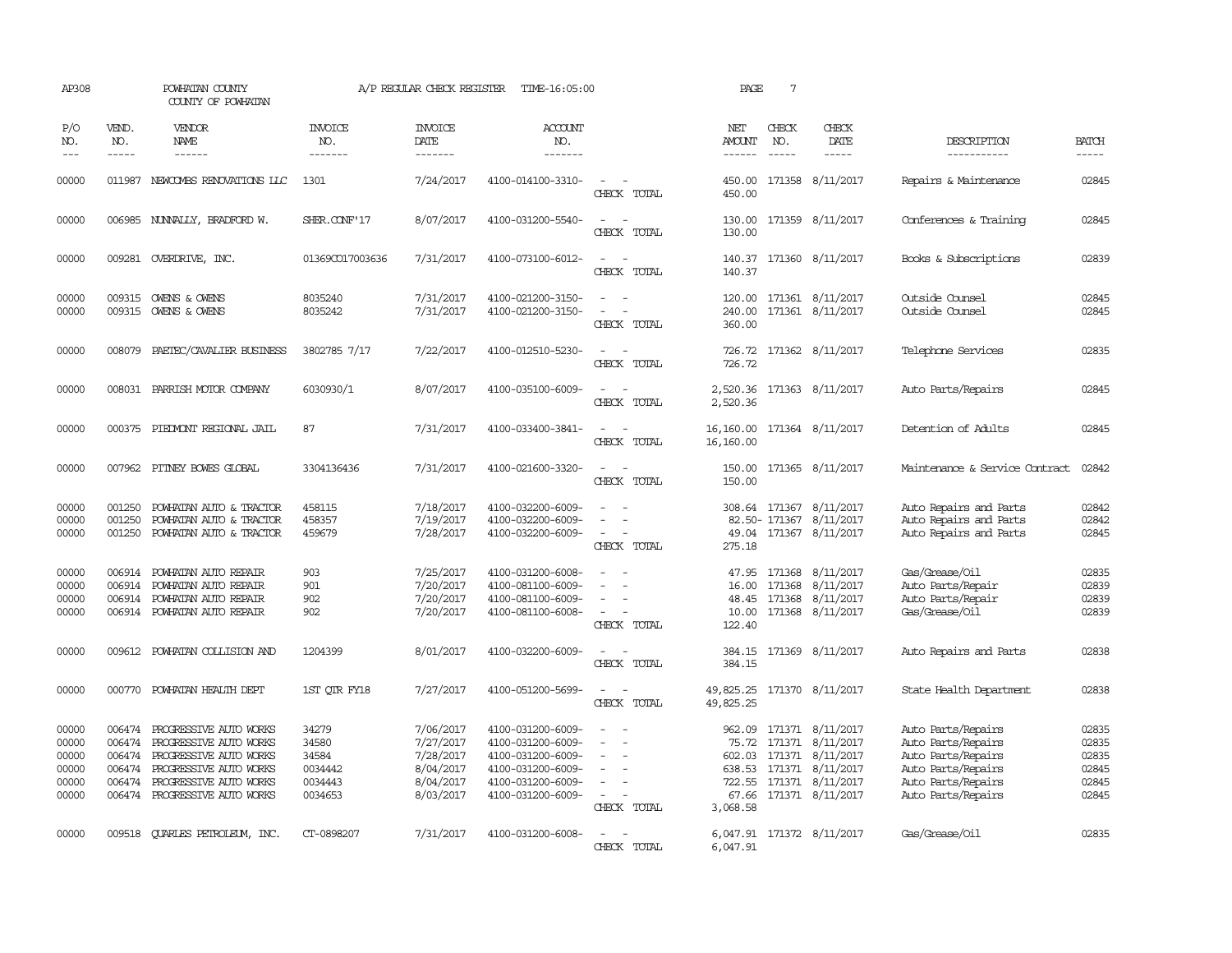| AP308                   |                                                                                                                                                                                                                                                                                                                                                                                                                                                                         | POWHATAN COUNTY<br>COUNTY OF POWHATAN                                                                     |                                     | A/P REGULAR CHECK REGISTER                | TIME-16:05:00                                               |                                                                                                                                                                   | PAGE                           | 8                             |                                                                        |                                                                           |                         |
|-------------------------|-------------------------------------------------------------------------------------------------------------------------------------------------------------------------------------------------------------------------------------------------------------------------------------------------------------------------------------------------------------------------------------------------------------------------------------------------------------------------|-----------------------------------------------------------------------------------------------------------|-------------------------------------|-------------------------------------------|-------------------------------------------------------------|-------------------------------------------------------------------------------------------------------------------------------------------------------------------|--------------------------------|-------------------------------|------------------------------------------------------------------------|---------------------------------------------------------------------------|-------------------------|
| P/O<br>NO.<br>$---$     | VEND.<br>NO.<br>$\begin{tabular}{ccccc} \multicolumn{2}{c }{\multicolumn{2}{c }{\multicolumn{2}{c }{\multicolumn{2}{c}}{\hspace{-2.2cm}}}} \multicolumn{2}{c }{\multicolumn{2}{c }{\hspace{-2.2cm}}\hline} \multicolumn{2}{c }{\hspace{-2.2cm}}\hline \multicolumn{2}{c }{\hspace{-2.2cm}}\hline \multicolumn{2}{c }{\hspace{-2.2cm}}\hline \multicolumn{2}{c }{\hspace{-2.2cm}}\hline \multicolumn{2}{c }{\hspace{-2.2cm}}\hline \multicolumn{2}{c }{\hspace{-2.2cm}}$ | VENDOR<br>NAME<br>------                                                                                  | <b>INVOICE</b><br>NO.<br>-------    | <b>INVOICE</b><br>DATE<br>$- - - - - - -$ | <b>ACCOUNT</b><br>NO.<br>-------                            |                                                                                                                                                                   | NET<br>AMOUNT<br>$- - - - - -$ | CHECK<br>NO.<br>$\frac{1}{2}$ | CHECK<br>DATE<br>-----                                                 | DESCRIPTION<br>-----------                                                | <b>BATCH</b><br>-----   |
| 00000<br>00000<br>00000 | 000780<br>000780<br>000780                                                                                                                                                                                                                                                                                                                                                                                                                                              | <b>CUILL CORPORATION</b><br><b>QUILL CORPORATION</b><br><b>CUILL CORPORATION</b>                          | 7963494<br>01<br>8235969<br>8667458 | 7/03/2017<br>7/14/2017<br>7/31/2017       | 4100-012410-6001-<br>4100-014400-6001-<br>4100-012410-6001- | CHECK TOTAL                                                                                                                                                       | 84.99<br>126.82                |                               | 82.70- 171373 8/11/2017<br>124.53 171373 8/11/2017<br>171373 8/11/2017 | Office Supplies<br>Stationery/Office Supplies<br>Office Supplies          | 02845<br>02845<br>02845 |
| 00000<br>00000<br>00000 | 000620                                                                                                                                                                                                                                                                                                                                                                                                                                                                  | R. C. GOODWYN & SONS, INC<br>000620 R. C. GOODWYN & SONS, INC<br>000620 R. C. GOODWYN & SONS, INC 0775098 | 0774425<br>0775098                  | 7/13/2017<br>7/19/2017<br>7/19/2017       | 4100-014100-3310-<br>4100-014100-3310-<br>4100-014600-3310- | $\overline{\phantom{a}}$<br>$\overline{\phantom{a}}$<br>CHECK TOTAL                                                                                               | 2.73<br>11.38<br>31.59         |                               | 17.48 171374 8/11/2017<br>171374 8/11/2017<br>171374 8/11/2017         | Repairs & Maintenance<br>Repairs & Maintenance<br>Repairs and Maintenance | 02845<br>02845<br>02845 |
| 00000                   |                                                                                                                                                                                                                                                                                                                                                                                                                                                                         | 006466 RADIO COMMUNICATION OF VA 801000501-1                                                              |                                     | 7/31/2017                                 | 4100-032200-3310-                                           | $\sim$ 100 $\sim$ 100 $\sim$<br>CHECK TOTAL                                                                                                                       | 205.00<br>205.00               |                               | 171375 8/11/2017                                                       | Equipment Repair                                                          | 02842                   |
| 00000                   |                                                                                                                                                                                                                                                                                                                                                                                                                                                                         | 011222 RESPONSIBLE FAIHERS AND                                                                            | <b>AUGUST 2017</b>                  | 8/01/2017                                 | 4100-053910-5643-                                           | $\frac{1}{2} \left( \frac{1}{2} \right) \left( \frac{1}{2} \right) \left( \frac{1}{2} \right) \left( \frac{1}{2} \right)$<br>CHECK TOTAL                          | 2,940.00<br>2,940.00           |                               | 171376 8/11/2017                                                       | PCCAA Services - Federal CSBG                                             | 02835                   |
| 00000                   |                                                                                                                                                                                                                                                                                                                                                                                                                                                                         | 006579 RICHMOND ALARM COMPANY                                                                             | 194788                              | 8/01/2017                                 | 4100-014100-3320-                                           | CHECK TOTAL                                                                                                                                                       | 1,032.00<br>1,032.00           |                               | 171377 8/11/2017                                                       | Maintenance & Service Contract 02845                                      |                         |
| 00000                   |                                                                                                                                                                                                                                                                                                                                                                                                                                                                         | 007325 RICHMOND OXYGEN CO.                                                                                | 260818                              | 7/31/2017                                 | 4100-032200-3320-                                           | CHECK TOTAL                                                                                                                                                       | 255.00<br>255.00               |                               | 171378 8/11/2017                                                       | Maintenance & Service Contract                                            | 02842                   |
| 00000                   | 008190                                                                                                                                                                                                                                                                                                                                                                                                                                                                  | RICHMOND REGIONAL PLAN-                                                                                   | 411                                 | 7/20/2017                                 | 4100-012100-5810-                                           | CHECK TOTAL                                                                                                                                                       | 1,392.30<br>1,392.30           |                               | 171379 8/11/2017                                                       | Dues/Association Memberships                                              | 02835                   |
| 00000<br>00000          |                                                                                                                                                                                                                                                                                                                                                                                                                                                                         | 007942 RICHMOND SUBURBAN<br>007942 RICHMOND SUBURBAN                                                      | I00005668600712<br>I00005668600719  | 7/12/2017<br>7/19/2017                    | 4100-011010-3600-<br>4100-011010-3600-                      | $\frac{1}{2} \left( \frac{1}{2} \right) \left( \frac{1}{2} \right) = \frac{1}{2} \left( \frac{1}{2} \right)$<br>$\sim$<br>$\overline{\phantom{a}}$<br>CHECK TOTAL | 146.25<br>146.25<br>292.50     |                               | 171380 8/11/2017<br>171380 8/11/2017                                   | Advertising<br>Advertising                                                | 02845<br>02845          |
| 00000                   |                                                                                                                                                                                                                                                                                                                                                                                                                                                                         | 006886 RICHMOND TIMES-DISPATCH                                                                            | 162996861 7/17                      | 7/19/2017                                 | 4100-012100-6012-                                           | $\sim$<br>$\sim$<br>CHECK TOTAL                                                                                                                                   | 228.80<br>228.80               |                               | 171381 8/11/2017                                                       | Books & Subscriptions                                                     | 02835                   |
| 00000                   |                                                                                                                                                                                                                                                                                                                                                                                                                                                                         | 007062 RUIHERFORD JANITOR SUPPLY 994928                                                                   |                                     | 7/31/2017                                 | 4100-032210-6005-                                           | $\overline{\phantom{a}}$<br>CHECK TOTAL                                                                                                                           | 74.48<br>74.48                 |                               | 171383 8/11/2017                                                       | Cleaning Supplies                                                         | 02845                   |
| 00000                   |                                                                                                                                                                                                                                                                                                                                                                                                                                                                         | 006906 SADLER, ADAM WADE                                                                                  | PER DIEM $9/17$                     | 8/07/2017                                 | 4100-031200-5540-                                           | $ -$<br>CHECK TOTAL                                                                                                                                               | 130.00<br>130.00               |                               | 171384 8/11/2017                                                       | Conferences & Training                                                    | 02845                   |
| 00000<br>00000<br>00000 | 006253<br>006253<br>006253                                                                                                                                                                                                                                                                                                                                                                                                                                              | SALISBURY TIRE & SERVICE<br>SALISBURY TIRE & SERVICE<br>SALISBURY TIRE & SERVICE                          | 0096869<br>0096796<br>95344         | 8/01/2017<br>7/27/2017<br>6/23/2017       | 4100-031200-6009-<br>4100-031200-6009-<br>4100-031200-6009- | $\equiv$<br>$\sim$<br>$\sim$<br>CHECK TOTAL                                                                                                                       | 54.59<br>278.82                |                               | 171385 8/11/2017<br>561.72 171385 8/11/2017<br>337.49-171385 8/11/2017 | Auto Parts/Repairs<br>Auto Parts/Repairs<br>Auto Parts/Repairs            | 02835<br>02845<br>02845 |
| 00000                   | 006922                                                                                                                                                                                                                                                                                                                                                                                                                                                                  | SCHOOL LIBRARY JOURNAL                                                                                    | 2976252-5 RENEW                     | 8/04/2017                                 | 4100-073100-6012-                                           | $\sim$<br>$\overline{\phantom{a}}$<br>CHECK TOTAL                                                                                                                 | 136.99<br>136.99               |                               | 171386 8/11/2017                                                       | Books & Subscriptions                                                     | 02839                   |
| 00000                   | 007895                                                                                                                                                                                                                                                                                                                                                                                                                                                                  | SEARFOSS, JEFFERY                                                                                         | SHERIFF CONF.                       | 9/12/2017                                 | 4100-031200-5540-                                           | $\frac{1}{2} \left( \frac{1}{2} \right) \left( \frac{1}{2} \right) \left( \frac{1}{2} \right) \left( \frac{1}{2} \right)$<br>CHECK TOTAL                          | 130.00<br>130.00               |                               | 171387 8/11/2017                                                       | Conferences & Training                                                    | 02845                   |
| 00000                   |                                                                                                                                                                                                                                                                                                                                                                                                                                                                         | 001320 SOUTHERN POLICE                                                                                    | 191530                              | 7/25/2017                                 | 4100-031200-6011-                                           | CHECK TOTAL                                                                                                                                                       | 136.98                         |                               | 136.98 171389 8/11/2017                                                | <b>Uniforms</b>                                                           | 02835                   |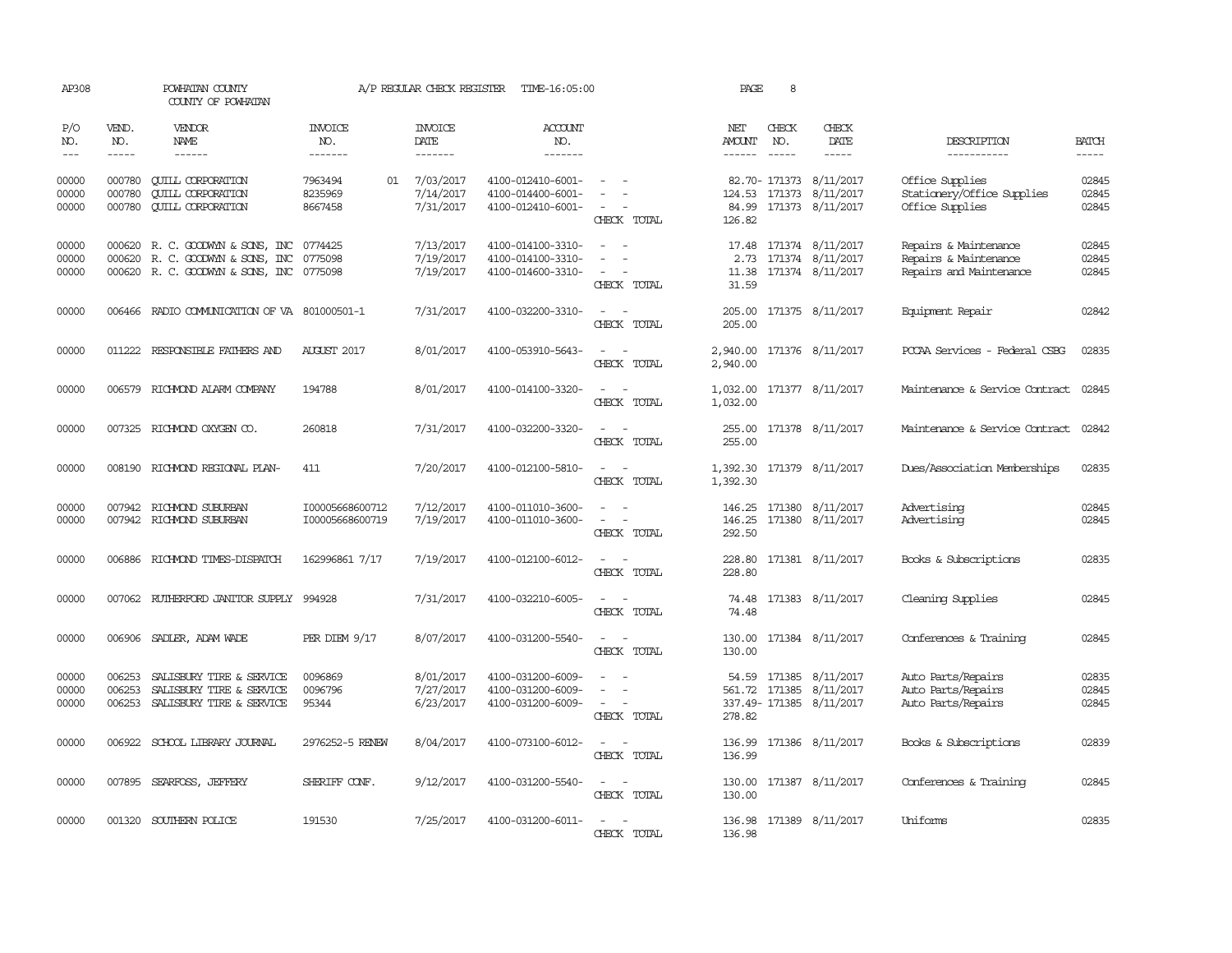| AP308                                                                |                                                                    | POWHATAN COUNTY<br>COUNTY OF POWHATAN                                                                                                                                                               |                                                                                                              | A/P REGULAR CHECK REGISTER                                                                           | TIME-16:05:00                                                                                                                                                        |                                                                               | PAGE                                    | 9                                                |                                                                                                                                                            |                                                                                                                                                                                |                                                                      |
|----------------------------------------------------------------------|--------------------------------------------------------------------|-----------------------------------------------------------------------------------------------------------------------------------------------------------------------------------------------------|--------------------------------------------------------------------------------------------------------------|------------------------------------------------------------------------------------------------------|----------------------------------------------------------------------------------------------------------------------------------------------------------------------|-------------------------------------------------------------------------------|-----------------------------------------|--------------------------------------------------|------------------------------------------------------------------------------------------------------------------------------------------------------------|--------------------------------------------------------------------------------------------------------------------------------------------------------------------------------|----------------------------------------------------------------------|
| P/O<br>NO.<br>$\frac{1}{2}$                                          | VEND.<br>NO.<br>-----                                              | VENDOR<br>NAME<br>$- - - - - -$                                                                                                                                                                     | INVOICE<br>NO.<br>-------                                                                                    | <b>INVOICE</b><br>DATE<br>-------                                                                    | <b>ACCOUNT</b><br>NO.<br>-------                                                                                                                                     |                                                                               | NET<br>AMOUNT<br>$- - - - - -$          | CHECK<br>NO.<br>$\frac{1}{2}$                    | CHECK<br>DATE<br>-----                                                                                                                                     | DESCRIPTION<br>-----------                                                                                                                                                     | <b>BATCH</b><br>$- - - - -$                                          |
| 00000<br>00000                                                       | 006608<br>006608                                                   | ST.JOHN NEUMANN CATHOLIC<br>ST.JOHN NEUMANN CATHOLIC                                                                                                                                                | MOU EMERG SERV<br>TANF EMERG SRV                                                                             | 7/31/2017<br>7/31/2017                                                                               | 4100-053910-5643-<br>4100-053910-5642-                                                                                                                               | $\overline{\phantom{a}}$<br>$\sim$<br>CHECK TOTAL                             | 15,000.00<br>15,000.00<br>30,000.00     |                                                  | 171390 8/11/2017<br>171390 8/11/2017                                                                                                                       | PCCAA Services - Federal CSBG<br>PCCAA Services - TANF                                                                                                                         | 02835<br>02835                                                       |
| 00000                                                                |                                                                    | 001940 STANDBY SYSTEMS, INC.                                                                                                                                                                        | 07171757                                                                                                     | 7/20/2017                                                                                            | 4100-014100-3310-                                                                                                                                                    | $\sim$<br>CHECK TOTAL                                                         | 46.00<br>46.00                          |                                                  | 171391 8/11/2017                                                                                                                                           | Repairs & Maintenance                                                                                                                                                          | 02845                                                                |
| 00000<br>00000<br>00000<br>00000<br>00000<br>00000<br>00000<br>00000 | 008578<br>008578<br>008578<br>008578<br>008578<br>008578<br>008578 | STAPLES BUSINESS AD-<br>STAPLES BUSINESS AD-<br>STAPLES BUSINESS AD-<br>STAPLES BUSINESS AD-<br>STAPLES BUSINESS AD-<br>STAPLES BUSINESS AD-<br>STAPLES BUSINESS AD-<br>008578 STAPLES BUSINESS AD- | 3346026310<br>3346026311<br>3346026312<br>3346468562<br>3346468563<br>3346639654<br>3346756566<br>3347121703 | 7/14/2017<br>7/14/2017<br>7/14/2017<br>7/19/2017<br>7/19/2017<br>7/21/2017<br>7/22/2017<br>7/26/2017 | 4100-032200-6001-<br>4100-032200-6001-<br>4100-032200-6001-<br>4100-012100-6001-<br>4100-012100-6001-<br>4100-031200-6001-<br>4100-021600-6001-<br>4100-073100-8102- | $\overline{\phantom{a}}$<br>$\overline{\phantom{a}}$<br>$\sim$<br>CHECK TOTAL | 35.22<br>53.12<br>513.91                | 171392<br>171392<br>31.42 171392<br>73.86 171392 | 8/11/2017<br>8/11/2017<br>20.39 171392 8/11/2017<br>8/11/2017<br>8/11/2017<br>80.34 171392 8/11/2017<br>114.57 171392 8/11/2017<br>104.99 171392 8/11/2017 | Stationery/Office Supplies<br>Stationery/Office Supplies<br>Stationery/Office Supplies<br>Office Supplies<br>Office Supplies<br>Office Supplies<br>Office Supplies<br>Fumiture | 02836<br>02836<br>02836<br>02836<br>02836<br>02836<br>02836<br>02839 |
| 00000                                                                |                                                                    | 007207 SUBCARRIER COMUNICATIONS 55974                                                                                                                                                               |                                                                                                              | 8/01/2017                                                                                            | 4100-031210-5421-                                                                                                                                                    | $\equiv$<br>CHECK TOTAL                                                       | 18,710.04                               |                                                  | 18,710.04 171394 8/11/2017                                                                                                                                 | Rent - Towers                                                                                                                                                                  | 02849                                                                |
| 00000<br>00000                                                       | 007182                                                             | SUPPLY ROOM COMPANIES INC<br>007182 SUPPLY ROOM COMPANIES INC 3024937-1                                                                                                                             | 3024937-0                                                                                                    | 7/20/2017<br>7/27/2017                                                                               | 4100-021200-6001-<br>4100-021200-3150-                                                                                                                               | $\equiv$<br>CHECK TOTAL                                                       | 119.00<br>29.12<br>148.12               |                                                  | 171396 8/11/2017<br>171396 8/11/2017                                                                                                                       | Office Supplies<br>Outside Counsel                                                                                                                                             | 02836<br>02845                                                       |
| 00000<br>00000<br>00000                                              | 000845<br>000845                                                   | TOWN POLICE SUPPLY OF<br>TOWN POLICE SUPPLY OF<br>000845 TOWN POLICE SUPPLY OF                                                                                                                      | R80938<br>9019<br>9025                                                                                       | 7/21/2017<br>8/03/2017<br>8/07/2017                                                                  | 4100-031200-6011-<br>4100-031200-6011-<br>4100-031200-6011-                                                                                                          | $\overline{\phantom{a}}$<br>$\overline{\phantom{a}}$<br>CHECK TOTAL           | 66.00<br>85.50<br>582.00<br>733.50      | 171398<br>171398                                 | 8/11/2017<br>8/11/2017<br>171398 8/11/2017                                                                                                                 | Uniforms<br>Uniforms<br>Uniforms                                                                                                                                               | 02836<br>02845<br>02845                                              |
| 00000                                                                |                                                                    | 008125 U.S. BANK                                                                                                                                                                                    | 4706926                                                                                                      | 7/25/2017                                                                                            | 4100-095101-9150-                                                                                                                                                    | $\sim$<br>CHECK TOTAL                                                         | 2,500.00<br>2,500.00                    |                                                  | 171399 8/11/2017                                                                                                                                           | <b>Bond Trustee Fees/Arbitrage</b>                                                                                                                                             | 02839                                                                |
| 00000                                                                |                                                                    | 009574 UNIQUE MANAGEMENT                                                                                                                                                                            | 448486                                                                                                       | 8/01/2017                                                                                            | 4100-073100-6012-                                                                                                                                                    | $\equiv$<br>CHECK TOTAL                                                       | 59.70<br>59.70                          |                                                  | 171400 8/11/2017                                                                                                                                           | Books & Subscriptions                                                                                                                                                          | 02845                                                                |
| 00000                                                                |                                                                    | 011967 V.A.L.E.C.O.                                                                                                                                                                                 | FY2018 POWHATAN                                                                                              | 8/01/2017                                                                                            | 4100-012410-5810-                                                                                                                                                    | CHECK TOTAL                                                                   | 75.00<br>75.00                          |                                                  | 171401 8/11/2017                                                                                                                                           | Dues/Association Memberships                                                                                                                                                   | 02836                                                                |
| 00000<br>00000<br>00000                                              | 008126<br>008126                                                   | VERIZON<br>VERIZON<br>008126 VERIZON                                                                                                                                                                | 9789840566<br>9789851005<br>9790135630                                                                       | 7/23/2017<br>7/23/2017<br>8/01/2017                                                                  | 4100-032200-5260-<br>4100-032200-5260-<br>4100-032200-5250-                                                                                                          | $\equiv$<br>$\overline{\phantom{a}}$<br>CHECK TOTAL                           | 50.20<br>360.09<br>242.24<br>652.53     | 171402<br>171402<br>171402                       | 8/11/2017<br>8/11/2017<br>8/11/2017                                                                                                                        | Internet<br>Internet<br>Cell Phones                                                                                                                                            | 02842<br>02842<br>02849                                              |
| 00000<br>00000<br>00000<br>00000                                     | 011169<br>011169<br>011169                                         | VERIZON<br>VERIZON<br>VERIZON<br>011169 VERIZON                                                                                                                                                     | 8043780915 7/17<br>8045983715 7/17<br>8047061627 7/17<br>0401357783 8/17                                     | 7/25/2017<br>6/28/2017<br>7/01/2017<br>8/01/2017                                                     | 4100-032220-5230-<br>4100-031210-5232-<br>4100-031210-5232-<br>4100-031210-5230-                                                                                     | $\sim$<br>CHECK TOTAL                                                         | 84.96<br>127.75<br>1,404.12<br>1,630.45 | 171403<br>171403<br>171403                       | 8/11/2017<br>8/11/2017<br>8/11/2017<br>13.62 171403 8/11/2017                                                                                              | Telephone System<br>Wireline 911<br>Wireline 911<br>Telephone Services                                                                                                         | 02836<br>02838<br>02838<br>02845                                     |
| 00000                                                                |                                                                    | 008785 VERIZON CABS                                                                                                                                                                                 | M55049170617206                                                                                              | 7/25/2017                                                                                            | 4100-031210-5232-                                                                                                                                                    | CHECK TOTAL                                                                   | 476.19<br>476.19                        |                                                  | 171404 8/11/2017                                                                                                                                           | Wireline 911                                                                                                                                                                   | 02838                                                                |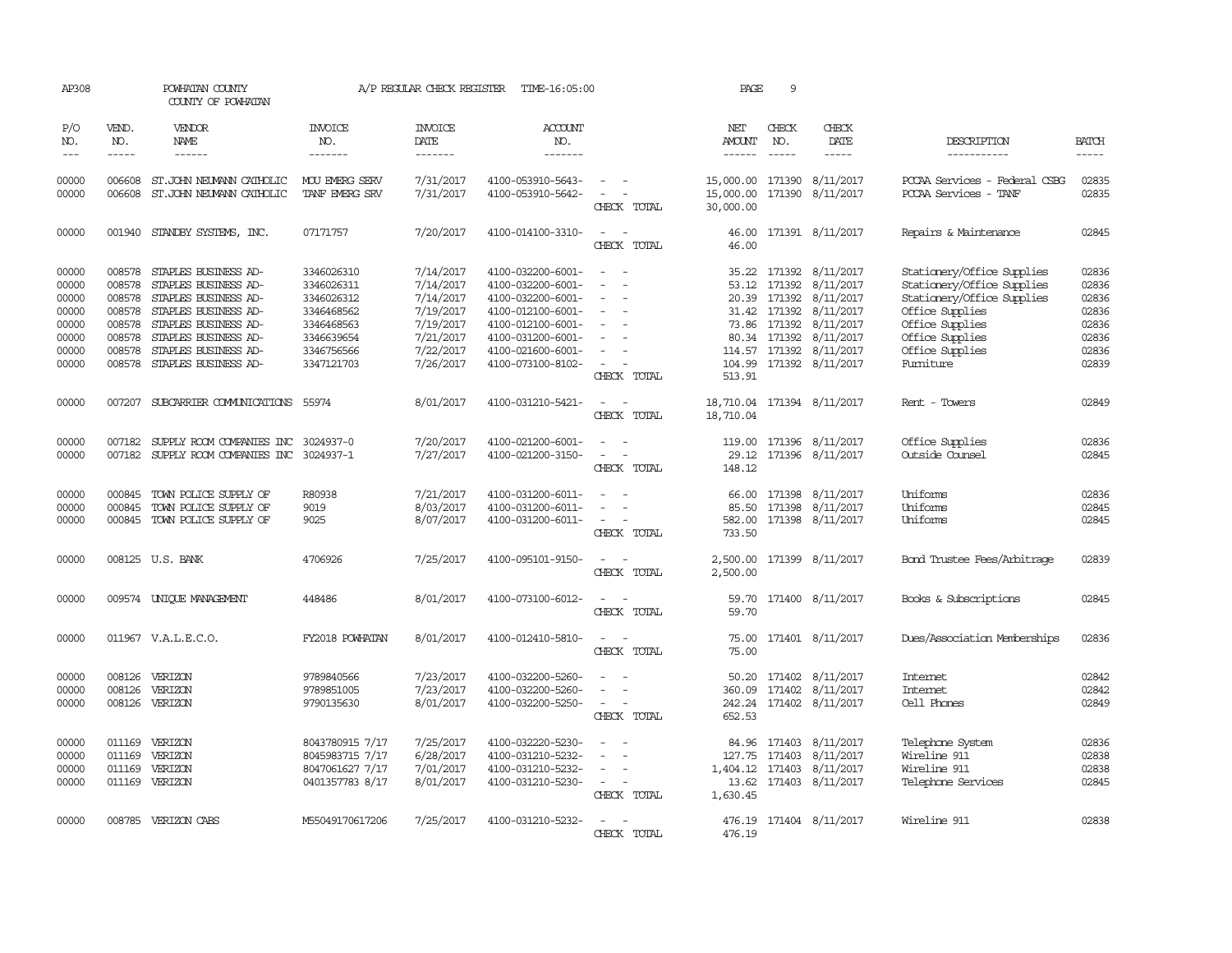| AP308                                                                                                                                                 |                                                                                                                                                              | POWHATAN COUNTY<br>COUNTY OF POWHATAN                                                                                                                                                                                                                                                                                                                                                                                                        |                                                                                                                                                                                                                                            | A/P REGULAR CHECK REGISTER                                                                                                                                                                                                | TIME-16:05:00                                                                                                                                                                                                                                                                                                                                                     |                                                                                                                                                                                                                                                                          |             | PAGE                                                            | 10                                                                                                                                                                                                         |                                                                                                                                                                                                                                                      |                                                                                                                                                                                                                                                                                                                                                                                                                                                                                                                                      |                                                                                                                                                       |
|-------------------------------------------------------------------------------------------------------------------------------------------------------|--------------------------------------------------------------------------------------------------------------------------------------------------------------|----------------------------------------------------------------------------------------------------------------------------------------------------------------------------------------------------------------------------------------------------------------------------------------------------------------------------------------------------------------------------------------------------------------------------------------------|--------------------------------------------------------------------------------------------------------------------------------------------------------------------------------------------------------------------------------------------|---------------------------------------------------------------------------------------------------------------------------------------------------------------------------------------------------------------------------|-------------------------------------------------------------------------------------------------------------------------------------------------------------------------------------------------------------------------------------------------------------------------------------------------------------------------------------------------------------------|--------------------------------------------------------------------------------------------------------------------------------------------------------------------------------------------------------------------------------------------------------------------------|-------------|-----------------------------------------------------------------|------------------------------------------------------------------------------------------------------------------------------------------------------------------------------------------------------------|------------------------------------------------------------------------------------------------------------------------------------------------------------------------------------------------------------------------------------------------------|--------------------------------------------------------------------------------------------------------------------------------------------------------------------------------------------------------------------------------------------------------------------------------------------------------------------------------------------------------------------------------------------------------------------------------------------------------------------------------------------------------------------------------------|-------------------------------------------------------------------------------------------------------------------------------------------------------|
| P/O<br>NO.<br>$---$                                                                                                                                   | VEND.<br>NO.<br>$\frac{1}{2}$                                                                                                                                | VENDOR<br>NAME<br>$- - - - - -$                                                                                                                                                                                                                                                                                                                                                                                                              | <b>INVOICE</b><br>NO.<br>-------                                                                                                                                                                                                           | <b>INVOICE</b><br>DATE<br>--------                                                                                                                                                                                        | <b>ACCOUNT</b><br>NO.<br>$- - - - - - -$                                                                                                                                                                                                                                                                                                                          |                                                                                                                                                                                                                                                                          |             | NET<br>AMOUNT<br>------                                         | CHECK<br>NO.<br>$\frac{1}{2}$                                                                                                                                                                              | CHECK<br>DATE<br>$- - - - -$                                                                                                                                                                                                                         | DESCRIPTION<br>-----------                                                                                                                                                                                                                                                                                                                                                                                                                                                                                                           | <b>BATCH</b><br>$- - - - -$                                                                                                                           |
| 00000                                                                                                                                                 |                                                                                                                                                              | 008710 VIRGINIA BUSINESS SYSTEMS 21049220                                                                                                                                                                                                                                                                                                                                                                                                    |                                                                                                                                                                                                                                            | 7/27/2017                                                                                                                                                                                                                 | 4100-012100-3320-                                                                                                                                                                                                                                                                                                                                                 | $\overline{\phantom{a}}$                                                                                                                                                                                                                                                 | CHECK TOTAL | 152.85<br>152.85                                                |                                                                                                                                                                                                            | 171405 8/11/2017                                                                                                                                                                                                                                     | Maintenance & Service Contract                                                                                                                                                                                                                                                                                                                                                                                                                                                                                                       | 02845                                                                                                                                                 |
| 00000                                                                                                                                                 |                                                                                                                                                              | 006302 VIRGINIA INFORMATION                                                                                                                                                                                                                                                                                                                                                                                                                  | T395666-31                                                                                                                                                                                                                                 | 8/07/2017                                                                                                                                                                                                                 | 4100-012510-5260-                                                                                                                                                                                                                                                                                                                                                 | $\sim$                                                                                                                                                                                                                                                                   | CHECK TOTAL | 299.05                                                          |                                                                                                                                                                                                            | 299.05 171406 8/11/2017                                                                                                                                                                                                                              | Internet Usage                                                                                                                                                                                                                                                                                                                                                                                                                                                                                                                       | 02845                                                                                                                                                 |
| 00000<br>00000                                                                                                                                        | 011481<br>011481                                                                                                                                             | WEAR A SMILE, SHARE A<br>WEAR A SMILE, SHARE A                                                                                                                                                                                                                                                                                                                                                                                               | CSBG MOU FY18<br>CSBG MOU FY18A                                                                                                                                                                                                            | 8/01/2017<br>8/01/2017                                                                                                                                                                                                    | 4100-053910-5643-<br>4100-053910-5642-                                                                                                                                                                                                                                                                                                                            | $\equiv$                                                                                                                                                                                                                                                                 | CHECK TOTAL | 5,000.00<br>10,000.00                                           |                                                                                                                                                                                                            | 5,000.00 171408 8/11/2017<br>171408 8/11/2017                                                                                                                                                                                                        | PCCAA Services - Federal CSBG<br>PCCAA Services<br>$-$ TANF                                                                                                                                                                                                                                                                                                                                                                                                                                                                          | 02836<br>02836                                                                                                                                        |
| 00000<br>00000<br>00000<br>00000<br>00000<br>00000<br>00000<br>00000<br>00000<br>00000<br>00000<br>00000<br>00000<br>00000<br>00000<br>00000<br>00000 | 011181<br>011181<br>011181<br>011181<br>011181<br>011181<br>011181<br>011181<br>011181<br>011181<br>011181<br>011181<br>011181<br>011181<br>011181<br>011181 | WELLS FARGO FINANCIAL<br>WELLS FARGO FINANCIAL<br>WELLS FARGO FINANCIAL<br>WELLS FARGO FINANCIAL<br>WELLS FARGO FINANCIAL<br>WELLS FARGO FINANCIAL<br>WELLS FARGO FINANCIAL<br>WELLS FARGO FINANCIAL<br>WELLS FARGO FINANCIAL<br>WEILS FARGO FINANCIAL<br>WELLS FARGO FINANCIAL<br>WELLS FARGO FINANCIAL<br>WEILS FARGO FINANCIAL<br>WELLS FARGO FINANCIAL<br>WEILS FARGO FINANCIAL<br>WELLS FARGO FINANCIAL<br>011181 WELLS FARGO FINANCIAL | 5004116449<br>5004116449<br>5004116449<br>5004116449<br>5004116449<br>5004116449<br>5004116449<br>5004116449<br>5004116449<br>5004116449<br>5004116449<br>5004116449<br>5004116449<br>5004116449<br>5004116449<br>5004116449<br>5004116449 | 7/25/2017<br>7/25/2017<br>7/25/2017<br>7/25/2017<br>7/25/2017<br>7/25/2017<br>7/25/2017<br>7/25/2017<br>7/25/2017<br>7/25/2017<br>7/25/2017<br>7/25/2017<br>7/25/2017<br>7/25/2017<br>7/25/2017<br>7/25/2017<br>7/25/2017 | 4100-012100-3320-<br>4100-012200-3320-<br>4100-012310-3320-<br>4100-012320-3500-<br>4100-012410-3320-<br>4100-012510-3320-<br>4100-013200-3320-<br>4100-021600-8002-<br>4100-021600-8002-<br>4100-022100-3320-<br>4100-031200-3320-<br>4100-031200-3320-<br>4100-034100-3320-<br>4100-035100-3320-<br>4100-081100-3320-<br>4100-021200-8002-<br>4100-081500-3320- | $\sim$<br>$\sim$<br>$\overline{\phantom{a}}$<br>$\sim$<br>$\sim$<br>$\sim$<br>$\overline{\phantom{a}}$<br>$\overline{\phantom{a}}$<br>$\sim$<br>$\sim$<br>$\overline{\phantom{a}}$<br>$\overline{\phantom{a}}$<br>$\overline{\phantom{a}}$<br>$\sim$<br>$\sim$ 100 $\mu$ | CHECK TOTAL | 95.33<br>280.45<br>57.36<br>12.22<br>18.89<br>92.69<br>2,029.37 | 171409<br>.65 171409<br>171409<br>171409<br>143.19 171409<br>186.70 171409<br>105.24 171409<br>175.54 171409<br>175.54 171409<br>234.37 171409<br>78.12 171409<br>171409<br>116.92 171409<br>225.93 171409 | 171409 8/11/2017<br>8/11/2017<br>171409 8/11/2017<br>8/11/2017<br>8/11/2017<br>8/11/2017<br>8/11/2017<br>8/11/2017<br>8/11/2017<br>8/11/2017<br>8/11/2017<br>8/11/2017<br>8/11/2017<br>8/11/2017<br>8/11/2017<br>8/11/2017<br>30.23 171409 8/11/2017 | Maintenance & Service Contract<br>Maintenance & Service Contract<br>Maintenance & Service Contract<br>Printing & Binding<br>Maintenance & Service Contract<br>Maintenance & Service Contract<br>Maintenance & Service Contract<br>Copier Lease<br>Copier Lease<br>Maintenance & Service Contract<br>Maintenance & Service Contract<br>Maintenance & Service Contract<br>Maintenance & Service Contract<br>Landscaping - Animal Control<br>Maintenance & Service Contract<br>Copier Lease Agreement<br>Maintenance & Service Contract | 02839<br>02839<br>02839<br>02839<br>02839<br>02839<br>02839<br>02839<br>02839<br>02839<br>02839<br>02839<br>02839<br>02839<br>02839<br>02839<br>02839 |
| 00000                                                                                                                                                 |                                                                                                                                                              | 007755 WITMER ASSOCIATES INC.                                                                                                                                                                                                                                                                                                                                                                                                                | 1783231.001                                                                                                                                                                                                                                | 8/01/2017                                                                                                                                                                                                                 | 4100-032200-6011-                                                                                                                                                                                                                                                                                                                                                 | $ -$                                                                                                                                                                                                                                                                     | CHECK TOTAL | 120.00<br>120.00                                                |                                                                                                                                                                                                            | 171410 8/11/2017                                                                                                                                                                                                                                     | Protective Gear/Uniforms                                                                                                                                                                                                                                                                                                                                                                                                                                                                                                             | 02842                                                                                                                                                 |
| 00000<br>00000<br>00000                                                                                                                               | 009332<br>009332                                                                                                                                             | WITMER PUBLIC SAFETY<br>WITMER PUBLIC SAFETY<br>009332 WITMER PUBLIC SAFETY                                                                                                                                                                                                                                                                                                                                                                  | 1787103<br>1789331<br>1791742                                                                                                                                                                                                              | 7/20/2017<br>7/26/2017<br>7/27/2017                                                                                                                                                                                       | 4100-032200-6011-<br>4100-031200-6011-<br>4100-031200-6011-                                                                                                                                                                                                                                                                                                       | $\overline{\phantom{a}}$<br>$\sim$                                                                                                                                                                                                                                       | CHECK TOTAL | 78.00<br>1,747.19                                               |                                                                                                                                                                                                            | 1,524.19 171411 8/11/2017<br>171411 8/11/2017<br>145.00 171411 8/11/2017                                                                                                                                                                             | Protective Gear/Uniforms<br>Uniforms<br>Uniforms                                                                                                                                                                                                                                                                                                                                                                                                                                                                                     | 02836<br>02836<br>02836                                                                                                                               |
| 00000<br>00000                                                                                                                                        |                                                                                                                                                              | 006175 ADAMS OIL COMPANY, INC.<br>006175 ADAMS OIL COMPANY, INC.                                                                                                                                                                                                                                                                                                                                                                             | 349<br>596                                                                                                                                                                                                                                 | 7/19/2017<br>7/25/2017                                                                                                                                                                                                    | 4100-014500-6008-<br>4100-014500-6008-                                                                                                                                                                                                                                                                                                                            | $\sim$<br>$\sim$                                                                                                                                                                                                                                                         | CHECK TOTAL | 62.25<br>82.17                                                  |                                                                                                                                                                                                            | 19.92 171475 8/18/2017<br>171475 8/18/2017                                                                                                                                                                                                           | Gas/Grease/Oil<br>Gas/Grease/0il                                                                                                                                                                                                                                                                                                                                                                                                                                                                                                     | 02852<br>02852                                                                                                                                        |
| 00000                                                                                                                                                 |                                                                                                                                                              | 011206 A1 DOOR COMPANY                                                                                                                                                                                                                                                                                                                                                                                                                       | 20061739                                                                                                                                                                                                                                   | 5/31/2017                                                                                                                                                                                                                 | 4100-032210-3310-                                                                                                                                                                                                                                                                                                                                                 | $\sim$ 100 $\mu$                                                                                                                                                                                                                                                         | CHECK TOTAL | 50.00<br>50.00                                                  |                                                                                                                                                                                                            | 171478 8/18/2017                                                                                                                                                                                                                                     | Repairs & Maintenance                                                                                                                                                                                                                                                                                                                                                                                                                                                                                                                | 02852                                                                                                                                                 |
| 00000<br>00000<br>00000<br>00000                                                                                                                      | 007941<br>007941                                                                                                                                             | BAKER & TAYLOR<br>BAKER & TAYLOR<br>007941 BAKER & TAYLOR<br>007941 BAKER & TAYLOR                                                                                                                                                                                                                                                                                                                                                           | 0002997358<br>5014655062<br>5014657086<br>5014662909                                                                                                                                                                                       | 8/03/2017<br>8/04/2017<br>8/07/2017<br>8/10/2017                                                                                                                                                                          | 4100-073100-6012-<br>4100-073100-6012-<br>4100-073100-6012-<br>4100-073100-6012-                                                                                                                                                                                                                                                                                  | $\equiv$<br>$\equiv$<br>$\overline{\phantom{a}}$                                                                                                                                                                                                                         | CHECK TOTAL | 688.22                                                          | 99.77 171479                                                                                                                                                                                               | 32.37-171479 8/18/2017<br>8/18/2017<br>241.91 171479 8/18/2017<br>378.91 171479 8/18/2017                                                                                                                                                            | Books & Subscriptions<br>Books & Subscriptions<br>Books & Subscriptions<br>Books & Subscriptions                                                                                                                                                                                                                                                                                                                                                                                                                                     | 02852<br>02852<br>02852<br>02852                                                                                                                      |
| 00000                                                                                                                                                 |                                                                                                                                                              | 009991 BMS DIRECT                                                                                                                                                                                                                                                                                                                                                                                                                            | 118022P                                                                                                                                                                                                                                    | 8/09/2017                                                                                                                                                                                                                 | 4100-012410-5210-                                                                                                                                                                                                                                                                                                                                                 |                                                                                                                                                                                                                                                                          |             |                                                                 |                                                                                                                                                                                                            | 2,792.00 171480 8/18/2017                                                                                                                                                                                                                            | Postage                                                                                                                                                                                                                                                                                                                                                                                                                                                                                                                              | 02852                                                                                                                                                 |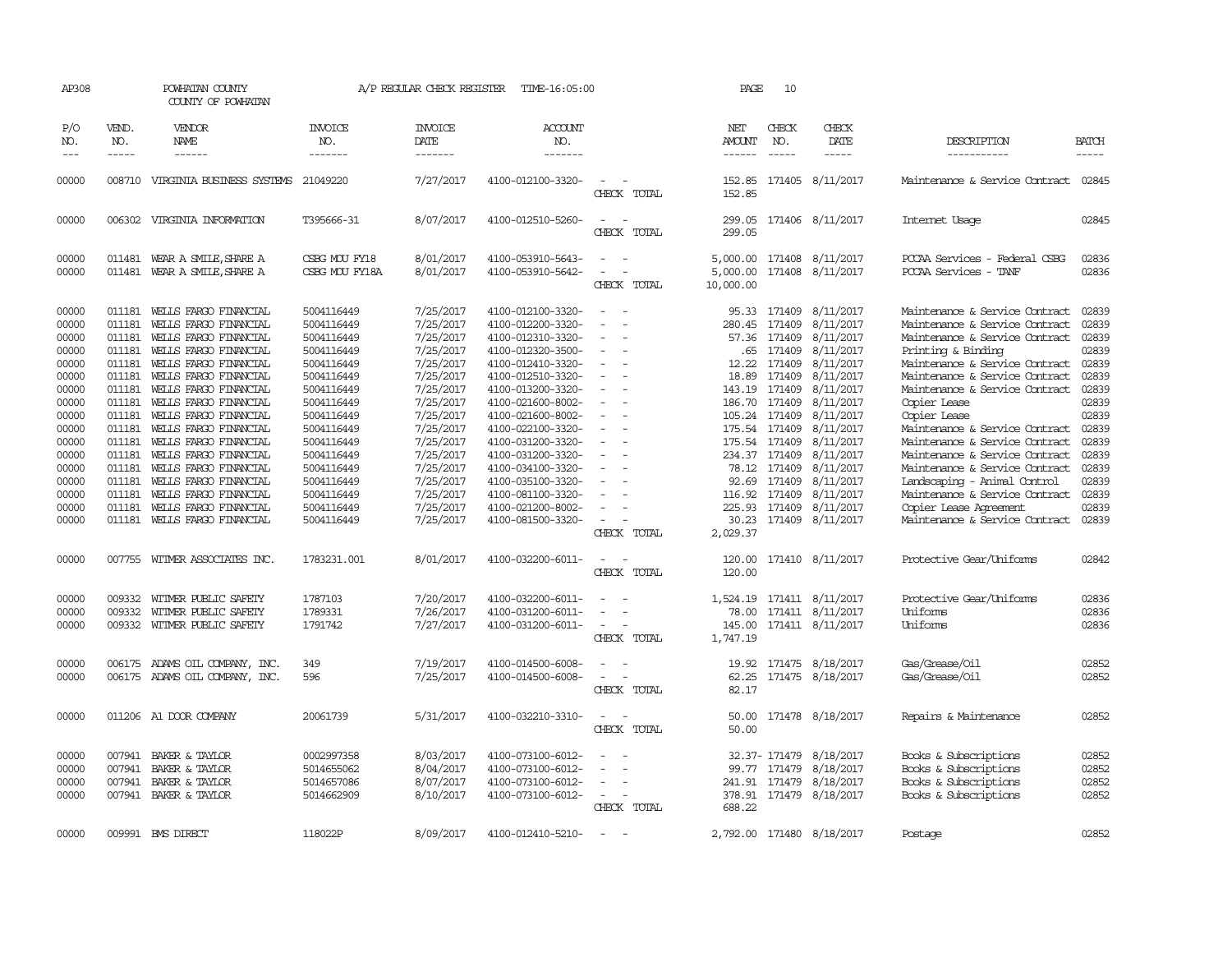| AP308                                                                         |                                                          | POWHATAN COUNTY<br>COUNTY OF POWHATAN                                                                                                                                                                                                                                                                            |                                                                                                                                   | A/P REGULAR CHECK REGISTER                                                                                        | TIME-16:05:00                                                                                                                                                                             |                                                                                                                             | PAGE                    | 11                                                                                    |                                                                                                                                                                          |                                                                                                       |                                                                               |
|-------------------------------------------------------------------------------|----------------------------------------------------------|------------------------------------------------------------------------------------------------------------------------------------------------------------------------------------------------------------------------------------------------------------------------------------------------------------------|-----------------------------------------------------------------------------------------------------------------------------------|-------------------------------------------------------------------------------------------------------------------|-------------------------------------------------------------------------------------------------------------------------------------------------------------------------------------------|-----------------------------------------------------------------------------------------------------------------------------|-------------------------|---------------------------------------------------------------------------------------|--------------------------------------------------------------------------------------------------------------------------------------------------------------------------|-------------------------------------------------------------------------------------------------------|-------------------------------------------------------------------------------|
| P/O<br>NO.<br>$---$                                                           | VEND.<br>NO.<br>$- - - - -$                              | VENDOR<br>NAME<br>------                                                                                                                                                                                                                                                                                         | <b>INVOICE</b><br>NO.<br>-------                                                                                                  | <b>INVOICE</b><br>DATE<br>-------                                                                                 | <b>ACCOUNT</b><br>NO.<br>-------                                                                                                                                                          |                                                                                                                             | NET<br>AMOUNT<br>------ | CHECK<br>NO.<br>$\frac{1}{2}$                                                         | CHECK<br>DATE<br>$\frac{1}{2}$                                                                                                                                           | DESCRIPTION<br>-----------                                                                            | <b>BATCH</b><br>-----                                                         |
| 00000                                                                         |                                                          | 009991 BMS DIRECT                                                                                                                                                                                                                                                                                                | 118027P                                                                                                                           | 8/09/2017                                                                                                         | 4100-012410-5210-                                                                                                                                                                         | $\overline{\phantom{a}}$<br>CHECK TOTAL                                                                                     | 7,614.00<br>10,406.00   |                                                                                       | 171480 8/18/2017                                                                                                                                                         | Postage                                                                                               | 02852                                                                         |
| 00000                                                                         |                                                          | 011992 CLARKE, DEBORAH H.                                                                                                                                                                                                                                                                                        | AUG TERM 2017D                                                                                                                    | 8/10/2017                                                                                                         | 4100-021100-1700-                                                                                                                                                                         | $\sim$<br>CHECK TOTAL                                                                                                       | 30.00<br>30.00          |                                                                                       | 171482 8/18/2017                                                                                                                                                         | COMP: Jurors & Witnesses                                                                              | 02854                                                                         |
| 00000                                                                         |                                                          | 007282 COBB TECHNOLOGIES, INC.                                                                                                                                                                                                                                                                                   | 884738                                                                                                                            | 8/10/2017                                                                                                         | 4100-032200-3320-                                                                                                                                                                         | $\equiv$<br>CHECK TOTAL                                                                                                     | 484.60<br>484.60        |                                                                                       | 171483 8/18/2017                                                                                                                                                         | Maintenance & Service Contract                                                                        | 02852                                                                         |
| 00000                                                                         |                                                          | 009178 COMCAST                                                                                                                                                                                                                                                                                                   | 0093562 8/17                                                                                                                      | 8/05/2017                                                                                                         | 4100-035500-6014-                                                                                                                                                                         | $\overline{\phantom{a}}$<br>CHECK TOTAL                                                                                     | 31.32                   |                                                                                       | 31.32 171484 8/18/2017                                                                                                                                                   | Other Operating Supplies                                                                              | 02852                                                                         |
| 00000<br>00000                                                                | 001760                                                   | COURTOIS SIGNS, GRAPHICS,<br>001760 COURTOIS SIGNS, GRAPHICS,                                                                                                                                                                                                                                                    | 17635<br>17639                                                                                                                    | 8/02/2017<br>8/08/2017                                                                                            | 4100-014100-3310-<br>4100-012410-6001-                                                                                                                                                    | $\sim$ $ \sim$<br>$\sim$<br>CHECK TOTAL                                                                                     | 15.00<br>78.90          |                                                                                       | 63.90 171485 8/18/2017<br>171485 8/18/2017                                                                                                                               | Repairs & Maintenance<br>Office Supplies                                                              | 02852<br>02852                                                                |
| 00000<br>00000<br>00000<br>00000<br>00000<br>00000<br>00000<br>00000<br>00000 | 006240<br>006240<br>006240<br>006240<br>006240           | DIAMOND SPRINGS WATER, INC<br>DIAMOND SPRINGS WATER, INC<br>006240 DIAMOND SPRINGS WATER, INC<br>006240 DIAMOND SPRINGS WATER, INC<br>DIAMOND SPRINGS WATER, INC<br>006240 DIAMOND SPRINGS WATER, INC<br>DIAMOND SPRINGS WATER, INC<br>DIAMOND SPRINGS WATER, INC<br>006240 DIAMOND SPRINGS WATER, INC 728070170 | 2988808<br>2988814<br>2988825<br>714070091<br>714070110<br>714070170<br>721075450<br>728070091                                    | 8/04/2017<br>8/04/2017<br>8/04/2017<br>7/14/2017<br>7/31/2017<br>7/14/2017<br>7/25/2017<br>7/28/2017<br>7/31/2017 | 4100-014100-5130-<br>4100-014100-5130-<br>4100-014100-5130-<br>4100-014100-5130-<br>4100-014100-5130-<br>4100-031200-5130-<br>4100-031200-5130-<br>4100-014100-5130-<br>4100-031200-5130- | $\sim$<br>$\sim$<br>$\overline{\phantom{a}}$<br>$\equiv$<br>$\sim$<br>CHECK TOTAL                                           | 8.95<br>9.95<br>216.86  | 171486<br>11.95 171486<br>27.96 171486<br>6.25 171486<br>74.91 171486<br>27.96 171486 | 171486 8/18/2017<br>8/18/2017<br>8/18/2017<br>8/18/2017<br>8/18/2017<br>8/18/2017<br>8/18/2017<br>20.97 171486 8/18/2017<br>27.96 171486 8/18/2017                       | Water<br>Water<br>Water<br>Water<br>Water<br>Water<br>Water<br>Water<br>Water                         | 02852<br>02852<br>02852<br>02852<br>02852<br>02852<br>02852<br>02852<br>02852 |
| 00000<br>00000<br>00000<br>00000<br>00000<br>00000<br>00000                   | 000860<br>000860<br>000860<br>000860<br>000860<br>000860 | DOMINION ENERGY VIRGINIA<br>DOMINION ENERGY VIRGINIA<br>DOMINION ENERGY VIRGINIA<br>DOMINION ENERGY VIRGINIA<br>DOMINION ENERGY VIRGINIA<br>DOMINION ENERGY VIRGINIA<br>000860 DOMINION ENERGY VIRGINIA                                                                                                          | 1223507334 8/17<br>1498464559 8/17<br>2142337506 8/17<br>3507951824 8/17<br>4691491015 8/17<br>4732217502 8/17<br>5652237503 8/17 | 8/02/2017<br>8/02/2017<br>8/02/2017<br>8/02/2017<br>8/02/2017<br>8/02/2017<br>8/02/2017                           | 4100-014300-5110-<br>4100-014600-5110-<br>4100-014600-5110-<br>4100-014600-5110-<br>4100-014600-5110-<br>4100-014600-5110-<br>4100-014600-5110-                                           | $\sim$<br>$\overline{\phantom{a}}$<br>$\overline{\phantom{a}}$<br>$\equiv$<br>$\sim$ 100 $\mu$<br>CHECK TOTAL               | 718.10                  | 6.59 171487                                                                           | 185.77 171487 8/18/2017<br>105.74 171487 8/18/2017<br>40.19 171487 8/18/2017<br>8/18/2017<br>78.78 171487 8/18/2017<br>250.02 171487 8/18/2017<br>51.01 171487 8/18/2017 | Electricity<br>Electricity<br>Electricity<br>Electricity<br>Electricity<br>Electricity<br>Electricity | 02852<br>02852<br>02852<br>02852<br>02852<br>02852<br>02852                   |
| 00000                                                                         |                                                          | 000860 DOMINION ENERGY VIRGINIA                                                                                                                                                                                                                                                                                  | 8971069334 8/17                                                                                                                   | 8/02/2017                                                                                                         | 4100-014300-5110-                                                                                                                                                                         | $\frac{1}{2} \left( \frac{1}{2} \right) \left( \frac{1}{2} \right) = \frac{1}{2} \left( \frac{1}{2} \right)$<br>CHECK TOTAL | 19.72                   |                                                                                       | 19.72 171488 8/18/2017                                                                                                                                                   | Electricity                                                                                           | 02852                                                                         |
| 00000                                                                         |                                                          | 011160 DUNIVAN, DAVID                                                                                                                                                                                                                                                                                            | ICC AUG 2017                                                                                                                      | 8/14/2017                                                                                                         | 4100-034100-5540-                                                                                                                                                                         | $\frac{1}{2} \left( \frac{1}{2} \right) \left( \frac{1}{2} \right) = \frac{1}{2} \left( \frac{1}{2} \right)$<br>CHECK TOTAL | 199.00<br>199.00        |                                                                                       | 171490 8/18/2017                                                                                                                                                         | Conferences & Training                                                                                | 02852                                                                         |
| 00000                                                                         |                                                          | 011224 ELECTRONIC SYSTEMS, INC.                                                                                                                                                                                                                                                                                  | IN741914                                                                                                                          | 7/24/2017                                                                                                         | 4100-021200-8002-                                                                                                                                                                         | $\frac{1}{2} \left( \frac{1}{2} \right) \left( \frac{1}{2} \right) = \frac{1}{2} \left( \frac{1}{2} \right)$<br>CHECK TOTAL | 26.40                   |                                                                                       | 26.40 171491 8/18/2017                                                                                                                                                   | Copier Lease Agreement                                                                                | 02852                                                                         |
| 00000                                                                         |                                                          | 006606 FLATROCK GLASS & DOOR INC 18740                                                                                                                                                                                                                                                                           |                                                                                                                                   | 8/03/2017                                                                                                         | 4100-014100-3310-                                                                                                                                                                         | $\frac{1}{2} \left( \frac{1}{2} \right) \left( \frac{1}{2} \right) = \frac{1}{2} \left( \frac{1}{2} \right)$<br>CHECK TOTAL | 85.00                   |                                                                                       | 85.00 171493 8/18/2017                                                                                                                                                   | Repairs & Maintenance                                                                                 | 02852                                                                         |
| 00000                                                                         |                                                          | 011989 FLEMING, GEORGE J                                                                                                                                                                                                                                                                                         | <b>AUG TERM 2017</b>                                                                                                              | 8/10/2017                                                                                                         | 4100-021100-1700-                                                                                                                                                                         | $\overline{\phantom{a}}$<br>CHECK TOTAL                                                                                     | 30.00                   |                                                                                       | 30.00 171494 8/18/2017                                                                                                                                                   | COMP: Jurors & Witnesses                                                                              | 02854                                                                         |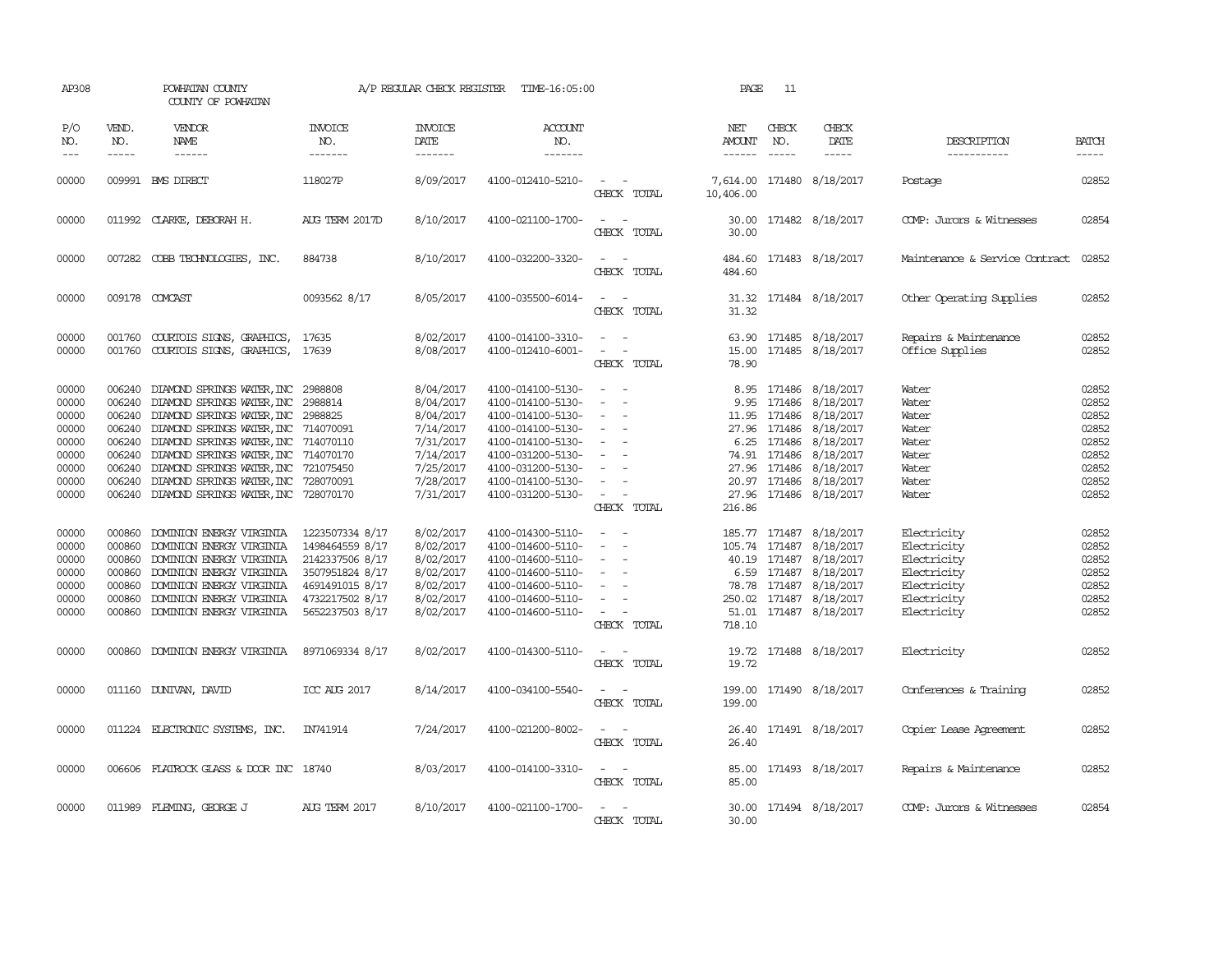| AP308                                                                |                                                                              | POWHATAN COUNTY<br>COUNTY OF POWHATAN                                                                                                                                                   |                                                                              | A/P REGULAR CHECK REGISTER                                                                           | TIME-16:05:00                                                                                                                                                        |                                                                               | PAGE                      | 12                            |                                                                                                                                                                                                           |                                                                                                                                                                                                                         |                                                                      |
|----------------------------------------------------------------------|------------------------------------------------------------------------------|-----------------------------------------------------------------------------------------------------------------------------------------------------------------------------------------|------------------------------------------------------------------------------|------------------------------------------------------------------------------------------------------|----------------------------------------------------------------------------------------------------------------------------------------------------------------------|-------------------------------------------------------------------------------|---------------------------|-------------------------------|-----------------------------------------------------------------------------------------------------------------------------------------------------------------------------------------------------------|-------------------------------------------------------------------------------------------------------------------------------------------------------------------------------------------------------------------------|----------------------------------------------------------------------|
| P/O<br>NO.<br>$---$                                                  | VEND.<br>NO.                                                                 | VENDOR<br>NAME<br>$- - - - - -$                                                                                                                                                         | <b>INVOICE</b><br>NO.<br>-------                                             | <b>INVOICE</b><br>DATE<br>$- - - - - - -$                                                            | <b>ACCOUNT</b><br>NO.<br>-------                                                                                                                                     |                                                                               | NET<br>AMOUNT<br>------   | CHECK<br>NO.<br>$\frac{1}{2}$ | CHECK<br>DATE<br>$- - - - -$                                                                                                                                                                              | DESCRIPTION<br>-----------                                                                                                                                                                                              | <b>BATCH</b><br>-----                                                |
| 00000                                                                |                                                                              | 011993 FLEMING, OLANDER C.                                                                                                                                                              | AUG TERM 2017E                                                               | 8/10/2017                                                                                            | 4100-021100-1700-                                                                                                                                                    | $\sim$<br>CHECK TOTAL                                                         | 30.00                     |                               | 30.00 171495 8/18/2017                                                                                                                                                                                    | COMP: Jurors & Witnesses                                                                                                                                                                                                | 02854                                                                |
| 00000<br>00000                                                       | 008314                                                                       | FREE CLINIC OF POWHATAN<br>008314 FREE CLINIC OF POWHATAN                                                                                                                               | MOU DENTAL 2017<br>MOU MH 2017                                               | 8/07/2017<br>8/07/2017                                                                               | 4100-053910-5643-<br>4100-053910-5643-                                                                                                                               | $\equiv$<br>$\equiv$<br>CHECK TOTAL                                           | 15,000.00<br>30,000.00    |                               | 15,000.00 171496 8/18/2017<br>171496 8/18/2017                                                                                                                                                            | PCCAA Services - Federal CSBG<br>PCCAA Services - Federal CSBG                                                                                                                                                          | 02852<br>02852                                                       |
| 00000                                                                |                                                                              | 000570 GOOCHLAND-POWHATAN                                                                                                                                                               | CLEANING 8/17                                                                | 8/01/2017                                                                                            | 4100-014100-3180-                                                                                                                                                    | $\sim$<br>CHECK TOTAL                                                         | 825.00                    |                               | 825.00 171498 8/18/2017                                                                                                                                                                                   | Cleaning Service                                                                                                                                                                                                        | 02852                                                                |
| 00000<br>00000<br>00000                                              |                                                                              | 006013 GRAINGER<br>006013 GRAINGER<br>006013 GRAINGER                                                                                                                                   | 9513135187<br>9516577005<br>9518740247                                       | 7/28/2017<br>8/02/2017<br>8/03/2017                                                                  | 4100-014100-3310-<br>4100-014100-3310-<br>4100-014100-3310-                                                                                                          | $\sim$<br>$\overline{\phantom{a}}$<br>CHECK TOTAL                             | 51.09<br>148.55<br>346.21 |                               | 171500 8/18/2017<br>146.57 171500 8/18/2017<br>171500 8/18/2017                                                                                                                                           | Repairs & Maintenance<br>Repairs & Maintenance<br>Repairs & Maintenance                                                                                                                                                 | 02852<br>02852<br>02852                                              |
| 00000                                                                |                                                                              | 011991 GRAY, APRIL J.                                                                                                                                                                   | AUG TERM 2017B                                                               | 8/10/2017                                                                                            | 4100-021100-1700-                                                                                                                                                    | $\sim$<br>CHECK TOTAL                                                         | 30.00<br>30.00            |                               | 171501 8/18/2017                                                                                                                                                                                          | COMP: Jurors & Witnesses                                                                                                                                                                                                | 02854                                                                |
| 00000                                                                |                                                                              | 006366 GUN SHOP, THE                                                                                                                                                                    | 39900                                                                        | 8/11/2017                                                                                            | 4100-031200-6010-                                                                                                                                                    | CHECK TOTAL                                                                   | 800.00<br>800.00          |                               | 171502 8/18/2017                                                                                                                                                                                          | Ammition                                                                                                                                                                                                                | 02852                                                                |
| 00000                                                                |                                                                              | 008524 HAIRSTON, GAIL W.                                                                                                                                                                | AUG TERM 2017C                                                               | 8/10/2017                                                                                            | 4100-021100-1700-                                                                                                                                                    | $\sim$ $\sim$<br>CHECK TOTAL                                                  | 30.00<br>30.00            |                               | 171503 8/18/2017                                                                                                                                                                                          | COMP: Jurors & Witnesses                                                                                                                                                                                                | 02854                                                                |
| 00000                                                                |                                                                              | 011524 J & K DIESEL & AUTOMOTIVE 10508                                                                                                                                                  |                                                                              | 8/09/2017                                                                                            | 4100-032200-6009-                                                                                                                                                    | CHECK TOTAL                                                                   | 126.13                    |                               | 126.13 171504 8/18/2017                                                                                                                                                                                   | Auto Repairs and Parts                                                                                                                                                                                                  | 02852                                                                |
| 00000<br>00000<br>00000<br>00000<br>00000<br>00000<br>00000<br>00000 | 000120<br>000120<br>000120<br>000120<br>000120<br>000120<br>000120<br>000120 | JAMES RIVER AIR<br>JAMES RIVER AIR<br>JAMES RIVER AIR<br><b>JAMES RIVER AIR</b><br><b>JAMES RIVER AIR</b><br><b>JAMES RIVER AIR</b><br><b>JAMES RIVER AIR</b><br><b>JAMES RIVER AIR</b> | S82225<br>S82692<br>S82703<br>S82785<br>S82800<br>S82848<br>S83291<br>S83304 | 7/31/2017<br>7/31/2017<br>7/31/2017<br>7/31/2017<br>7/31/2017<br>7/31/2017<br>7/31/2017<br>7/31/2017 | 4100-014100-3308-<br>4100-014100-3308-<br>4100-014100-3308-<br>4100-032220-3310-<br>4100-031210-3310-<br>4100-031210-3310-<br>4100-014100-3308-<br>4100-014100-3308- | $\overline{\phantom{a}}$<br>$\overline{\phantom{a}}$<br>$\sim$<br>CHECK TOTAL | 3,983.51                  | 174.00 171505                 | 693.50 171505 8/18/2017<br>159.00 171505 8/18/2017<br>965.46 171505 8/18/2017<br>8/18/2017<br>140.00 171505 8/18/2017<br>335.19 171505 8/18/2017<br>344.00 171505 8/18/2017<br>1, 172.36 171505 8/18/2017 | HVAC Service and Repairs<br>HVAC Service and Repairs<br>HVAC Service and Repairs<br>Repairs & Maintenance<br>Repairs and Maintenance<br>Repairs and Maintenance<br>HVAC Service and Repairs<br>HVAC Service and Repairs | 02852<br>02852<br>02852<br>02852<br>02852<br>02852<br>02852<br>02852 |
| 00000                                                                | 011990                                                                       | KIERSON, DAVID G.                                                                                                                                                                       | AUG TERM 2017A                                                               | 8/10/2017                                                                                            | 4100-021100-1700-                                                                                                                                                    | $\overline{\phantom{a}}$<br>CHECK TOTAL                                       | 30.00<br>30.00            |                               | 171507 8/18/2017                                                                                                                                                                                          | COMP: Jurors & Witnesses                                                                                                                                                                                                | 02854                                                                |
| 00000                                                                |                                                                              | 000157 KORMAN SIGNS, INC.                                                                                                                                                               | 309202                                                                       | 8/03/2017                                                                                            | 4100-081100-6021-                                                                                                                                                    | $\overline{\phantom{a}}$<br>CHECK TOTAL                                       | 354.04                    |                               | 354.04 171508 8/18/2017                                                                                                                                                                                   | Street Signs                                                                                                                                                                                                            | 02852                                                                |
| 00000<br>00000                                                       |                                                                              | 010811 LAND AND COATES, INC<br>010811 LAND AND COATES, INC                                                                                                                              | 811882<br>812364                                                             | 8/07/2017<br>8/08/2017                                                                               | 4100-014500-3319-<br>4100-014500-3319-                                                                                                                               | $\sim$<br>CHECK TOTAL                                                         | 139.45<br>304.06          |                               | 164.61 171509 8/18/2017<br>171509 8/18/2017                                                                                                                                                               | Equipment Repairs and Maintena<br>Equipment Repairs and Maintena                                                                                                                                                        | 02852<br>02852                                                       |
| 00000                                                                |                                                                              | 007981 LANGUAGE LINE SERVICES                                                                                                                                                           | 4130421                                                                      | 7/31/2017                                                                                            | 4100-031200-5230-                                                                                                                                                    | CHECK TOTAL                                                                   | 44.80<br>44.80            |                               | 171510 8/18/2017                                                                                                                                                                                          | Telephone Services                                                                                                                                                                                                      | 02852                                                                |
| 00000                                                                |                                                                              | 009691 LAYMAN IRRIGATION &                                                                                                                                                              | 20844                                                                        | 8/03/2017                                                                                            | 4100-014600-3310-                                                                                                                                                    | $\sim$<br>CHECK TOTAL                                                         | 150.00                    |                               | 150.00 171511 8/18/2017                                                                                                                                                                                   | Repairs and Maintenance                                                                                                                                                                                                 | 02852                                                                |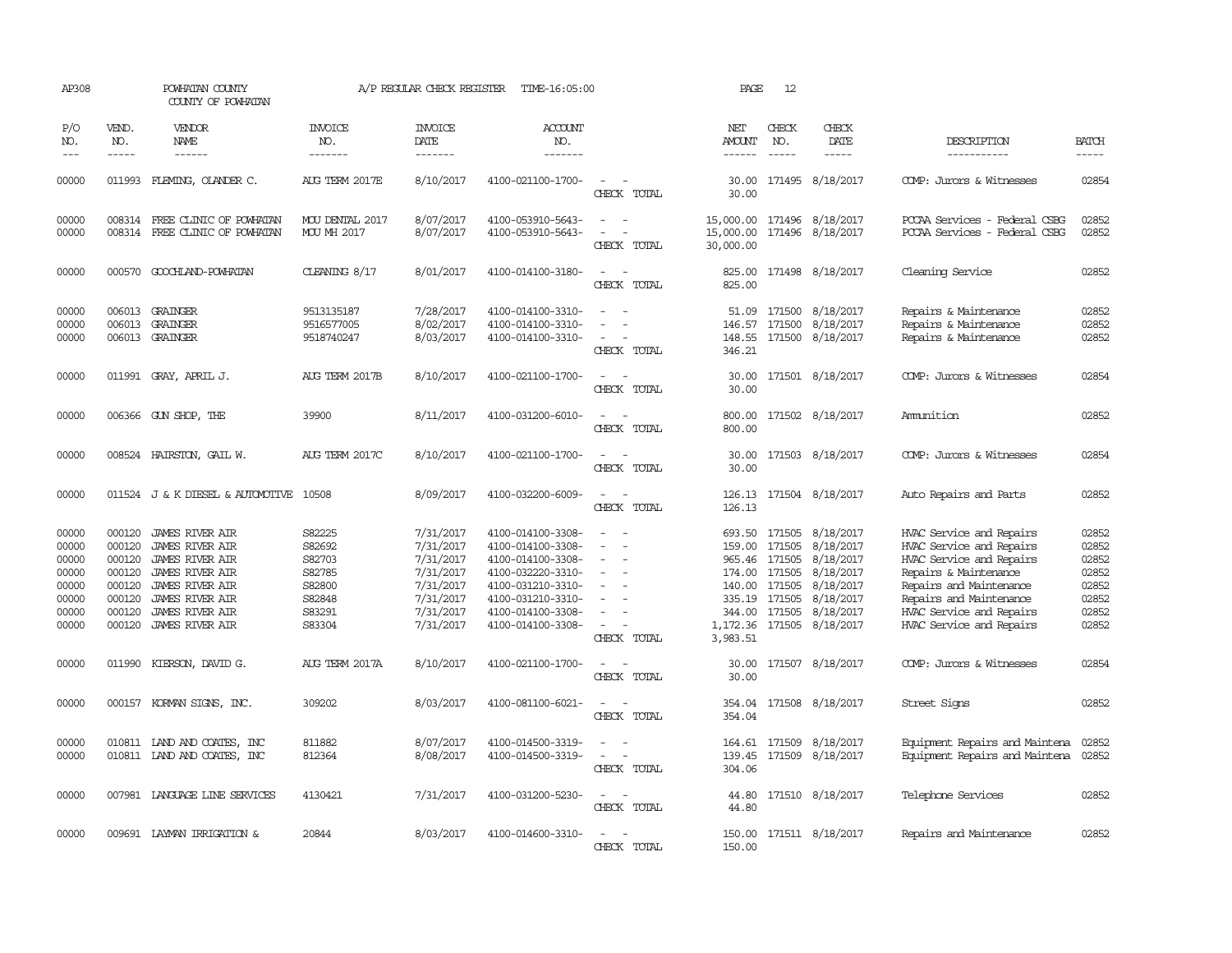| AP308                                                                                  |                             | POWHATAN COUNTY<br>COUNTY OF POWHATAN                                                                                                                                                                                                                                                      |                                                                                                  | A/P REGULAR CHECK REGISTER                                                                                                     | TIME-16:05:00                                                                                                                                                                                                  |                                                                                                                                                                                             | PAGE                                             | 13                            |                                                                                                                                                                                                                                                |                                                                                                                                                                                                                          |                                                                                        |
|----------------------------------------------------------------------------------------|-----------------------------|--------------------------------------------------------------------------------------------------------------------------------------------------------------------------------------------------------------------------------------------------------------------------------------------|--------------------------------------------------------------------------------------------------|--------------------------------------------------------------------------------------------------------------------------------|----------------------------------------------------------------------------------------------------------------------------------------------------------------------------------------------------------------|---------------------------------------------------------------------------------------------------------------------------------------------------------------------------------------------|--------------------------------------------------|-------------------------------|------------------------------------------------------------------------------------------------------------------------------------------------------------------------------------------------------------------------------------------------|--------------------------------------------------------------------------------------------------------------------------------------------------------------------------------------------------------------------------|----------------------------------------------------------------------------------------|
| P/O<br>NO.<br>$--$                                                                     | VEND.<br>NO.<br>$- - - - -$ | VENDOR<br>NAME<br>$- - - - - -$                                                                                                                                                                                                                                                            | <b>INVOICE</b><br>NO.<br>-------                                                                 | <b>INVOICE</b><br>DATE<br>-------                                                                                              | <b>ACCOUNT</b><br>NO.<br>-------                                                                                                                                                                               |                                                                                                                                                                                             | NET<br>AMOUNT<br>------                          | CHECK<br>NO.<br>$\frac{1}{2}$ | CHECK<br>DATE<br>-----                                                                                                                                                                                                                         | DESCRIPTION<br>-----------                                                                                                                                                                                               | <b>BATCH</b><br>-----                                                                  |
| 00000                                                                                  | 009164                      | LIBRARY IDEAS, LLC                                                                                                                                                                                                                                                                         | 57546                                                                                            | 8/20/2017                                                                                                                      | 4100-073100-6012-                                                                                                                                                                                              | $\sim$<br>CHECK TOTAL                                                                                                                                                                       | 255.00<br>255.00                                 |                               | 171512 8/18/2017                                                                                                                                                                                                                               | Books & Subscriptions                                                                                                                                                                                                    | 02852                                                                                  |
| 00000                                                                                  |                             | 008885 MARTIN, PEGGY                                                                                                                                                                                                                                                                       | HOPEWELL MIG                                                                                     | 8/15/2017                                                                                                                      | 4100-073100-5510-                                                                                                                                                                                              | $\equiv$<br>CHECK TOTAL                                                                                                                                                                     | 47.40<br>47.40                                   |                               | 171514 8/18/2017                                                                                                                                                                                                                               | Travel/Mileage/Parking/Tolls                                                                                                                                                                                             | 02852                                                                                  |
| 00000                                                                                  |                             | 010924 MITCHELL PEST                                                                                                                                                                                                                                                                       | 103477                                                                                           | 8/10/2017                                                                                                                      | 4100-035100-3320-                                                                                                                                                                                              | $\equiv$<br>CHECK TOTAL                                                                                                                                                                     | 65.00<br>65.00                                   |                               | 171515 8/18/2017                                                                                                                                                                                                                               | Landscaping - Animal Control                                                                                                                                                                                             | 02852                                                                                  |
| 00000<br>00000<br>00000<br>00000<br>00000<br>00000<br>00000<br>00000<br>00000<br>00000 | 006610<br>006610            | 006610 MO-JOHNS SANITATION<br>MO-JOHNS SANITATION<br>006610 MO-JOHNS SANITATION<br>006610 MO-JOHNS SANITATION<br>006610 MO-JOHNS SANITATION<br>006610 MO-JOHNS SANITATION<br>MO-JOHNS SANITATION<br>006610 MO-JOHNS SANITATION<br>006610 MO-JOHNS SANITATION<br>006610 MO-JOHNS SANITATION | 102367<br>102368<br>102369<br>102370<br>102371<br>102372<br>102373<br>102374<br>102375<br>102376 | 8/02/2017<br>8/02/2017<br>8/02/2017<br>8/02/2017<br>8/02/2017<br>8/02/2017<br>8/02/2017<br>8/02/2017<br>8/02/2017<br>8/02/2017 | 4100-014600-3311-<br>4100-014600-3311-<br>4100-014600-3311-<br>4100-014600-3311-<br>4100-014600-3311-<br>4100-014600-3311-<br>4100-014600-3311-<br>4100-014600-3311-<br>4100-014600-3311-<br>4100-014600-3311- | $\sim$<br>$\equiv$<br>$\overline{\phantom{a}}$<br>$\overline{\phantom{a}}$<br>$\equiv$<br>$\overline{\phantom{a}}$<br>$\equiv$<br>$\overline{\phantom{a}}$<br>$\sim$ 10 $\,$<br>CHECK TOTAL | 206.00<br>128.00<br>103.00<br>334.00<br>1,411.00 |                               | 103.00 171516 8/18/2017<br>171516 8/18/2017<br>125.00 171516 8/18/2017<br>103.00 171516 8/18/2017<br>171516 8/18/2017<br>103.00 171516 8/18/2017<br>103.00 171516 8/18/2017<br>171516 8/18/2017<br>103.00 171516 8/18/2017<br>171516 8/18/2017 | Portable Bathrooms<br>Portable Bathrooms<br>Portable Bathrooms<br>Portable Bathrooms<br>Portable Bathrooms<br>Portable Bathrooms<br>Portable Bathrooms<br>Portable Bathrooms<br>Portable Bathrooms<br>Portable Bathrooms | 02852<br>02852<br>02852<br>02852<br>02852<br>02852<br>02852<br>02852<br>02852<br>02852 |
| 00000<br>00000<br>00000                                                                | 006610<br>006610            | MO-JOHNS SANITATION<br>MO-JOHNS SANITATION<br>006610 MO-JOHNS SANITATION                                                                                                                                                                                                                   | 102377<br>102378<br>102379                                                                       | 8/02/2017<br>8/02/2017<br>8/02/2017                                                                                            | 4100-014600-3311-<br>4100-014600-3311-<br>4100-014600-3311-                                                                                                                                                    | $\sim$<br>$\overline{\phantom{a}}$<br>$\overline{a}$<br>$\overline{\phantom{a}}$<br>CHECK TOTAL                                                                                             | 103.00<br>103.00<br>309.00                       |                               | 103.00 171517 8/18/2017<br>171517 8/18/2017<br>171517 8/18/2017                                                                                                                                                                                | Portable Bathrooms<br>Portable Bathrooms<br>Portable Bathrooms                                                                                                                                                           | 02852<br>02852<br>02852                                                                |
| 00000                                                                                  |                             | 010646 MURRAY AUTOMOTTVE                                                                                                                                                                                                                                                                   | 0022197                                                                                          | 8/14/2017                                                                                                                      | 4100-032200-6009-                                                                                                                                                                                              | $\overline{\phantom{a}}$<br>CHECK TOTAL                                                                                                                                                     | 361.28<br>361.28                                 |                               | 171518 8/18/2017                                                                                                                                                                                                                               | Auto Repairs and Parts                                                                                                                                                                                                   | 02852                                                                                  |
| 00000                                                                                  | 008967                      | PACIELLO, BRIGID                                                                                                                                                                                                                                                                           | RRPDC MTG JULY                                                                                   | 8/09/2017                                                                                                                      | 4100-012510-5540-                                                                                                                                                                                              | CHECK TOTAL                                                                                                                                                                                 | 24.30<br>24.30                                   |                               | 171519 8/18/2017                                                                                                                                                                                                                               | Conferences and Training                                                                                                                                                                                                 | 02853                                                                                  |
| 00000                                                                                  |                             | 011994 PALMORE, DENNIS C.                                                                                                                                                                                                                                                                  | AUG TERM 2017F                                                                                   | 8/10/2017                                                                                                                      | 4100-021100-1700-                                                                                                                                                                                              | $\equiv$<br>CHECK TOTAL                                                                                                                                                                     | 30.00<br>30.00                                   |                               | 171520 8/18/2017                                                                                                                                                                                                                               | COMP: Jurors & Witnesses                                                                                                                                                                                                 | 02854                                                                                  |
| 00000                                                                                  |                             | 008031 PARRISH MOTOR COMPANY                                                                                                                                                                                                                                                               | 6031026                                                                                          | 8/07/2017                                                                                                                      | 4100-035100-6009-                                                                                                                                                                                              | CHECK TOTAL                                                                                                                                                                                 | 1,537.67                                         |                               | 1,537.67 171521 8/18/2017                                                                                                                                                                                                                      | Auto Parts/Repairs                                                                                                                                                                                                       | 02853                                                                                  |
| 00000<br>00000                                                                         | 001250<br>001250            | POWHATAN AUTO & TRACTOR<br>POWHATAN AUTO & TRACTOR                                                                                                                                                                                                                                         | 456948<br>458197                                                                                 | 7/10/2017<br>7/18/2017                                                                                                         | 4100-014500-3319-<br>4100-031200-6009-                                                                                                                                                                         | $\equiv$<br>$\overline{\phantom{a}}$<br>CHECK TOTAL                                                                                                                                         | 7.07<br>59.98<br>67.05                           |                               | 171522 8/18/2017<br>171522 8/18/2017                                                                                                                                                                                                           | Equipment Repairs and Maintena<br>Auto Parts/Repairs                                                                                                                                                                     | 02853<br>02853                                                                         |
| 00000                                                                                  | 009689                      | POWHATAN CHRISTMAS MOTHER                                                                                                                                                                                                                                                                  | CHRISTMAS MOTH                                                                                   | 8/08/2017                                                                                                                      | 4100-053910-5643-                                                                                                                                                                                              | $\overline{\phantom{a}}$<br>CHECK TOTAL                                                                                                                                                     | 12,000.00<br>12,000.00                           |                               | 171523 8/18/2017                                                                                                                                                                                                                               | PCCAA Services - Federal CSBG                                                                                                                                                                                            | 02853                                                                                  |
| 00000                                                                                  | 006928                      | POWHATAN COUNTY DEPT. OF                                                                                                                                                                                                                                                                   | 307214574714363                                                                                  | 8/02/2017                                                                                                                      | 4100-053910-5643-                                                                                                                                                                                              | $\sim$<br>CHECK TOTAL                                                                                                                                                                       | 10.38<br>10.38                                   |                               | 171524 8/18/2017                                                                                                                                                                                                                               | PCCAA Services - Federal CSBG                                                                                                                                                                                            | 02853                                                                                  |
| 00000                                                                                  |                             | 006474 PROGRESSIVE AUTO WORKS                                                                                                                                                                                                                                                              | 0034687                                                                                          | 8/08/2017                                                                                                                      | 4100-031200-6009-                                                                                                                                                                                              | CHECK TOTAL                                                                                                                                                                                 | 699.69                                           |                               | 699.69 171525 8/18/2017                                                                                                                                                                                                                        | Auto Parts/Repairs                                                                                                                                                                                                       | 02853                                                                                  |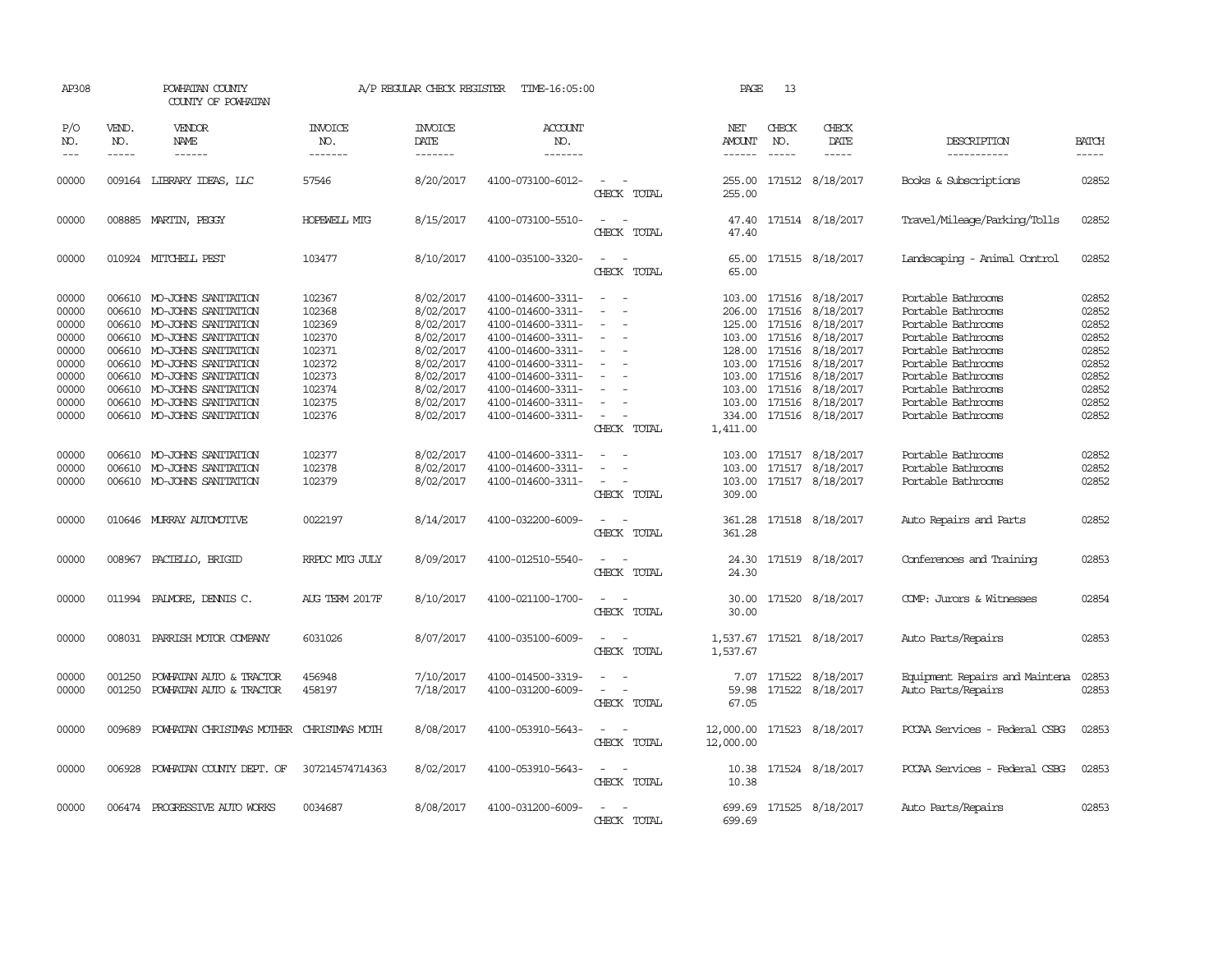| AP308          |                  | POWHATAN COUNTY<br>COUNTY OF POWHATAN        |                          | A/P REGULAR CHECK REGISTER    | TIME-16:05:00                          |                                         | PAGE                 | 14                     |                           |                                    |                |
|----------------|------------------|----------------------------------------------|--------------------------|-------------------------------|----------------------------------------|-----------------------------------------|----------------------|------------------------|---------------------------|------------------------------------|----------------|
| P/O<br>NO.     | VEND.<br>NO.     | VENDOR<br><b>NAME</b>                        | <b>INVOICE</b><br>NO.    | <b>INVOICE</b><br><b>DATE</b> | <b>ACCOUNT</b><br>NO.                  |                                         | NET<br><b>AMOUNT</b> | CHECK<br>NO.           | CHECK<br>DATE             | DESCRIPTION                        | <b>BATCH</b>   |
| $---$          | $- - - - -$      | ------                                       | -------                  | -------                       | -------                                |                                         | $- - - - - -$        | $\frac{1}{2}$          | $- - - - -$               | -----------                        | -----          |
| 00000          |                  | 000780 CUILL CORPORATION                     | 8598596                  | 7/27/2017                     | 4100-014400-6001-                      | $\overline{\phantom{a}}$<br>CHECK TOTAL | 8.07<br>8.07         | 171526                 | 8/18/2017                 | Stationery/Office Supplies         | 02853          |
| 00000          |                  | 000620 R. C. GOODWIN & SONS, INC             | 0776418                  | 7/28/2017                     | 4100-014100-6004-                      | $\sim$<br>$\overline{\phantom{a}}$      |                      | 45.98 171527           | 8/18/2017                 | Tools and Equipment                | 02853          |
| 00000          |                  | 000620 R.C. GOODWYN & SONS, INC              | 774227                   | 7/12/2017                     | 4100-014100-3310-                      | $\equiv$<br>$\overline{a}$              | 9.98                 | 171527                 | 8/18/2017                 | Repairs & Maintenance              | 02853          |
| 00000          |                  | 000620 R.C. GOODWYN & SONS, INC              | 774606                   | 7/14/2017                     | 4100-014100-3310-                      | $\sim$                                  | 39.06                | 171527                 | 8/18/2017                 | Repairs & Maintenance              | 02853          |
| 00000          |                  | 000620 R. C. GOODWIN & SONS, INC             | 774867                   | 7/17/2017                     | 4100-014100-3310-                      | $\sim$                                  | 15.99                | 171527                 | 8/18/2017                 | Repairs & Maintenance              | 02853          |
| 00000          |                  | 000620 R. C. GOODWYN & SONS, INC             | 776081                   | 7/26/2017                     | 4100-014300-3310-                      | $\overline{\phantom{a}}$                | 10.28                | 171527                 | 8/18/2017                 | Repairs & Maintenance              | 02853          |
| 00000          |                  | 000620 R.C. GOODWYN & SONS, INC              | 776084                   | 7/26/2017                     | 4100-014100-3310-                      | $\equiv$                                | 18.13                | 171527                 | 8/18/2017                 | Repairs & Maintenance              | 02853          |
| 00000          |                  | 000620 R. C. GOODWIN & SONS, INC             | 776243                   | 7/27/2017                     | 4100-014100-3310-                      |                                         |                      | 7.07 171527            | 8/18/2017                 | Repairs & Maintenance              | 02853          |
| 00000          |                  | 000620 R. C. GOODWYN & SONS, INC             | 776243                   | 7/27/2017                     | 4100-014300-3310-                      | $\equiv$<br>$\sim$                      |                      | 11.99 171527           | 8/18/2017                 | Repairs & Maintenance              | 02853          |
| 00000          |                  | 000620 R. C. GOODWIN & SONS, INC             | 776298                   | 7/27/2017                     | 4100-014100-3310-                      |                                         | 30.85                | 171527                 | 8/18/2017                 | Repairs & Maintenance              | 02853          |
| 00000          |                  | 000620 R. C. GOODWYN & SONS, INC             | 776786                   | 8/01/2017                     | 4100-014100-3310-                      |                                         | 7.99                 | 171527                 | 8/18/2017                 | Repairs & Maintenance              | 02853          |
| 00000          |                  | 000620 R. C. GOODWYN & SONS, INC 777222      |                          | 8/03/2017                     | 4100-014100-3310-                      | $\sim$                                  | 8.48                 |                        | 171527 8/18/2017          | Repairs & Maintenance              | 02853          |
|                |                  |                                              |                          |                               |                                        | CHECK TOTAL                             | 205.80               |                        |                           |                                    |                |
| 00000          |                  | 006466 RADIO COMMUNICATION OF VA 8010005052  |                          | 8/08/2017                     | 4100-031200-3310-                      | $\sim$                                  | 140.00               |                        | 171528 8/18/2017          | Repairs & Maintenance              | 02853          |
|                |                  |                                              |                          |                               |                                        | CHECK TOTAL                             | 140.00               |                        |                           |                                    |                |
| 00000          |                  | 008863 READ THE BOOKS, LLC                   | 2017VAPOWHSUB            | 8/14/2017                     | 4100-073100-6012-                      |                                         | 630.00               |                        | 171529 8/18/2017          | Books & Subscriptions              | 02853          |
|                |                  |                                              |                          |                               |                                        | CHECK TOTAL                             | 630.00               |                        |                           |                                    |                |
|                |                  |                                              |                          |                               |                                        |                                         |                      |                        |                           |                                    |                |
| 00000          |                  | 011237 REAMS, CLYDE E.                       | GRANT JULY 2017          | 7/29/2017                     | 4100-032200-6015-                      | $\overline{\phantom{a}}$<br>CHECK TOTAL |                      |                        | 1,250.00 171530 8/18/2017 | Matching Funds for Fire & EMS      | 02853          |
|                |                  |                                              |                          |                               |                                        |                                         | 1,250.00             |                        |                           |                                    |                |
| 00000          | 007942           | RICHMOND SUBURBAN                            | I00005587330628          | 7/30/2017                     | 4100-081100-3600-                      |                                         | 204.75 171531        |                        | 8/18/2017                 | Advertising                        | 02853          |
| 00000          |                  | 007942 RICHMOND SUBURBAN                     | I00005587330705          | 7/30/2017                     | 4100-081100-3600-                      |                                         | 204.75               | 171531                 | 8/18/2017                 | Advertising                        | 02853          |
| 00000          |                  | 007942 RICHMOND SUBURBAN                     | I00005724450719          | 7/30/2017                     | 4100-081100-3600-                      | $\equiv$                                |                      |                        | 146.25 171531 8/18/2017   | Advertising                        | 02853          |
| 00000          |                  | 007942 RICHMOND SUBURBAN                     | I00005724450726          | 7/30/2017                     | 4100-081100-3600-                      | $\sim$                                  | 146.25               |                        | 171531 8/18/2017          | Advertising                        | 02853          |
|                |                  |                                              |                          |                               |                                        | CHECK TOTAL                             | 702.00               |                        |                           |                                    |                |
| 00000          |                  | 008089 RUBLE-MULVANEY ASSOC., INC 2420       |                          | 8/10/2017                     | 4100-073100-3140-                      | $\overline{\phantom{a}}$                | 2,600.00             |                        | 171532 8/18/2017          | Professional Services              | 02853          |
|                |                  |                                              |                          |                               |                                        | CHECK TOTAL                             | 2,600.00             |                        |                           |                                    |                |
| 00000          |                  | 007062 RUIHERFORD JANITOR SUPPLY 996350      |                          | 8/08/2017                     | 4100-032210-6005-                      | $\overline{\phantom{a}}$                | 452.52               |                        | 171533 8/18/2017          | Cleaning Supplies                  | 02853          |
|                |                  |                                              |                          |                               |                                        | CHECK TOTAL                             | 452.52               |                        |                           |                                    |                |
|                |                  |                                              |                          |                               |                                        |                                         |                      |                        |                           |                                    |                |
| 00000          | 006253           | SALISBURY TIRE & SERVICE                     | 0096689                  | 7/24/2017                     | 4100-014500-6009-                      | $\overline{\phantom{a}}$<br>$\equiv$    |                      |                        | 268.17 171534 8/18/2017   | Auto Parts & Repairs               | 02853          |
| 00000          | 006253           | SALISBURY TIRE & SERVICE                     | 0096944                  | 8/01/2017                     | 4100-014500-3319-                      | $\sim$                                  | 98.55                | 171534                 | 8/18/2017                 | Equipment Repairs and Maintena     | 02853          |
| 00000          | 006253           | SALISBURY TIRE & SERVICE                     | 0097209                  | 8/10/2017                     | 4100-031200-6009-                      | $\overline{\phantom{a}}$                | 63.83                |                        | 171534 8/18/2017          | Auto Parts/Repairs                 | 02853          |
|                |                  |                                              |                          |                               |                                        | CHECK TOTAL                             | 430.55               |                        |                           |                                    |                |
| 00000          | 008654           | SEAY'S TOWING                                | <b>TOW 72817</b>         | 7/28/2017                     | 4100-031200-6014-                      |                                         | 114.00               |                        | 171536 8/18/2017          | Other Operating Supplies           | 02853          |
|                |                  |                                              |                          |                               |                                        | CHECK TOTAL                             | 114.00               |                        |                           |                                    |                |
|                |                  |                                              |                          |                               |                                        |                                         |                      |                        |                           |                                    |                |
| 00000<br>00000 | 008578<br>008578 | STAPLES BUSINESS AD-                         | 3347049910<br>3347049910 | 7/25/2017<br>7/25/2017        | 4100-034100-6001-<br>4100-081100-6001- |                                         | 46.74                | 171540                 | 8/18/2017<br>8/18/2017    | Office Supplies<br>Office Supplies | 02853<br>02853 |
| 00000          | 008578           | STAPLES BUSINESS AD-<br>STAPLES BUSINESS AD- | 3348166558               | 8/01/2017                     | 4100-021600-6001-                      | $\equiv$                                | 56.59                | 171540<br>35.11 171540 | 8/18/2017                 | Office Supplies                    | 02853          |
| 00000          | 008578           | STAPLES BUSINESS AD-                         | 3348166561               | 8/01/2017                     | 4100-021600-6001-                      | $\equiv$                                | 7.84                 | 171540                 | 8/18/2017                 | Office Supplies                    | 02853          |
| 00000          |                  | 008578 STAPLES BUSINESS AD-                  | 3348249308               | 8/02/2017                     | 4100-013200-6001-                      | $\overline{\phantom{a}}$                |                      |                        | 43.34 171540 8/18/2017    | Office Supplies                    | 02853          |
|                |                  |                                              |                          |                               |                                        | CHECK TOTAL                             | 189.62               |                        |                           |                                    |                |
|                |                  |                                              |                          |                               |                                        |                                         |                      |                        |                           |                                    |                |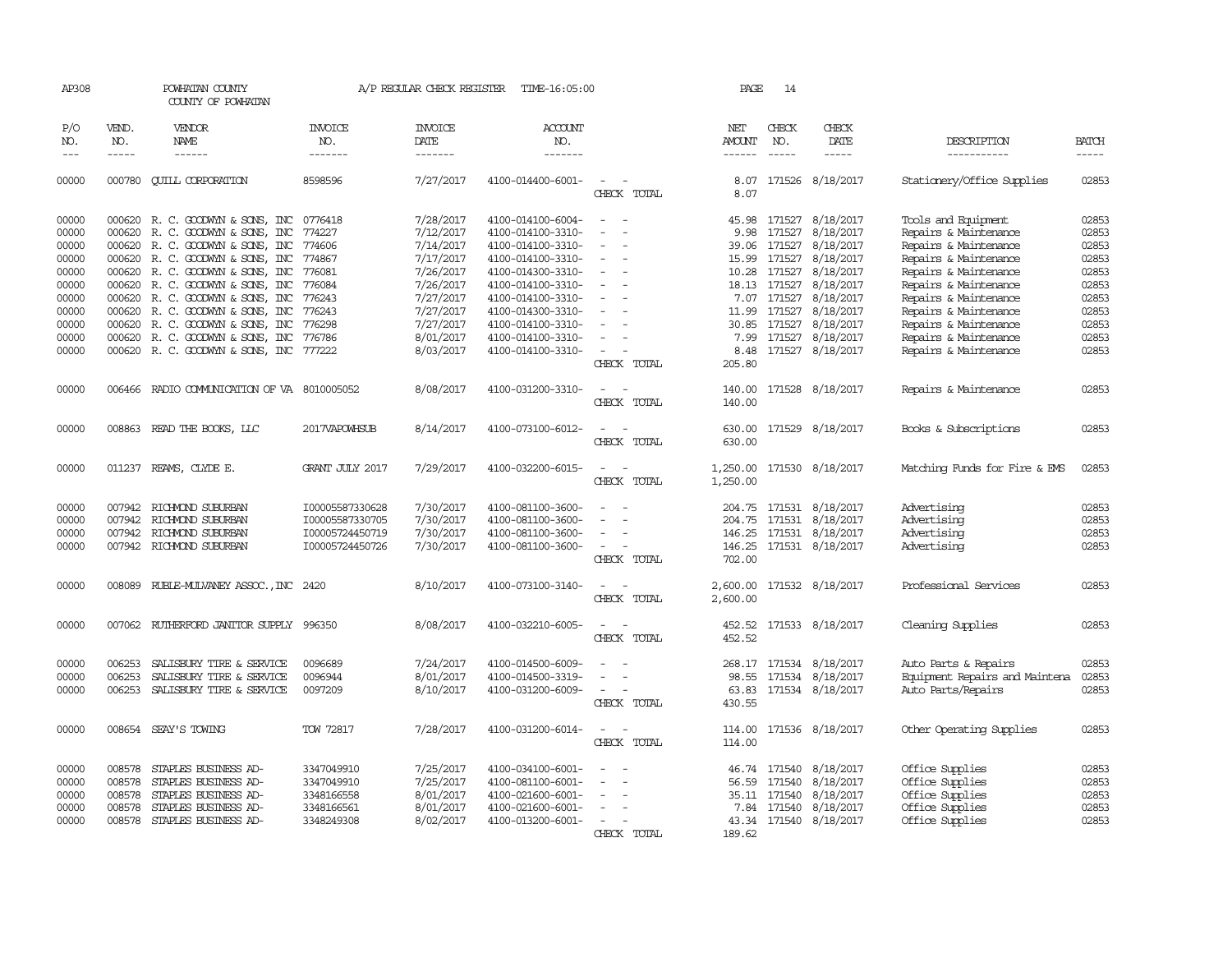| AP308                                                                                                                                                                   |                                                                                                                                                              | POWHATAN COUNTY<br>COUNTY OF POWHATAN                                                                                                                                                                                                                                  |                                                                                                                                                                                                                                                                | A/P REGULAR CHECK REGISTER                                                                                                                                                                                                                          | TIME-16:05:00                                                                                                                                                                                                                                                                                                                                                                                             |                                                                                                                                                                              | PAGE                                                                                       | 15                                         |                                                                                                                                                                                                                                                                                                                                                                                                                                |                                                                                                                                                                                                                                                                                                                                      |                                                                                                                                                                         |
|-------------------------------------------------------------------------------------------------------------------------------------------------------------------------|--------------------------------------------------------------------------------------------------------------------------------------------------------------|------------------------------------------------------------------------------------------------------------------------------------------------------------------------------------------------------------------------------------------------------------------------|----------------------------------------------------------------------------------------------------------------------------------------------------------------------------------------------------------------------------------------------------------------|-----------------------------------------------------------------------------------------------------------------------------------------------------------------------------------------------------------------------------------------------------|-----------------------------------------------------------------------------------------------------------------------------------------------------------------------------------------------------------------------------------------------------------------------------------------------------------------------------------------------------------------------------------------------------------|------------------------------------------------------------------------------------------------------------------------------------------------------------------------------|--------------------------------------------------------------------------------------------|--------------------------------------------|--------------------------------------------------------------------------------------------------------------------------------------------------------------------------------------------------------------------------------------------------------------------------------------------------------------------------------------------------------------------------------------------------------------------------------|--------------------------------------------------------------------------------------------------------------------------------------------------------------------------------------------------------------------------------------------------------------------------------------------------------------------------------------|-------------------------------------------------------------------------------------------------------------------------------------------------------------------------|
| P/O<br>NO.<br>$---$                                                                                                                                                     | VEND.<br>NO.<br>$- - - - -$                                                                                                                                  | VENDOR<br><b>NAME</b><br>------                                                                                                                                                                                                                                        | <b>INVOICE</b><br>NO.<br>-------                                                                                                                                                                                                                               | <b>INVOICE</b><br>DATE<br>-------                                                                                                                                                                                                                   | <b>ACCOUNT</b><br>NO.<br>-------                                                                                                                                                                                                                                                                                                                                                                          |                                                                                                                                                                              | <b>NET</b><br>AMOUNT<br>------                                                             | CHECK<br>NO.                               | CHECK<br>DATE<br>$- - - - -$                                                                                                                                                                                                                                                                                                                                                                                                   | DESCRIPTION<br>-----------                                                                                                                                                                                                                                                                                                           | <b>BATCH</b><br>-----                                                                                                                                                   |
| 00000                                                                                                                                                                   | 006936                                                                                                                                                       | STRAUGHTER, HERBERT                                                                                                                                                                                                                                                    | <b>AUGUST 2017</b>                                                                                                                                                                                                                                             | 8/10/2017                                                                                                                                                                                                                                           | 4100-021100-1700-                                                                                                                                                                                                                                                                                                                                                                                         | $\sim$<br>CHECK TOTAL                                                                                                                                                        | 30.00<br>30.00                                                                             |                                            | 171541 8/18/2017                                                                                                                                                                                                                                                                                                                                                                                                               | COMP: Jurors & Witnesses                                                                                                                                                                                                                                                                                                             | 02854                                                                                                                                                                   |
| 00000                                                                                                                                                                   |                                                                                                                                                              | 011188 TECH FIRE & SAFETY                                                                                                                                                                                                                                              | 1354                                                                                                                                                                                                                                                           | 7/25/2017                                                                                                                                                                                                                                           | 4100-032200-6011-                                                                                                                                                                                                                                                                                                                                                                                         | $\overline{\phantom{a}}$<br>CHECK TOTAL                                                                                                                                      | 583.00<br>583.00                                                                           |                                            | 171542 8/18/2017                                                                                                                                                                                                                                                                                                                                                                                                               | Protective Gear/Uniforms                                                                                                                                                                                                                                                                                                             | 02853                                                                                                                                                                   |
| 00000                                                                                                                                                                   |                                                                                                                                                              | 007450 THOMSON REUTERS -                                                                                                                                                                                                                                               | 836593024                                                                                                                                                                                                                                                      | 8/01/2017                                                                                                                                                                                                                                           | 4100-031200-3320-                                                                                                                                                                                                                                                                                                                                                                                         | $\equiv$<br>CHECK TOTAL                                                                                                                                                      | 246.26                                                                                     |                                            | 246.26 171544 8/18/2017                                                                                                                                                                                                                                                                                                                                                                                                        | Maintenance & Service Contract                                                                                                                                                                                                                                                                                                       | 02853                                                                                                                                                                   |
| 00000                                                                                                                                                                   |                                                                                                                                                              | 006506 THYSSENKRUPP ELEVATOR                                                                                                                                                                                                                                           | 6000261503                                                                                                                                                                                                                                                     | 7/26/2017                                                                                                                                                                                                                                           | 4100-014100-3310-                                                                                                                                                                                                                                                                                                                                                                                         | $\sim$<br>$\sim$<br>CHECK TOTAL                                                                                                                                              | 3,503.00                                                                                   |                                            | 3,503.00 171545 8/18/2017                                                                                                                                                                                                                                                                                                                                                                                                      | Repairs & Maintenance                                                                                                                                                                                                                                                                                                                | 02853                                                                                                                                                                   |
| 00000<br>00000<br>00000<br>00000<br>00000<br>00000<br>00000<br>00000<br>00000<br>00000<br>00000<br>00000<br>00000<br>00000<br>00000<br>00000<br>00000<br>00000<br>00000 | 008126<br>008126<br>008126<br>008126<br>008126<br>008126<br>008126<br>008126<br>008126<br>008126<br>008126<br>008126<br>008126<br>011187<br>011187<br>011187 | VERIZON<br>008126 VERIZON<br>VERIZON<br>VERIZON<br>VERIZON<br>VERIZON<br>VERIZON<br>VERIZON<br>VERIZON<br>VERIZON<br>VERIZON<br>VERIZON<br>VERIZON<br>VERIZON<br>008126 VERIZON<br>VERIZON BUSINESS<br>VERIZON BUSINESS<br>VERIZON BUSINESS<br>011187 VERIZON BUSINESS | 9790199186<br>9790199186<br>9790199186<br>9790199186<br>9790199186<br>9790199186<br>9790199186<br>9790199186<br>9790199186<br>9790199186<br>9790199186<br>9790199186<br>9790199186<br>9790199186<br>9790225819<br>00311405<br>06329756<br>00311405<br>06329756 | 8/01/2017<br>8/01/2017<br>8/01/2017<br>8/01/2017<br>8/01/2017<br>8/01/2017<br>8/01/2017<br>8/01/2017<br>8/01/2017<br>8/01/2017<br>8/01/2017<br>8/01/2017<br>8/01/2017<br>8/01/2017<br>8/01/2017<br>7/10/2017<br>8/10/2017<br>7/10/2017<br>8/10/2017 | 4100-012100-5250-<br>4100-012510-5250-<br>4100-012510-5270-<br>4100-014100-5250-<br>4100-032200-5250-<br>4100-031210-5250-<br>4100-033300-5250-<br>4100-034100-5250-<br>4100-035500-5250-<br>4100-071110-5250-<br>4100-073100-5250-<br>4100-081100-5250-<br>4100-031210-5250-<br>4100-081100-5250-<br>4100-031200-5250-<br>100-000100-0006-<br>100-000100-0006-<br>4100-012510-5240-<br>4100-012510-5240- | $\equiv$<br>$\equiv$<br>$\equiv$<br>$\equiv$<br>$\equiv$<br>$\sim$<br>$\sim$<br>$\equiv$<br>$\equiv$<br>$\sim$<br>$\sim$<br>CHECK TOTAL<br>$\equiv$<br>$\sim$<br>CHECK TOTAL | 117.88<br>45.20<br>200.02<br>334.85<br>35.20<br>4,507.51<br>4.83<br>2.33<br>32.03<br>74.19 | 171546<br>450.00- 171546<br>150.00- 171546 | 171546 8/18/2017<br>171546 8/18/2017<br>171546 8/18/2017<br>455.78 171546 8/18/2017<br>209.38 171546 8/18/2017<br>171546 8/18/2017<br>17.07 171546 8/18/2017<br>85.21 171546 8/18/2017<br>49.80 171546 8/18/2017<br>8/18/2017<br>70.40 171546 8/18/2017<br>84.65 171546 8/18/2017<br>8/18/2017<br>8/18/2017<br>3,402.07 171546 8/18/2017<br>171547 8/18/2017<br>171547 8/18/2017<br>171547 8/18/2017<br>35.00 171547 8/18/2017 | Cell Phones<br>Cell Phones<br>Network Service Connection<br>Cell Phones<br>Cell Phones<br>CELL PHONES<br>Cell Phones<br>Cell Phones<br>Cell Phones<br>Cell Phones<br>Cell Phones<br>Cell Phones<br>CELL PHONES<br>Cell Phones<br>Cell Phones<br>Due from Other Agencies<br>Due from Other Agencies<br>Long Distance<br>Long Distance | 02853<br>02853<br>02853<br>02853<br>02853<br>02853<br>02853<br>02853<br>02853<br>02853<br>02853<br>02853<br>02853<br>02853<br>02853<br>02853<br>02853<br>02853<br>02853 |
| 00000                                                                                                                                                                   |                                                                                                                                                              | 001680 WASTE MANAGEMENT OF                                                                                                                                                                                                                                             | 321197724248                                                                                                                                                                                                                                                   | 8/02/2017                                                                                                                                                                                                                                           | 4100-014300-3175-                                                                                                                                                                                                                                                                                                                                                                                         | $\overline{\phantom{a}}$<br>CHECK TOTAL                                                                                                                                      | 286.95<br>286.95                                                                           |                                            | 171548 8/18/2017                                                                                                                                                                                                                                                                                                                                                                                                               | Waste Disposal                                                                                                                                                                                                                                                                                                                       | 02853                                                                                                                                                                   |
| 00000                                                                                                                                                                   |                                                                                                                                                              | 006175 ADAMS OIL COMPANY, INC.                                                                                                                                                                                                                                         | 14736                                                                                                                                                                                                                                                          | 7/12/2017                                                                                                                                                                                                                                           | 4100-031210-5120-                                                                                                                                                                                                                                                                                                                                                                                         | $\overline{\phantom{a}}$<br>CHECK TOTAL                                                                                                                                      | 96.91<br>96.91                                                                             |                                            | 171550 8/24/2017                                                                                                                                                                                                                                                                                                                                                                                                               | Fuel - Towers                                                                                                                                                                                                                                                                                                                        | 02855                                                                                                                                                                   |
| 00000                                                                                                                                                                   |                                                                                                                                                              | 010780 ALL GOOD AUTOMOTTVE LLC                                                                                                                                                                                                                                         | 5009                                                                                                                                                                                                                                                           | 8/21/2017                                                                                                                                                                                                                                           | 4100-031200-6009-                                                                                                                                                                                                                                                                                                                                                                                         | $\equiv$<br>CHECK TOTAL                                                                                                                                                      | 421.67<br>421.67                                                                           |                                            | 171552 8/24/2017                                                                                                                                                                                                                                                                                                                                                                                                               | Auto Parts/Repairs                                                                                                                                                                                                                                                                                                                   | 02860                                                                                                                                                                   |
| 00000<br>00000<br>00000                                                                                                                                                 | 006382<br>006382                                                                                                                                             | AMOS & AMOS, PLLC<br>AMOS & AMOS, PLLC<br>006382 AMOS & AMOS, PLLC                                                                                                                                                                                                     | 8193137<br>8193138<br>8193139                                                                                                                                                                                                                                  | 8/07/2017<br>8/07/2017<br>8/07/2017                                                                                                                                                                                                                 | 4100-021200-3150-<br>4100-021200-3150-<br>4100-021200-3150-                                                                                                                                                                                                                                                                                                                                               | $\equiv$<br>$\equiv$<br>$\overline{\phantom{a}}$<br>CHECK TOTAL                                                                                                              | 120.00<br>120.00<br>360.00                                                                 | 171553                                     | 171553 8/24/2017<br>8/24/2017<br>120.00 171553 8/24/2017                                                                                                                                                                                                                                                                                                                                                                       | Outside Counsel<br>Outside Counsel<br>Outside Counsel                                                                                                                                                                                                                                                                                | 02855<br>02855<br>02855                                                                                                                                                 |
| 00000                                                                                                                                                                   |                                                                                                                                                              | 006815 ANTHEM BLUE CROSS/SHIELD                                                                                                                                                                                                                                        | CTY200 JULY'17                                                                                                                                                                                                                                                 | 8/15/2017                                                                                                                                                                                                                                           | 4100-033400-3845-                                                                                                                                                                                                                                                                                                                                                                                         | CHECK TOTAL                                                                                                                                                                  | 1,549.44                                                                                   |                                            | 1,549.44 171554 8/24/2017                                                                                                                                                                                                                                                                                                                                                                                                      | Detention of Adults - Health C 02860                                                                                                                                                                                                                                                                                                 |                                                                                                                                                                         |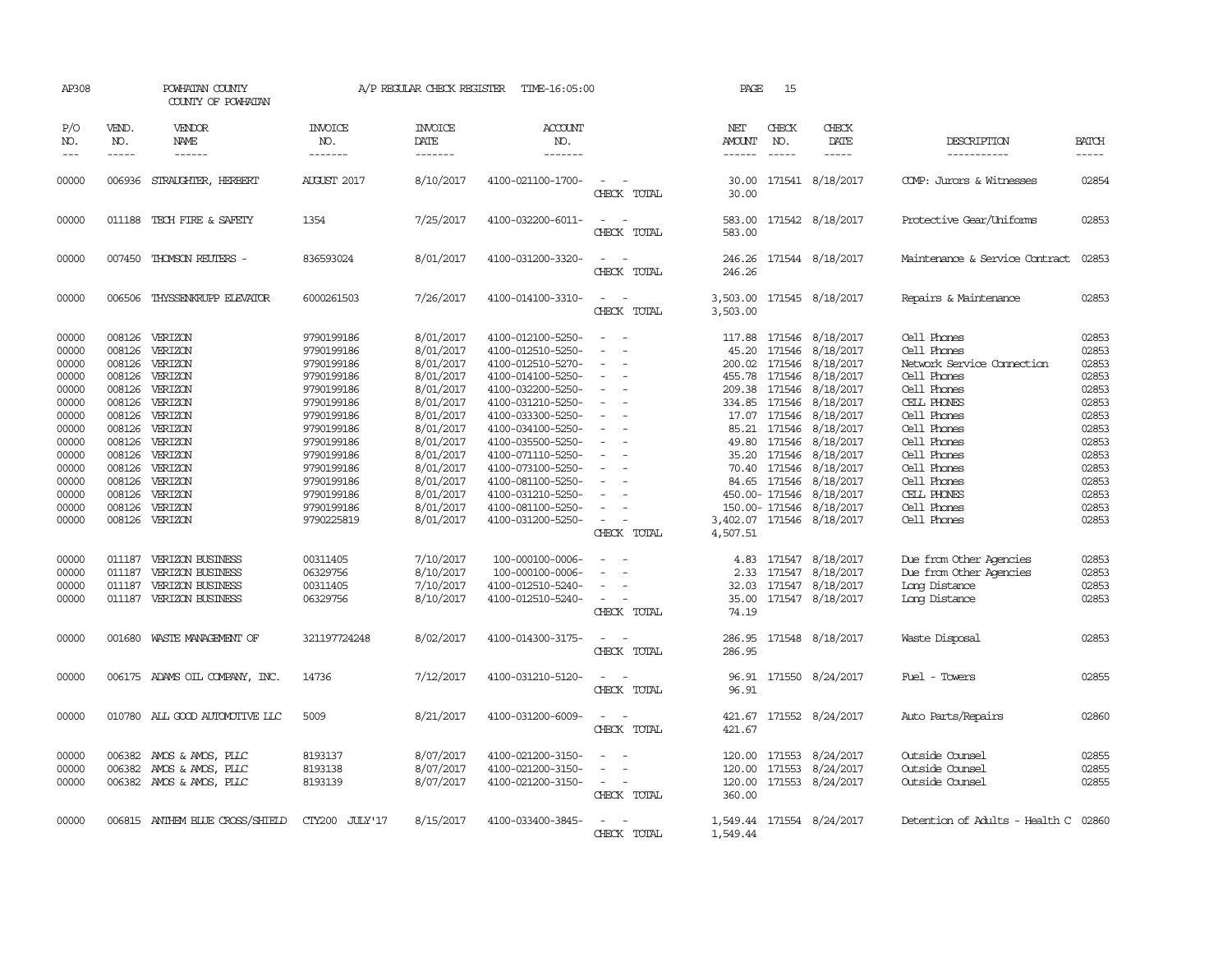| AP308               |                  | POWHATAN COUNTY<br>COUNTY OF POWHATAN |                 | A/P REGULAR CHECK REGISTER | TIME-16:05:00     |                                      | PAGE          | 16            |                                                                                                                                                                                                                                                                                                                                                                                                                                                         |                              |              |
|---------------------|------------------|---------------------------------------|-----------------|----------------------------|-------------------|--------------------------------------|---------------|---------------|---------------------------------------------------------------------------------------------------------------------------------------------------------------------------------------------------------------------------------------------------------------------------------------------------------------------------------------------------------------------------------------------------------------------------------------------------------|------------------------------|--------------|
| P/O                 | VEND.            | VENDOR                                | <b>INVOICE</b>  | <b>INVOICE</b>             | <b>ACCOUNT</b>    |                                      | NET           | CHECK         | CHECK                                                                                                                                                                                                                                                                                                                                                                                                                                                   |                              |              |
| NO.                 | NO.              | NAME                                  | NO.             | DATE                       | NO.               |                                      | AMOUNT        | NO.           | DATE                                                                                                                                                                                                                                                                                                                                                                                                                                                    | DESCRIPTION                  | <b>BATCH</b> |
| $\qquad \qquad - -$ | $- - - - -$      | ------                                | -------         | -------                    | -------           |                                      | $- - - - - -$ | $- - - - -$   | $\begin{tabular}{ccccc} \multicolumn{2}{c }{\multicolumn{2}{c }{\multicolumn{2}{c }{\multicolumn{2}{c}}{\hspace{-2.2cm}}}} \multicolumn{2}{c }{\multicolumn{2}{c }{\hspace{-2.2cm}}\hline} \multicolumn{2}{c }{\hspace{-2.2cm}}\hline \multicolumn{2}{c }{\hspace{-2.2cm}}\hline \multicolumn{2}{c }{\hspace{-2.2cm}}\hline \multicolumn{2}{c }{\hspace{-2.2cm}}\hline \multicolumn{2}{c }{\hspace{-2.2cm}}\hline \multicolumn{2}{c }{\hspace{-2.2cm}}$ | -----------                  | -----        |
| 00000               |                  | 007436 AOUA VIRGINIA, INC.            | 0559913 8/17    | 8/07/2017                  | 4100-014100-5130- | $\sim$                               |               | 21.17 171555  | 8/24/2017                                                                                                                                                                                                                                                                                                                                                                                                                                               | Water                        | 02855        |
| 00000               |                  | 007436 AQUA VIRGINIA, INC.            | 0574622 8/17    | 8/07/2017                  | 4100-014100-5130- | $\overline{a}$                       |               | 63.56 171555  | 8/24/2017                                                                                                                                                                                                                                                                                                                                                                                                                                               | Water                        | 02855        |
| 00000               |                  | 007436 AOUA VIRGINIA, INC.            | 0575072 8/17    | 8/07/2017                  | 4100-014100-5130- | $\overline{\phantom{a}}$             |               | 87.89 171555  | 8/24/2017                                                                                                                                                                                                                                                                                                                                                                                                                                               | Water                        | 02855        |
| 00000               |                  | 007436 AQUA VIRGINIA, INC.            | 0575528 8/17    | 8/07/2017                  | 4100-032210-5130- | $\sim$                               |               | 79.78 171555  | 8/24/2017                                                                                                                                                                                                                                                                                                                                                                                                                                               | Water                        | 02855        |
| 00000               |                  | 007436 AQUA VIRGINIA, INC.            | 0620830 8/17    | 8/07/2017                  | 4100-014100-5130- | $\overline{\phantom{a}}$             |               | 115.47 171555 | 8/24/2017                                                                                                                                                                                                                                                                                                                                                                                                                                               | Water                        | 02855        |
| 00000               |                  | 007436 AQUA VIRGINIA, INC.            | 0620830 8/17    | 8/07/2017                  | 4100-031200-5130- | $\overline{\phantom{a}}$             |               | 115.48 171555 | 8/24/2017                                                                                                                                                                                                                                                                                                                                                                                                                                               | Water                        | 02855        |
| 00000               |                  | 007436 AQUA VIRGINIA, INC.            | 0621132 8/17    | 8/07/2017                  | 4100-014600-5130- | $\sim$                               |               | 737.53 171555 | 8/24/2017                                                                                                                                                                                                                                                                                                                                                                                                                                               | Water - Field Irrigation     | 02855        |
| 00000               |                  | 007436 AOUA VIRGINIA, INC.            | 0621730 8/17    | 8/07/2017                  | 4100-014100-5130- | $\overline{\phantom{a}}$             |               | 165.04 171555 | 8/24/2017                                                                                                                                                                                                                                                                                                                                                                                                                                               | Water                        | 02855        |
|                     |                  |                                       |                 |                            |                   | $\overline{\phantom{a}}$             |               |               |                                                                                                                                                                                                                                                                                                                                                                                                                                                         |                              |              |
| 00000               |                  | 007436 AQUA VIRGINIA, INC.            | 0621781 8/17    | 8/07/2017                  | 4100-014100-5130- |                                      |               | 31.31 171555  | 8/24/2017                                                                                                                                                                                                                                                                                                                                                                                                                                               | Water                        | 02855        |
| 00000               |                  | 007436 AQUA VIRGINIA, INC.            | 0621784 8/17    | 8/07/2017                  | 4100-014100-5130- | $\overline{\phantom{a}}$             | 44.80         | 171555        | 8/24/2017                                                                                                                                                                                                                                                                                                                                                                                                                                               | Water                        | 02855        |
| 00000               |                  | 007436 AQUA VIRGINIA, INC.            | 0621788 8/17    | 8/07/2017                  | 4100-073100-5130- | $\sim$ $ \sim$                       | 63.05         |               | 171555 8/24/2017                                                                                                                                                                                                                                                                                                                                                                                                                                        | Water                        | 02855        |
|                     |                  |                                       |                 |                            |                   | CHECK TOTAL                          | 1,525.08      |               |                                                                                                                                                                                                                                                                                                                                                                                                                                                         |                              |              |
| 00000               | 007436           | AOUA VIRGINIA, INC.                   | 0621880 8/17    | 8/07/2017                  | 4100-014600-5130- |                                      | 19.65         | 171556        | 8/24/2017                                                                                                                                                                                                                                                                                                                                                                                                                                               | Water - Field Irrigation     | 02855        |
| 00000               | 007436           | AQUA VIRGINIA, INC.                   | 1100656 8/17    | 8/07/2017                  | 4100-014600-5130- |                                      |               | 827.47 171556 | 8/24/2017                                                                                                                                                                                                                                                                                                                                                                                                                                               | Water - Field Irrigation     | 02855        |
| 00000               |                  | 007436 AOUA VIRGINIA, INC.            | 1100657 8/17    | 8/07/2017                  | 4100-014100-5130- | $\sim$<br>$\sim$                     |               | 114.34 171556 | 8/24/2017                                                                                                                                                                                                                                                                                                                                                                                                                                               | Water                        | 02855        |
| 00000               |                  | 007436 AQUA VIRGINIA, INC.            | 1401897 8/17    | 8/07/2017                  | 4100-014600-5130- | $\overline{\phantom{a}}$             |               | 28.27 171556  | 8/24/2017                                                                                                                                                                                                                                                                                                                                                                                                                                               | Water - Field Irrigation     | 02855        |
|                     |                  |                                       |                 |                            |                   | CHECK TOTAL                          | 989.73        |               |                                                                                                                                                                                                                                                                                                                                                                                                                                                         |                              |              |
|                     |                  |                                       |                 |                            |                   |                                      |               |               |                                                                                                                                                                                                                                                                                                                                                                                                                                                         |                              |              |
| 00000               |                  | 007941 BAKER & TAYLOR                 | K03958490       | 8/11/2017                  | 4100-073100-6012- | $\overline{a}$                       | 13.07         | 171557        | 8/24/2017                                                                                                                                                                                                                                                                                                                                                                                                                                               | Books & Subscriptions        | 02855        |
| 00000               | 007941           | BAKER & TAYLOR                        | 5014668544      | 8/16/2017                  | 4100-073100-6012- |                                      |               | 244.06 171557 | 8/24/2017                                                                                                                                                                                                                                                                                                                                                                                                                                               | Books & Subscriptions        | 02855        |
| 00000               |                  | 007941 BAKER & TAYLOR                 | B58215220       | 8/15/2017                  | 4100-073100-6012- | $\overline{\phantom{a}}$<br>$\equiv$ |               |               | 183.95 171557 8/24/2017                                                                                                                                                                                                                                                                                                                                                                                                                                 | Books & Subscriptions        | 02858        |
|                     |                  |                                       |                 |                            |                   | CHECK TOTAL                          | 441.08        |               |                                                                                                                                                                                                                                                                                                                                                                                                                                                         |                              |              |
|                     |                  |                                       |                 |                            |                   |                                      |               |               |                                                                                                                                                                                                                                                                                                                                                                                                                                                         |                              |              |
| 00000               |                  | 006655 BLOSSMAN GAS COMPANIES         | 1533650         | 8/09/2017                  | 4100-035100-5120- | $\overline{\phantom{a}}$             |               |               | 193.42 171558 8/24/2017                                                                                                                                                                                                                                                                                                                                                                                                                                 | Fuel                         | 02860        |
|                     |                  |                                       |                 |                            |                   | CHECK TOTAL                          | 193.42        |               |                                                                                                                                                                                                                                                                                                                                                                                                                                                         |                              |              |
| 00000               |                  | 009991 BMS DIRECT                     | 114849          | 7/31/2017                  | 4100-021600-6014- |                                      |               |               | 313.51 171560 8/24/2017                                                                                                                                                                                                                                                                                                                                                                                                                                 | Other Operating Expenses     | 02855        |
|                     |                  |                                       |                 |                            |                   | CHECK TOTAL                          | 313.51        |               |                                                                                                                                                                                                                                                                                                                                                                                                                                                         |                              |              |
|                     |                  |                                       |                 |                            |                   |                                      |               |               |                                                                                                                                                                                                                                                                                                                                                                                                                                                         |                              |              |
| 00000               |                  | 009470 BUMPASS TOWING                 | 1268            | 8/20/2017                  | 4100-031200-6014- | $\overline{\phantom{a}}$<br>$\sim$   |               |               | 226.50 171561 8/24/2017                                                                                                                                                                                                                                                                                                                                                                                                                                 | Other Operating Supplies     | 02860        |
|                     |                  |                                       |                 |                            |                   | CHECK TOTAL                          | 226.50        |               |                                                                                                                                                                                                                                                                                                                                                                                                                                                         |                              |              |
|                     |                  |                                       |                 |                            |                   |                                      |               |               |                                                                                                                                                                                                                                                                                                                                                                                                                                                         |                              |              |
| 00000               |                  | 008686 C.W. WILLIAMS & CO., INC.      | 604472          | 8/09/2017                  | 4100-032200-3310- | $\sim$<br>$\sim$                     |               |               | 489.05 171563 8/24/2017                                                                                                                                                                                                                                                                                                                                                                                                                                 | Equipment Repair             | 02860        |
|                     |                  |                                       |                 |                            |                   | CHECK TOTAL                          | 489.05        |               |                                                                                                                                                                                                                                                                                                                                                                                                                                                         |                              |              |
| 00000               | 000540           | CENTRAL VIRGINIA WASTE                | 22518           | 8/11/2017                  | 4100-014600-3185- | $\sim$<br>$\sim$                     |               |               | 293.55 171564 8/24/2017                                                                                                                                                                                                                                                                                                                                                                                                                                 | Trash Removal                | 02855        |
|                     | 000540           | CENTRAL VIRGINIA WASTE                | 22518           | 8/11/2017                  | 4100-014100-3185- | $\overline{\phantom{a}}$<br>$\sim$   |               | 195.72 171564 | 8/24/2017                                                                                                                                                                                                                                                                                                                                                                                                                                               | Trash Removal                | 02855        |
| 00000               |                  |                                       |                 |                            |                   | $\sim$                               |               |               |                                                                                                                                                                                                                                                                                                                                                                                                                                                         |                              |              |
| 00000<br>00000      | 000540<br>000540 | CENTRAL VIRGINIA WASTE                | 22518           | 8/11/2017                  | 4100-035100-3185- | $\equiv$                             |               | 16.31 171564  | 8/24/2017                                                                                                                                                                                                                                                                                                                                                                                                                                               | Trash Removal                | 02855        |
|                     |                  | CENTRAL VIRGINIA WASTE                | 22518           | 8/11/2017                  | 4100-073100-3185- |                                      |               |               | 32.62 171564 8/24/2017                                                                                                                                                                                                                                                                                                                                                                                                                                  | Trash Removal                | 02855        |
| 00000               | 000540           | CENTRAL VIRGINIA WASTE                | 22518           | 8/11/2017                  | 4100-032210-3185- | $\overline{\phantom{a}}$             |               | 16.31 171564  | 8/24/2017                                                                                                                                                                                                                                                                                                                                                                                                                                               | Trash Removal                | 02855        |
| 00000               | 000540           | CENTRAL VIRGINIA WASTE                | 22518           | 8/11/2017                  | 4100-032220-3185- | $\overline{\phantom{a}}$             | 16.31         | 171564        | 8/24/2017                                                                                                                                                                                                                                                                                                                                                                                                                                               | Trash Removal                | 02855        |
| 00000               |                  | 000540 CENTRAL VIRGINIA WASTE         | 22519           | 8/11/2017                  | 4100-014300-3176- | $\sim$ $\sim$                        |               |               | 183.72 171564 8/24/2017                                                                                                                                                                                                                                                                                                                                                                                                                                 | Recycling Pulls              | 02858        |
|                     |                  |                                       |                 |                            |                   | CHECK TOTAL                          | 754.54        |               |                                                                                                                                                                                                                                                                                                                                                                                                                                                         |                              |              |
| 00000               |                  | 011996 CLERK OF CIRCUIT COURT         | L.WALL NOTARY   | 8/14/2017                  | 4100-012210-5810- |                                      |               |               | 10.00 171565 8/24/2017                                                                                                                                                                                                                                                                                                                                                                                                                                  | Dues/Association Memberships | 02862        |
|                     |                  |                                       |                 |                            |                   | CHECK TOTAL                          | 10.00         |               |                                                                                                                                                                                                                                                                                                                                                                                                                                                         |                              |              |
|                     |                  |                                       |                 |                            |                   |                                      |               |               |                                                                                                                                                                                                                                                                                                                                                                                                                                                         |                              |              |
| 00000               |                  | 009178 COMCAST                        | 0120089859 8/17 | 8/07/2017                  | 4100-014300-5260- |                                      |               |               | 94.85 171566 8/24/2017                                                                                                                                                                                                                                                                                                                                                                                                                                  | <b>Internet</b>              | 02858        |
|                     |                  |                                       |                 |                            |                   | CHECK TOTAL                          | 94.85         |               |                                                                                                                                                                                                                                                                                                                                                                                                                                                         |                              |              |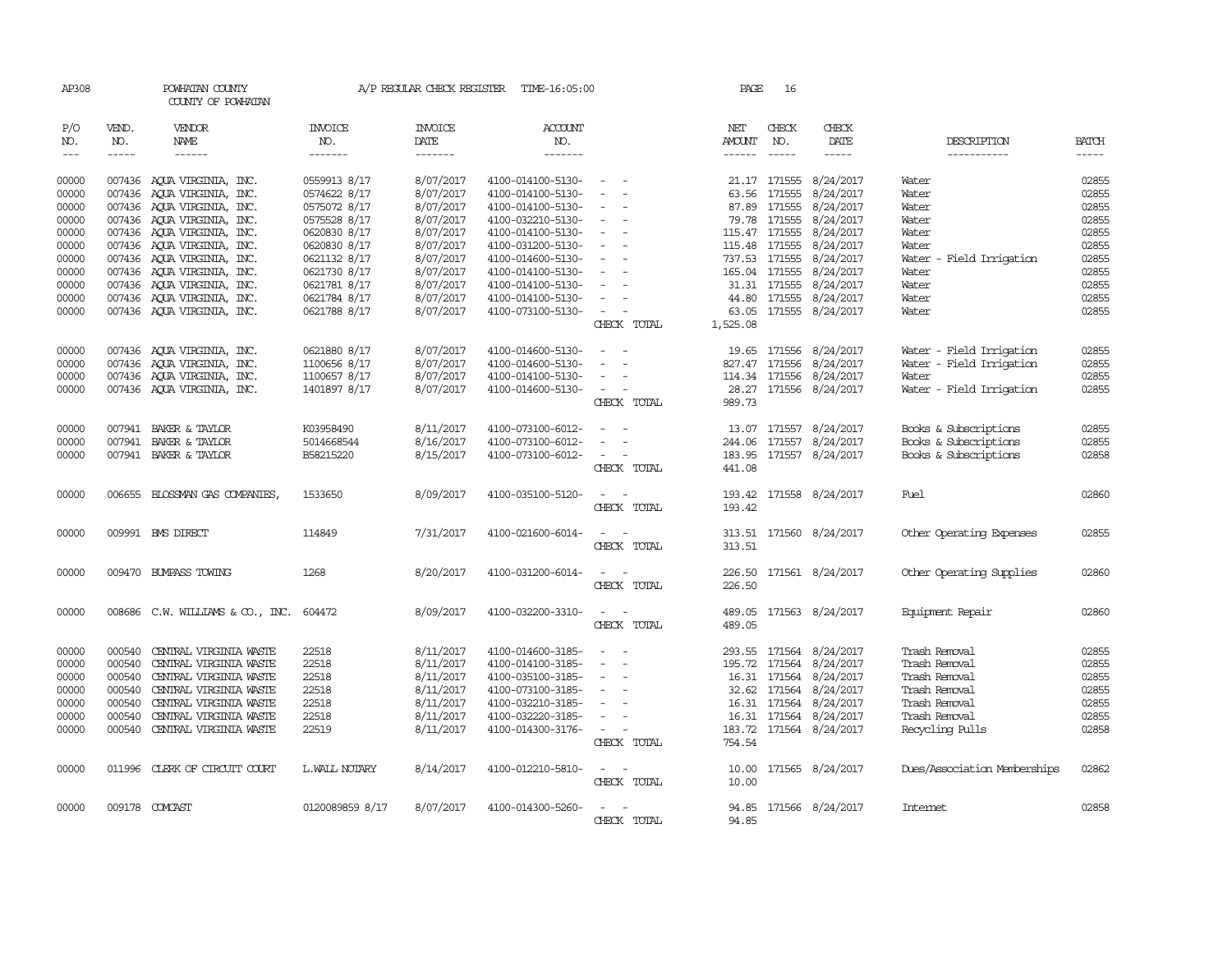| ALJUU                                                                                           |                                                                                        | EVILLEN WANII<br>COUNTY OF POWHATAN                                                                                                                                                                                                                                                                                            |                                                                                                                                                                                                               |                                                                                                                                             | ALL MEGOLIAN CHECK NEGLOLEN A LIME-10.00.00                                                                                                                                                                                         |                                                                                                                                                                                                                                                         | ---                     |                                                                                                                                                                                                                                                                                                                                                                                                              |                                                                                                                                                                                                                                                                                                           |                                                                                                                                                                                                                |                                                                                                 |
|-------------------------------------------------------------------------------------------------|----------------------------------------------------------------------------------------|--------------------------------------------------------------------------------------------------------------------------------------------------------------------------------------------------------------------------------------------------------------------------------------------------------------------------------|---------------------------------------------------------------------------------------------------------------------------------------------------------------------------------------------------------------|---------------------------------------------------------------------------------------------------------------------------------------------|-------------------------------------------------------------------------------------------------------------------------------------------------------------------------------------------------------------------------------------|---------------------------------------------------------------------------------------------------------------------------------------------------------------------------------------------------------------------------------------------------------|-------------------------|--------------------------------------------------------------------------------------------------------------------------------------------------------------------------------------------------------------------------------------------------------------------------------------------------------------------------------------------------------------------------------------------------------------|-----------------------------------------------------------------------------------------------------------------------------------------------------------------------------------------------------------------------------------------------------------------------------------------------------------|----------------------------------------------------------------------------------------------------------------------------------------------------------------------------------------------------------------|-------------------------------------------------------------------------------------------------|
| P/O<br>NO.<br>$---$                                                                             | VEND.<br>NO.<br>-----                                                                  | <b>VENDOR</b><br>NAME<br>$- - - - - -$                                                                                                                                                                                                                                                                                         | <b>INVOICE</b><br>NO.<br>-------                                                                                                                                                                              | <b>INVOICE</b><br>DATE<br>-------                                                                                                           | <b>ACCOUNT</b><br>NO.<br>$- - - - - - -$                                                                                                                                                                                            |                                                                                                                                                                                                                                                         | NET<br>AMOUNT<br>------ | CHECK<br>NO.<br>$\frac{1}{2} \frac{1}{2} \frac{1}{2} \frac{1}{2} \frac{1}{2} \frac{1}{2} \frac{1}{2} \frac{1}{2} \frac{1}{2} \frac{1}{2} \frac{1}{2} \frac{1}{2} \frac{1}{2} \frac{1}{2} \frac{1}{2} \frac{1}{2} \frac{1}{2} \frac{1}{2} \frac{1}{2} \frac{1}{2} \frac{1}{2} \frac{1}{2} \frac{1}{2} \frac{1}{2} \frac{1}{2} \frac{1}{2} \frac{1}{2} \frac{1}{2} \frac{1}{2} \frac{1}{2} \frac{1}{2} \frac{$ | CHECK<br>DATE<br>$- - - - -$                                                                                                                                                                                                                                                                              | DESCRIPTION<br>-----------                                                                                                                                                                                     | <b>BATCH</b><br>$- - - - -$                                                                     |
| 00000                                                                                           | 009540                                                                                 | CREATIVE MONOGRAMMING                                                                                                                                                                                                                                                                                                          | 7132                                                                                                                                                                                                          | 8/03/2017                                                                                                                                   | 4100-031200-6011-                                                                                                                                                                                                                   | $\sim$<br>CHECK TOTAL                                                                                                                                                                                                                                   | 96.00<br>96.00          |                                                                                                                                                                                                                                                                                                                                                                                                              | 171568 8/24/2017                                                                                                                                                                                                                                                                                          | Uniforms                                                                                                                                                                                                       | 02860                                                                                           |
| 00000                                                                                           |                                                                                        | 006042 DEPT. OF MOTOR VEHICLES                                                                                                                                                                                                                                                                                                 | 17228213                                                                                                                                                                                                      | 8/16/2017                                                                                                                                   | 4100-012220-6001-                                                                                                                                                                                                                   | CHECK TOTAL                                                                                                                                                                                                                                             | 65.00<br>65.00          |                                                                                                                                                                                                                                                                                                                                                                                                              | 171569 8/24/2017                                                                                                                                                                                                                                                                                          | Supplies                                                                                                                                                                                                       | 02862                                                                                           |
| 00000<br>00000<br>00000                                                                         | 006240<br>006240                                                                       | DIAMOND SPRINGS WATER, INC 2989034<br>DIAMOND SPRINGS WATER, INC<br>006240 DIAMOND SPRINGS WATER, INC 803074500                                                                                                                                                                                                                | 720074500                                                                                                                                                                                                     | 8/04/2017<br>7/21/2017<br>8/03/2017                                                                                                         | 4100-014300-5130-<br>4100-014300-5130-<br>4100-014300-5130-                                                                                                                                                                         | $ -$<br>$\overline{\phantom{a}}$<br>$\sim$ $ -$<br>CHECK TOTAL                                                                                                                                                                                          | 65.89                   |                                                                                                                                                                                                                                                                                                                                                                                                              | 11.95 171570 8/24/2017<br>27.96 171570 8/24/2017<br>25.98 171570 8/24/2017                                                                                                                                                                                                                                | Water<br>Water<br>Water                                                                                                                                                                                        | 02858<br>02858<br>02858                                                                         |
| 00000<br>00000<br>00000<br>00000<br>00000<br>00000<br>00000<br>00000<br>00000<br>00000<br>00000 | 000860<br>000860<br>000860<br>000860<br>000860<br>000860<br>000860<br>000860<br>000860 | DOMINION ENERGY VIRGINIA<br>DOMINION ENERGY VIRGINIA<br>DOMINION ENERGY VIRGINIA<br>000860 DOMINION ENERGY VIRGINIA<br>DOMINION ENERGY VIRGINIA<br>DOMINION ENERGY VIRGINIA<br>DOMINION ENERGY VIRGINIA<br>DOMINION ENERGY VIRGINIA<br>DOMINION ENERGY VIRGINIA<br>DOMINION ENERGY VIRGINIA<br>000860 DOMINION ENERGY VIRGINIA | 0432180008 8/17<br>0863807277 8/17<br>1221667833 8/17<br>1982170001 8/17<br>2312285006 8/17<br>2346327501 8/17<br>2346327501 8/17<br>2352270009 8/17<br>2442170003 8/17<br>2462222502 8/17<br>2322252509 8/17 | 8/02/2017<br>8/02/2017<br>8/02/2017<br>8/02/2017<br>8/02/2017<br>8/02/2017<br>8/02/2017<br>8/02/2017<br>8/02/2017<br>8/02/2017<br>8/02/2017 | 4100-014600-5110-<br>4100-014600-5110-<br>4100-031210-5110-<br>4100-014100-5110-<br>4100-014100-5110-<br>4100-014100-5110-<br>4100-031200-5110-<br>4100-014100-5110-<br>4100-014100-5110-<br>4100-014100-5110-<br>4100-031200-5110- | $\sim$<br>$\sim$<br>$\sim$ $ \sim$<br>$\sim$ $-$<br>$\overline{\phantom{a}}$<br>$\sim$<br>$\sim$ $-$<br>$\sim$ $ \sim$<br>$\sim$<br>$\sim 100$ m $^{-1}$<br>$\overline{\phantom{a}}$<br>$\sim$ $ \sim$<br>CHECK TOTAL                                   | 11,698.92               |                                                                                                                                                                                                                                                                                                                                                                                                              | 319.50 171571 8/24/2017<br>6.59 171571 8/24/2017<br>241.21 171571 8/24/2017<br>11.47 171571 8/24/2017<br>106.27 171571 8/24/2017<br>2,220.78 171571 8/24/2017<br>2,220.78 171571 8/24/2017<br>79.42 171571 8/24/2017<br>1,765.08 171571 8/24/2017<br>4,502.19 171571 8/24/2017<br>225.63 171571 8/24/2017 | Electricity<br>Electricity<br>Electricity - Comunications H<br>Electricity<br>Electricity<br>Electricity<br>Electricity<br>Electricity<br>Electricity<br>Electricity<br>Electricity                            | 02856<br>02856<br>02856<br>02856<br>02856<br>02856<br>02856<br>02856<br>02856<br>02856<br>02860 |
| 00000<br>00000<br>00000<br>00000<br>00000<br>00000<br>00000<br>00000<br>00000<br>00000          | 000860<br>000860<br>000860<br>000860<br>000860<br>000860<br>000860<br>000860<br>000860 | DOMINION ENERGY VIRGINIA<br>DOMINION ENERGY VIRGINIA<br>DOMINION ENERGY VIRGINIA<br>DOMINION ENERGY VIRGINIA<br>DOMINION ENERGY VIRGINIA<br>DOMINION ENERGY VIRGINIA<br>DOMINION ENERGY VIRGINIA<br>DOMINION ENERGY VIRGINIA<br>DOMINION ENERGY VIRGINIA<br>000860 DOMINION ENERGY VIRGINIA                                    | 2476067034 8/17<br>2912605595 8/17<br>2932352368 8/17<br>2972120006 8/17<br>3451094936 8/17<br>3496131156 8/17<br>4062035391 8/17<br>4165680929 8/17<br>6024003557 8/17<br>6211789810 8/17                    | 8/02/2017<br>8/02/2017<br>8/02/2017<br>8/02/2017<br>8/02/2017<br>8/02/2017<br>8/02/2017<br>8/03/2017<br>8/03/2017<br>8/02/2017              | 4100-014100-5110-<br>4100-014100-5110-<br>4100-032220-5110-<br>4100-014100-5110-<br>4100-014600-5110-<br>4100-014100-5110-<br>4100-031210-5110-<br>4100-031210-5110-<br>4100-014100-5110-<br>4100-031210-5110-                      | $\sim$ $ -$<br>$\sim$<br>$\sim$ 100 $\sim$<br>$\sim 1000$ m $^{-1}$<br>$\overline{\phantom{a}}$<br>$\alpha$ , and $\alpha$<br><b>Contract Contract</b><br>$\sim$ $-$<br>$\overline{\phantom{a}}$<br>$\sim$ $-$<br>$\sim$<br>$\sim$ $  -$<br>CHECK TOTAL | 2,445.36                |                                                                                                                                                                                                                                                                                                                                                                                                              | 186.24 171572 8/24/2017<br>168.94 171572 8/24/2017<br>20.15 171572 8/24/2017<br>1,561.37 171572 8/24/2017<br>87.28 171572 8/24/2017<br>6.59 171572 8/24/2017<br>117.60 171572 8/24/2017<br>144.85 171572 8/24/2017<br>18.62 171572 8/24/2017<br>133.72 171572 8/24/2017                                   | Electricity<br>Electricity<br>Electricity<br>Electricity<br>Electricity<br>Electricity<br>Electricity - Comunications H<br>Electricity - Comunications H<br>Electricity<br>Electricity - Comunications H 02856 | 02856<br>02856<br>02856<br>02856<br>02856<br>02856<br>02856<br>02856<br>02856                   |
| 00000<br>00000                                                                                  | 000860                                                                                 | DOMINION ENERGY VIRGINIA<br>000860 DOMINION ENERGY VIRGINIA                                                                                                                                                                                                                                                                    | 8009370571 8/17<br>9750120975 8/17                                                                                                                                                                            | 8/03/2017<br>8/02/2017                                                                                                                      | 4100-031210-5110-<br>4100-032220-5110-                                                                                                                                                                                              | $\overline{\phantom{a}}$<br>$\sim$<br>$\sim$<br>CHECK TOTAL                                                                                                                                                                                             | 2,040.67                |                                                                                                                                                                                                                                                                                                                                                                                                              | 84.24 171573 8/24/2017<br>1,956.43 171573 8/24/2017                                                                                                                                                                                                                                                       | Electricity - Comunications H 02856<br>Electricity                                                                                                                                                             | 02856                                                                                           |
| 00000                                                                                           |                                                                                        | 006522 FOOD LION                                                                                                                                                                                                                                                                                                               | 2813613211798                                                                                                                                                                                                 | 8/10/2017                                                                                                                                   | 4100-035100-6022-                                                                                                                                                                                                                   | $\frac{1}{2} \left( \frac{1}{2} \right) \left( \frac{1}{2} \right) = \frac{1}{2} \left( \frac{1}{2} \right)$<br>CHECK TOTAL                                                                                                                             | 199.23                  |                                                                                                                                                                                                                                                                                                                                                                                                              | 199.23 171576 8/24/2017                                                                                                                                                                                                                                                                                   | Dog Food/Supplies                                                                                                                                                                                              | 02860                                                                                           |
| 00000                                                                                           |                                                                                        | 006013 GRAINGER                                                                                                                                                                                                                                                                                                                | 9518429411                                                                                                                                                                                                    | 8/04/2017                                                                                                                                   | 4100-021200-6001-                                                                                                                                                                                                                   | $\frac{1}{2} \left( \frac{1}{2} \right) \left( \frac{1}{2} \right) = \frac{1}{2} \left( \frac{1}{2} \right)$<br>CHECK TOTAL                                                                                                                             | 40.88                   |                                                                                                                                                                                                                                                                                                                                                                                                              | 40.88 171577 8/24/2017                                                                                                                                                                                                                                                                                    | Office Supplies                                                                                                                                                                                                | 02856                                                                                           |
| 00000                                                                                           |                                                                                        | 011392 GREGORY, ARTHUR                                                                                                                                                                                                                                                                                                         | CAR WASH8/17/17                                                                                                                                                                                               | 8/17/2017                                                                                                                                   | 4100-031200-6014-                                                                                                                                                                                                                   | CHECK TOTAL                                                                                                                                                                                                                                             | 12.00<br>12.00          |                                                                                                                                                                                                                                                                                                                                                                                                              | 171578 8/24/2017                                                                                                                                                                                                                                                                                          | Other Operating Supplies                                                                                                                                                                                       | 02860                                                                                           |
| 00000<br>00000                                                                                  | 006626                                                                                 | HUGUENOT VOLUNTEER FIRE<br>006626 HUGUENOT VOLUNTEER FIRE                                                                                                                                                                                                                                                                      | BER886358622COL<br>BLA526881853COL                                                                                                                                                                            | 4/20/2017<br>4/20/2017                                                                                                                      | 4100-032200-5815-<br>4100-032200-5815-                                                                                                                                                                                              | $\sim$ $ \sim$<br>CHECK TOTAL                                                                                                                                                                                                                           | 1,000.00                |                                                                                                                                                                                                                                                                                                                                                                                                              | 500.00 171580 8/24/2017<br>500.00 171580 8/24/2017                                                                                                                                                                                                                                                        | Training/Seminars<br>Training/Seminars                                                                                                                                                                         | 02856<br>02856                                                                                  |

AP308 POWHATAN COUNTY A/P REGULAR CHECK REGISTER TIME-16:05:00 PAGE 17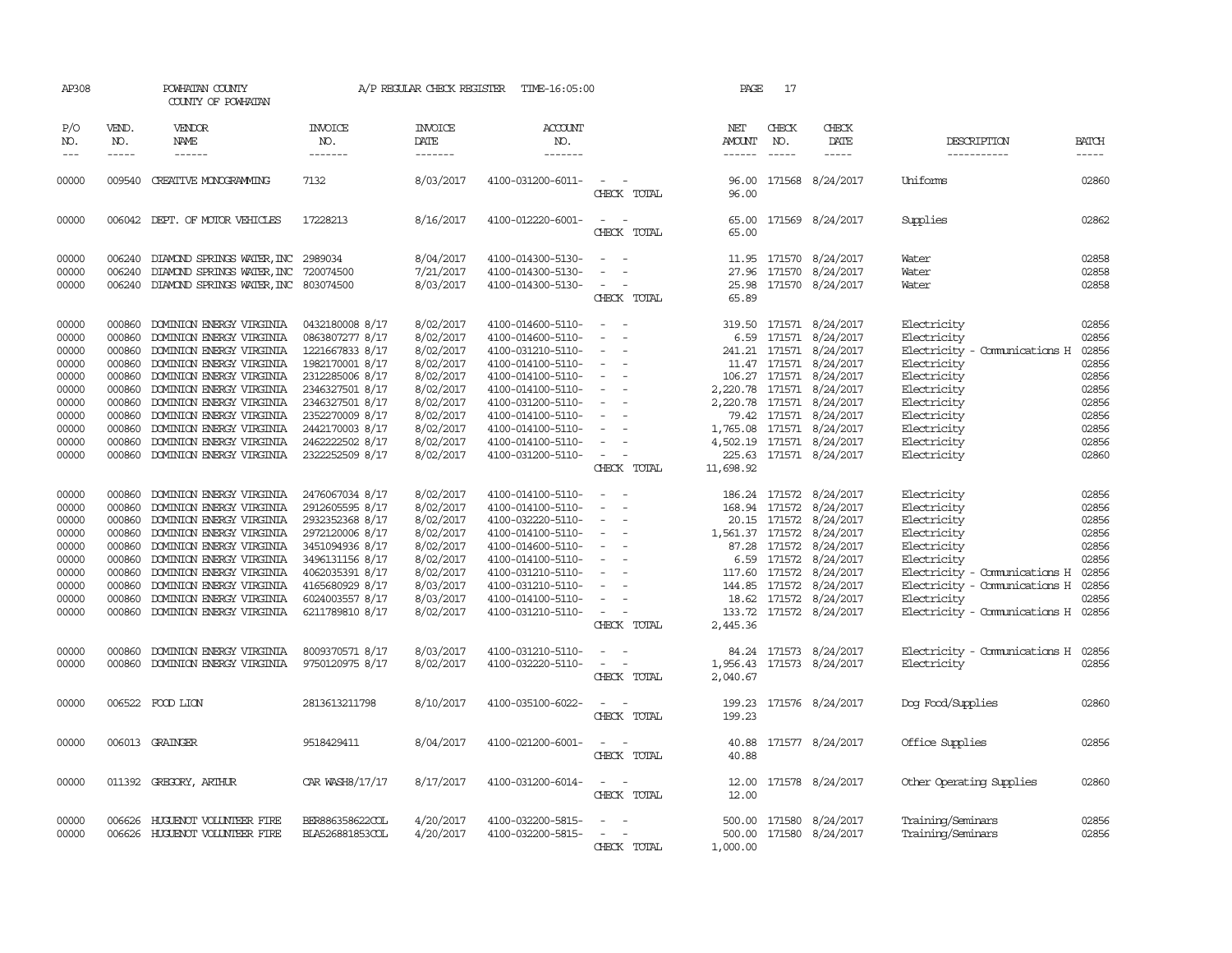| AP308               |                               | POWHATAN COUNTY<br>COUNTY OF POWHATAN          |                                  | A/P REGULAR CHECK REGISTER        | TIME-16:05:00                          |                                                                     | PAGE                 | 18                            |                           |                                  |                             |
|---------------------|-------------------------------|------------------------------------------------|----------------------------------|-----------------------------------|----------------------------------------|---------------------------------------------------------------------|----------------------|-------------------------------|---------------------------|----------------------------------|-----------------------------|
| P/O<br>NO.<br>$---$ | VEND.<br>NO.<br>$\frac{1}{2}$ | <b>VENDOR</b><br>NAME<br>$- - - - - -$         | <b>INVOICE</b><br>NO.<br>------- | <b>INVOICE</b><br>DATE<br>------- | ACCOUNT<br>NO.<br>-------              |                                                                     | NET<br><b>AMOUNT</b> | CHECK<br>NO.<br>$\frac{1}{2}$ | CHECK<br>DATE<br>-----    | DESCRIPTION<br>-----------       | <b>BATCH</b><br>$- - - - -$ |
| 00000               |                               | 010231 J & K HEAVY TRUCKS &                    | 9180                             | 8/04/2017                         | 4100-031200-6009-                      | $\sim$<br>CHECK TOTAL                                               | 805.87<br>805.87     |                               | 171581 8/24/2017          | Auto Parts/Repairs               | 02860                       |
| 00000<br>00000      | 008381<br>008381              | JAMES RIVER PETROLEUM<br>JAMES RIVER PETROLEUM | 101<br>101                       | 8/08/2017<br>8/08/2017            | 4100-035100-6008-<br>4100-031200-6008- | $\sim$<br>$\overline{\phantom{a}}$                                  | 3,919.94             | 579.50 171582<br>171582       | 8/24/2017<br>8/24/2017    | Gas/Grease/Oil<br>Gas/Grease/Oil | 02859<br>02859              |
| 00000               | 008381                        | JAMES RIVER PETROLEUM                          | 101A                             | 8/08/2017                         | 4100-032200-5120-                      |                                                                     | 5,746.97             | 171582                        | 8/24/2017                 | Apparatus Fuel                   | 02859                       |
| 00000               | 008381                        | JAMES RIVER PETROLEUM                          | 101B                             | 8/08/2017                         | 4100-014100-6008-                      | $\overline{\phantom{a}}$                                            | 390.00 171582        |                               | 8/24/2017                 | Gas/Grease/Oil                   | 02859                       |
| 00000               | 008381                        | JAMES RIVER PETROLEUM                          | 101B                             | 8/08/2017                         | 4100-014500-6008-                      | $\overline{\phantom{a}}$                                            |                      | 587.90 171582                 | 8/24/2017                 | Gas/Grease/Oil                   | 02859                       |
| 00000               | 008381                        | JAMES RIVER PETROLEUM                          | 101D                             | 8/08/2017                         | 4100-034100-6008-                      |                                                                     | 270.57               | 171582                        | 8/24/2017                 | Gas/Grease/Oil                   | 02859                       |
| 00000               | 008381                        | JAMES RIVER PETROLEUM                          | 101E                             | 8/08/2017                         | 4100-081100-6008-                      |                                                                     |                      | 117.89 171582                 | 8/24/2017                 | Gas/Grease/Oil                   | 02859                       |
| 00000               |                               | 008381 JAMES RIVER PEIROLEUM                   | 101G                             |                                   | 4100-014300-6008-                      | $\sim$                                                              |                      | 29.36 171582                  |                           | Gas/Grease/Oil                   | 02859                       |
| 00000               |                               |                                                | 101H                             | 8/08/2017<br>8/08/2017            | 4100-083500-6008-                      | $\overline{\phantom{a}}$                                            | 34.99                | 171582                        | 8/24/2017<br>8/24/2017    | Gas/Grease/Oil                   | 02859                       |
|                     |                               | 008381 JAMES RIVER PETROLEUM                   |                                  |                                   |                                        | CHECK TOTAL                                                         | 11,677.12            |                               |                           |                                  |                             |
| 00000               |                               | 008255 LANCASTER MASONRY, INC.                 | CA PORCH&STEPS                   | 8/14/2017                         | 4100-014100-3310-                      | $\sim$<br>$\sim$<br>CHECK TOTAL                                     | 336.72<br>336.72     |                               | 171583 8/24/2017          | Repairs & Maintenance            | 02860                       |
| 00000               |                               | 009552 MANSFIELD OIL COMPANY                   | SQLCD-344575                     | 8/21/2017                         | 4100-032200-5120-                      | $\sim$<br>$\sim$<br>CHECK TOTAL                                     | 122.95               |                               | 122.95 171584 8/24/2017   | Apparatus Fuel                   | 02860                       |
| 00000               |                               | 006146 MCCLELLAN, WENDY SUSAN                  | PARKING 8/16/17                  | 8/16/2017                         | 4100-031710-5510-                      | $\overline{\phantom{a}}$<br>$\overline{\phantom{a}}$<br>CHECK TOTAL | 12.50<br>12.50       |                               | 171585 8/24/2017          | Travel/Mileage/Parking/Tolls     | 02860                       |
| 00000               |                               | 009705 MEYER, ANDREW D.                        | 8035973                          | 8/04/2017                         | 4100-021200-3150-                      | $\sim$<br>$\overline{\phantom{a}}$                                  | 120.00               | 171586                        | 8/24/2017                 | Outside Counsel                  | 02857                       |
| 00000               |                               | 009705 MEYER, ANDREW D.                        | 8035974                          | 8/08/2017                         | 4100-021200-3150-                      | $\overline{\phantom{a}}$                                            | 120.00               |                               | 171586 8/24/2017          | Outside Counsel                  | 02857                       |
|                     |                               |                                                |                                  |                                   |                                        | CHECK TOTAL                                                         | 240.00               |                               |                           |                                  |                             |
| 00000               |                               | 009733 MINERVA BUNKER GEAR                     | 2473-22                          | 7/31/2017                         | 4100-032200-6011-                      | $\overline{\phantom{a}}$<br>$\overline{\phantom{a}}$                | 422.25               |                               | 171587 8/24/2017          | Protective Gear/Uniforms         | 02860                       |
| 00000               |                               | 009733 MINERVA BUNKER GEAR                     | 2473-23                          | 8/08/2017                         | 4100-032200-6011-                      | $\sim$<br>$\overline{\phantom{a}}$<br>CHECK TOTAL                   | 295.75<br>718.00     | 171587                        | 8/24/2017                 | Protective Gear/Uniforms         | 02860                       |
| 00000               |                               | 011231 NEOFUNDS BY NEOPOST                     | 11273550                         | 7/31/2017                         | 100-000100-0016-                       | $\overline{\phantom{a}}$<br>$\sim$                                  |                      |                               | 1,000.00 171589 8/24/2017 | Prepaid Postage                  | 02857                       |
| 00000               |                               | 011231 NEOFUNDS BY NEOPOST                     | 11273550                         | 7/31/2017                         | 4100-012200-5210-                      | $\equiv$                                                            | 31.00                |                               | 171589 8/24/2017          | Postage                          | 02857                       |
|                     |                               |                                                |                                  |                                   |                                        | CHECK TOTAL                                                         | 1,031.00             |                               |                           |                                  |                             |
| 00000               | 001250                        | POWHATAN AUTO & TRACTOR                        | 456577                           | 7/07/2017                         | 4100-014100-3310-                      | $\overline{\phantom{a}}$                                            | 4.99                 |                               | 171590 8/24/2017          | Repairs & Maintenance            | 02860                       |
| 00000               | 001250                        | POWHATAN AUTO & TRACTOR                        | 458338                           | 7/19/2017                         | 4100-014500-3319-                      | $\sim$                                                              | 114.00               |                               | 171590 8/24/2017          | Equipment Repairs and Maintena   | 02860                       |
|                     |                               |                                                |                                  |                                   |                                        | CHECK TOTAL                                                         | 118.99               |                               |                           |                                  |                             |
| 00000               | 006914                        | POWHATAN AUTO REPAIR                           | 904                              | 8/02/2017                         | 4100-031200-6009-                      |                                                                     |                      |                               | 235.23 171591 8/24/2017   | Auto Parts/Repairs               | 02860                       |
| 00000               |                               | 006914 POWHATAN AUTO REPAIR                    | 905                              | 8/08/2017                         | 4100-031200-6009-                      | $\sim$ $\sim$                                                       |                      |                               | 985.32 171591 8/24/2017   | Auto Parts/Repairs               | 02860                       |
|                     |                               |                                                |                                  |                                   |                                        | CHECK TOTAL                                                         | 1,220.55             |                               |                           |                                  |                             |
| 00000               | 009612                        | POWHATAN COLLISION AND                         | 1204443                          | 8/14/2017                         | 4100-032200-6009-                      |                                                                     |                      |                               | 46.00 171592 8/24/2017    | Auto Repairs and Parts           | 02860                       |
| 00000               | 009612                        | POWHATAN COLLISION AND                         | 1204444                          | 8/14/2017                         | 4100-032200-6009-                      | $\sim$<br>$\overline{\phantom{a}}$                                  | 143.17               |                               | 171592 8/24/2017          | Auto Repairs and Parts           | 02860                       |
|                     |                               |                                                |                                  |                                   |                                        | CHECK TOTAL                                                         | 189.17               |                               |                           |                                  |                             |
| 00000               |                               | 006474 PROGRESSIVE AUTO WORKS                  | 0034694                          | 8/10/2017                         | 4100-031200-6009-                      | $\sim$ 10 $\sim$ 10 $\sim$                                          |                      |                               | 71.86 171593 8/24/2017    | Auto Parts/Repairs               | 02860                       |
|                     |                               |                                                |                                  |                                   |                                        | CHECK TOTAL                                                         | 71.86                |                               |                           |                                  |                             |
| 00000               |                               | 000780 CUILL CORPORATION                       | 8815837                          | 8/04/2017                         | 4100-012310-6001-                      | $\sim$<br>$\sim$                                                    |                      |                               | 25.99 171594 8/24/2017    | Office Supplies                  | 02857                       |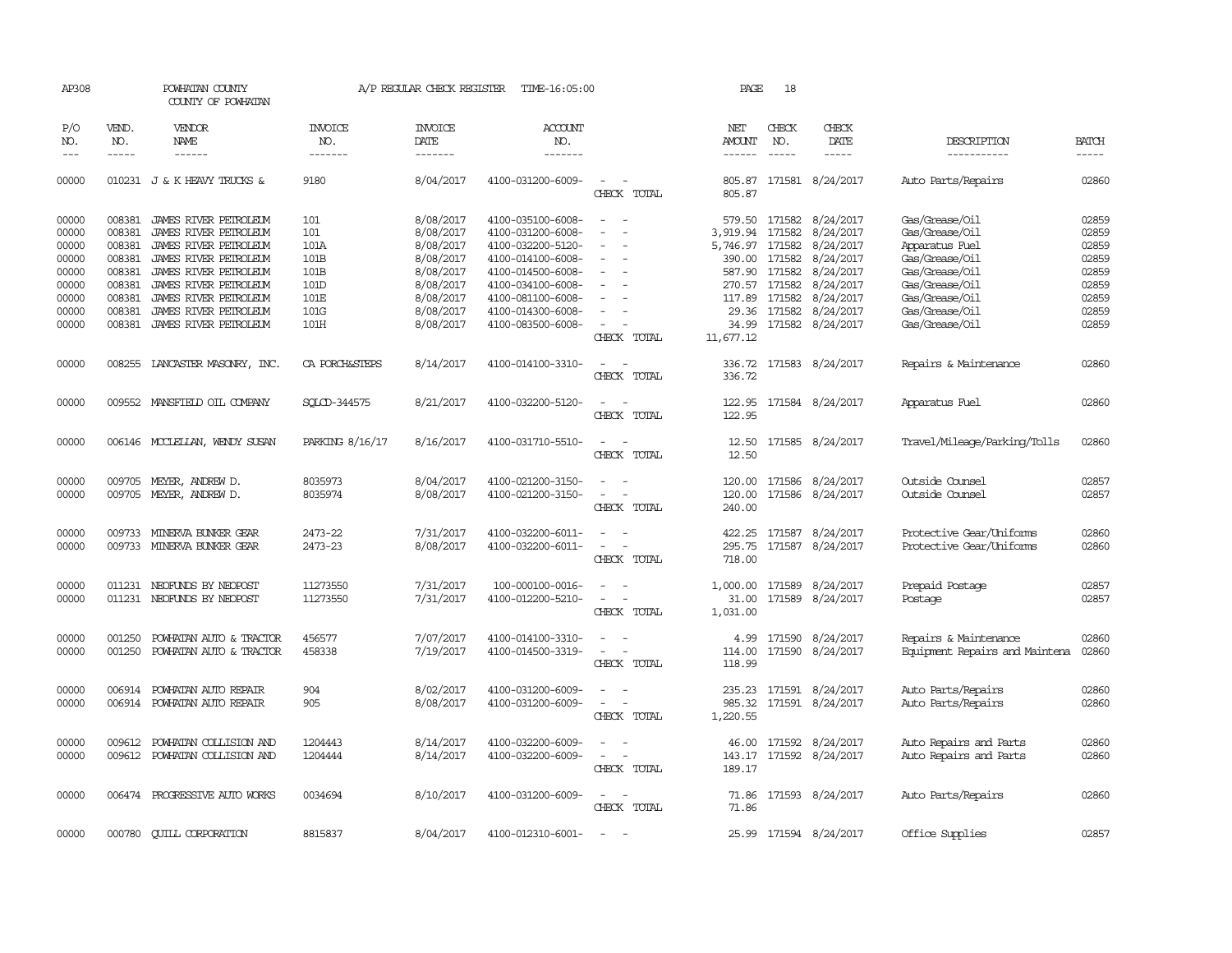| AP308                                                       |                                                                    | POWHATAN COUNTY<br>COUNTY OF POWHATAN                                                                                                                                |                                                                                                | A/P REGULAR CHECK REGISTER                                                              | TIME-16:05:00                                                                                                                                   |                                                                                                     | PAGE                                                                | 19                                                       |                                                                                                |                                                                                                                                   |                                                             |
|-------------------------------------------------------------|--------------------------------------------------------------------|----------------------------------------------------------------------------------------------------------------------------------------------------------------------|------------------------------------------------------------------------------------------------|-----------------------------------------------------------------------------------------|-------------------------------------------------------------------------------------------------------------------------------------------------|-----------------------------------------------------------------------------------------------------|---------------------------------------------------------------------|----------------------------------------------------------|------------------------------------------------------------------------------------------------|-----------------------------------------------------------------------------------------------------------------------------------|-------------------------------------------------------------|
| P/O<br>NO.<br>$---$                                         | VEND.<br>NO.<br>$- - - - -$                                        | VENDOR<br>NAME<br>------                                                                                                                                             | <b>INVOICE</b><br>NO.<br>-------                                                               | <b>INVOICE</b><br>DATE<br>-------                                                       | ACCOUNT<br>NO.<br>-------                                                                                                                       |                                                                                                     | NET<br>AMOUNT<br>------                                             | CHECK<br>NO.<br>$\frac{1}{2}$                            | CHECK<br>DATE<br>$- - - - -$                                                                   | DESCRIPTION<br>-----------                                                                                                        | BATCH                                                       |
| 00000<br>00000                                              | 000780<br>000780                                                   | <b>CUILL CORPORATION</b><br><b>QUILL CORPORATION</b>                                                                                                                 | 8851196<br>8978824                                                                             | 8/07/2017<br>8/11/2017                                                                  | 4100-012310-6001-<br>4100-012310-6001-                                                                                                          | $\overline{\phantom{a}}$<br>CHECK TOTAL                                                             | 33.96<br>173.97<br>233.92                                           |                                                          | 171594 8/24/2017<br>171594 8/24/2017                                                           | Office Supplies<br>Office Supplies                                                                                                | 02857<br>02858                                              |
| 00000<br>00000                                              | 007975<br>007975                                                   | REMOVAL SERVICES OF VA<br>REMOVAL SERVICES OF VA                                                                                                                     | 2017-007998<br>2017-012533                                                                     | 5/03/2017<br>7/08/2017                                                                  | 4100-035300-3110-<br>4100-035300-3110-                                                                                                          | CHECK TOTAL                                                                                         | 79.00<br>79.00<br>158.00                                            |                                                          | 171596 8/24/2017<br>171596 8/24/2017                                                           | Professional Health Services<br>Professional Health Services                                                                      | 02860<br>02860                                              |
| 00000                                                       |                                                                    | 006921 SEA-CLEAR AQUARIUM                                                                                                                                            | 5075                                                                                           | 8/15/2017                                                                               | 4100-073100-3320-                                                                                                                               | $\sim$ $\sim$<br>CHECK TOTAL                                                                        | 80.00<br>80.00                                                      |                                                          | 171597 8/24/2017                                                                               | Maintenance & Service Contract                                                                                                    | 02858                                                       |
| 00000                                                       |                                                                    | 008654 SEAY'S TOWING                                                                                                                                                 | DODGE CHARGER                                                                                  | 8/11/2017                                                                               | 4100-031200-6014-                                                                                                                               | CHECK TOTAL                                                                                         | 105.00<br>105.00                                                    |                                                          | 171598 8/24/2017                                                                               | Other Operating Supplies                                                                                                          | 02860                                                       |
| 00000<br>00000<br>00000                                     | 006594<br>006594<br>006594                                         | SOUTHSIDE ELECTRIC COOP<br>SOUTHSIDE ELECTRIC COOP<br>SOUTHSIDE ELECTRIC COOP                                                                                        | 63504001 8/17<br>63504005 8/17<br>63504004 8/17                                                | 8/16/2017<br>8/09/2017<br>8/16/2017                                                     | 4100-073100-5110-<br>4100-031210-5110-<br>4100-035100-5110-                                                                                     | $\sim$<br>$\sim$<br>CHECK TOTAL                                                                     | 115.53<br>627.02<br>3,181.65                                        |                                                          | 2,439.10 171599 8/24/2017<br>171599 8/24/2017<br>171599 8/24/2017                              | Electricity<br>Electricity - Comunications H<br>Electricity                                                                       | 02857<br>02857<br>02860                                     |
| 00000<br>00000<br>00000<br>00000<br>00000<br>00000<br>00000 | 008578<br>008578<br>008578<br>008578<br>008578<br>008578<br>008578 | STAPLES BUSINESS AD-<br>STAPLES BUSINESS AD-<br>STAPLES BUSINESS AD-<br>STAPLES BUSINESS AD-<br>STAPLES BUSINESS AD-<br>STAPLES BUSINESS AD-<br>STAPLES BUSINESS AD- | 3348786893<br>3348786894<br>3349127232<br>3349127234<br>3349127240<br>3349127244<br>3349127248 | 8/08/2017<br>8/08/2017<br>8/12/2017<br>8/12/2017<br>8/12/2017<br>8/12/2017<br>8/12/2017 | 4100-022100-6001-<br>4100-022100-6001-<br>4100-021600-6001-<br>4100-021600-6001-<br>4100-021600-6001-<br>4100-031200-6001-<br>4100-031200-6001- | $\overline{\phantom{a}}$<br>$\sim$<br>$\equiv$<br>$\sim$<br>$\overline{\phantom{a}}$<br>CHECK TOTAL | 37.25<br>5.38<br>154.53<br>6.59<br>4.00<br>96.95<br>31.36<br>336.06 | 171600<br>171600<br>171600<br>171600<br>171600<br>171600 | 8/24/2017<br>8/24/2017<br>8/24/2017<br>8/24/2017<br>8/24/2017<br>8/24/2017<br>171600 8/24/2017 | Office Supplies<br>Office Supplies<br>Office Supplies<br>Office Supplies<br>Office Supplies<br>Office Supplies<br>Office Supplies | 02857<br>02857<br>02857<br>02857<br>02857<br>02860<br>02860 |
| 00000<br>00000                                              | 009520<br>009520                                                   | STONE'S OFFICE EQUIPMENT<br>STONE'S OFFICE EQUIPMENT                                                                                                                 | 88311<br>88312                                                                                 | 8/16/2017<br>8/16/2017                                                                  | 4100-073100-3320-<br>4100-073100-3320-                                                                                                          | $\overline{\phantom{a}}$<br>$\equiv$<br>CHECK TOTAL                                                 | 479.74<br>146.63<br>626.37                                          |                                                          | 171601 8/24/2017<br>171601 8/24/2017                                                           | Maintenance & Service Contract<br>Maintenance & Service Contract                                                                  | 02857<br>02857                                              |
| 00000<br>00000                                              | 010088<br>010088                                                   | TREASURER<br>TREASURER                                                                                                                                               | 08/22/2017<br>08/22/2017                                                                       | 8/22/2017<br>8/22/2017                                                                  | 4100-032200-6009-<br>4100-032200-6009-                                                                                                          | $\equiv$<br>CHECK TOTAL                                                                             | .00.<br>70.45<br>70.45                                              |                                                          | 171604 8/24/2017<br>171604 8/24/2017                                                           | Auto Repairs and Parts<br>Auto Repairs and Parts                                                                                  | 02861<br>02861                                              |
| 00000<br>00000<br>00000                                     | 008126<br>008126                                                   | VERIZON<br>VERIZON<br>008126 VERIZON                                                                                                                                 | 9790485171<br>9790485171<br>9790485171                                                         | 8/06/2017<br>8/06/2017<br>8/06/2017                                                     | 100-000100-0006-<br>4100-012510-5260-<br>4100-035500-5260-                                                                                      | $\sim$<br>CHECK TOTAL                                                                               | 40.01<br>40.01<br>120.03                                            | 171605                                                   | 171605 8/24/2017<br>8/24/2017<br>40.01 171605 8/24/2017                                        | Due from Other Agencies<br>Internet Usage<br>Internet                                                                             | 02857<br>02857<br>02857                                     |
| 00000                                                       | 008795                                                             | VIRGINIA COMUNITY                                                                                                                                                    | FY18 1STOTRFY18                                                                                | 8/14/2017                                                                               | 4100-053910-5643-                                                                                                                               | $\overline{\phantom{a}}$<br>CHECK TOTAL                                                             | 668.00<br>668.00                                                    |                                                          | 171606 8/24/2017                                                                               | PCCAA Services - Federal CSBG                                                                                                     | 02860                                                       |
| 00000<br>00000                                              | 009332<br>009332                                                   | WITMER PUBLIC SAFETY<br>WITMER PUBLIC SAFETY                                                                                                                         | 1780094<br>1789786                                                                             | 8/16/2017<br>8/03/2017                                                                  | 4100-035100-6011-<br>4100-032200-6011-                                                                                                          | CHECK TOTAL                                                                                         | 37.50<br>900.00<br>937.50                                           | 171608                                                   | 8/24/2017<br>171608 8/24/2017                                                                  | Uniforms<br>Protective Gear/Uniforms                                                                                              | 02860<br>02860                                              |

CHECK TYPE TOTAL 447,940.14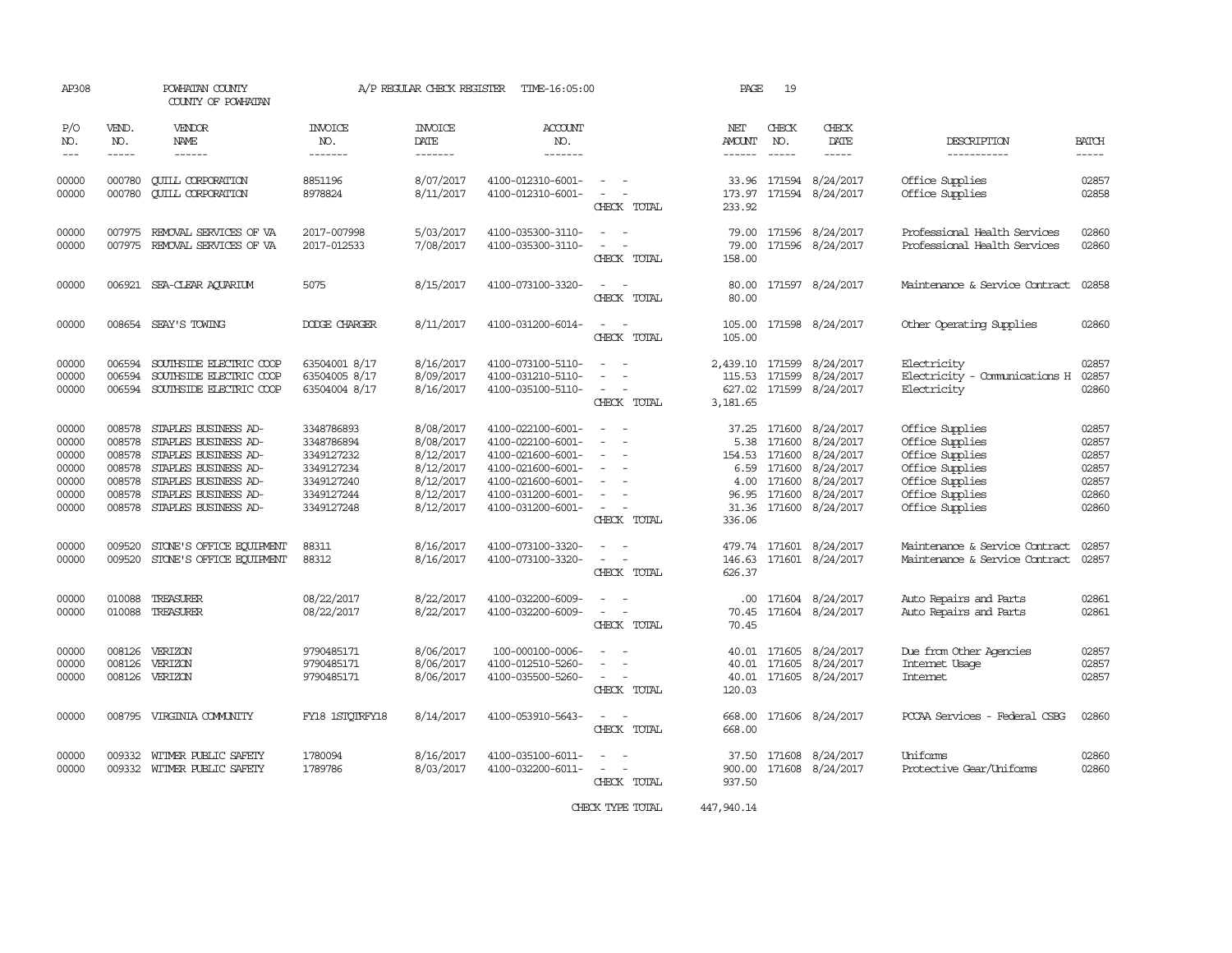| AP308                              | POWHATAN COUNTY<br>COUNTY OF POWHATAN |                          | A/P VOID CHECK REGISTER TIME-16:05:00 |                                                |                  | PAGE          | -20          |                                                |                                                  |                |
|------------------------------------|---------------------------------------|--------------------------|---------------------------------------|------------------------------------------------|------------------|---------------|--------------|------------------------------------------------|--------------------------------------------------|----------------|
| P/O<br>VEND.<br>NO.<br>NO.         | VENDOR<br>NAME                        | <b>INVOICE</b><br>NO.    | <b>INVOICE</b><br>DATE                | ACCOUNT<br>NO.                                 |                  | NET<br>AMOUNT | CHECK<br>NO. | CHECK<br>DATE                                  | DESCRIPTION                                      | <b>BATCH</b>   |
| $- - -$<br>-----                   | ------                                | -------                  | -------                               | -------                                        |                  |               | $- - - - -$  | -----                                          | -----------                                      | -----          |
| 00000<br>010088<br>00000<br>010088 | TREASURER<br>TREASURER                | 08/22/2017<br>08/22/2017 | 8/22/2017<br>8/22/2017                | 4100-032200-6009- - -<br>4100-032200-6009- - - | CHECK TOTAL      | $70.45 -$     |              | .00 171604 8/24/2017<br>70.45-171604 8/24/2017 | Auto Repairs and Parts<br>Auto Repairs and Parts | 00400<br>00400 |
|                                    |                                       |                          |                                       |                                                | CHECK TYPE TOTAL | $70.45 -$     |              |                                                |                                                  |                |
|                                    |                                       |                          |                                       |                                                | FINAL TOTAL      | 447,869.69    |              |                                                |                                                  |                |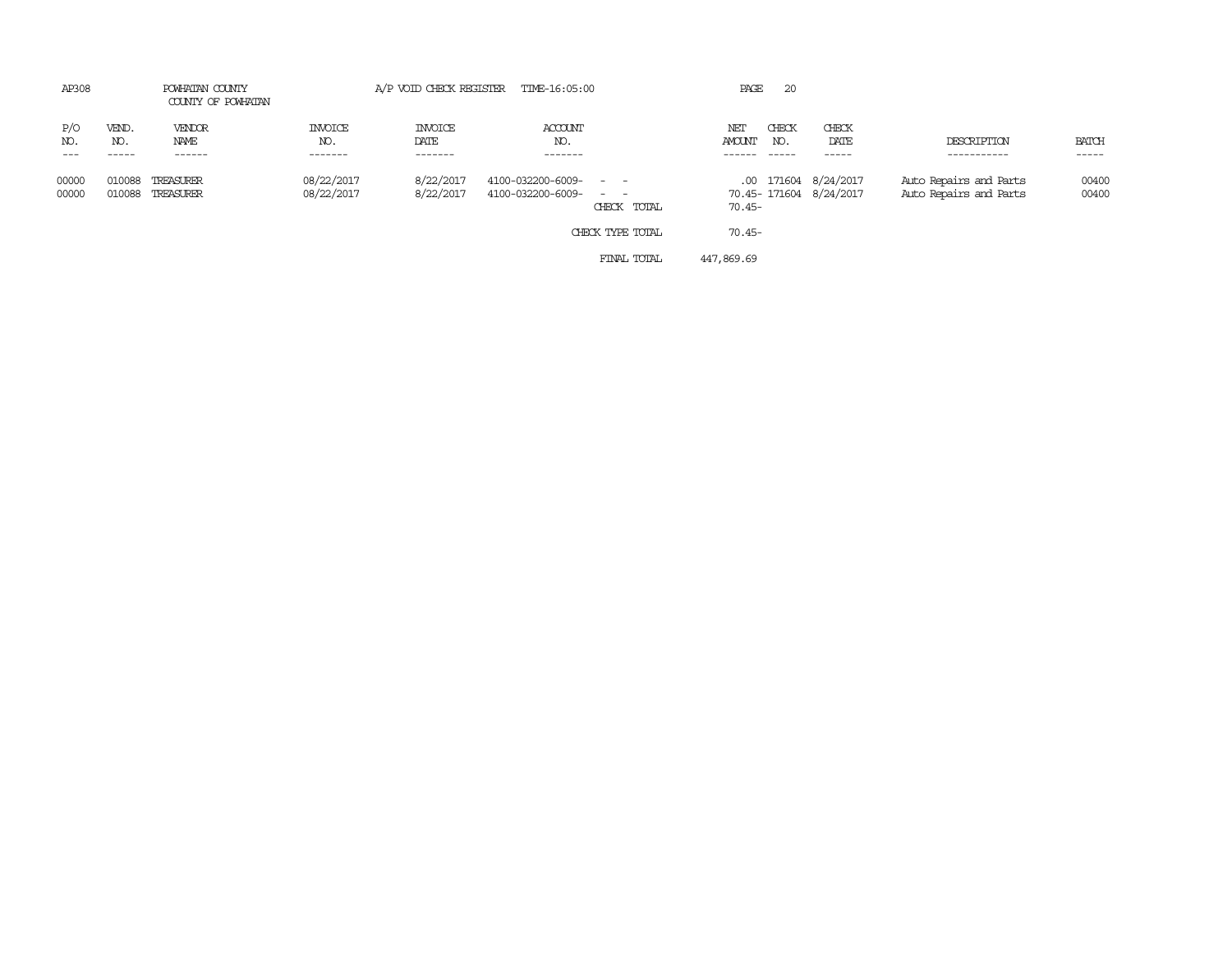| AP308                                                                                                                                                 |                                                                                                                                                              | POWHATAN COUNTY<br>COUNTY OF POWHATAN                                                                                                                                                                                                                                                                                                  |                                                                                                                                                                                                                                            | A/P REGULAR CHECK REGISTER                                                                                                                                                                                                | TIME-16:05:52                                                                                                                                                                                                                                                                                                                                                     |                                                                                                                                                                                                                                                                                                  | PAGE                                                                             | $\mathbf{1}$                                                                                                                                                                                                             |                                                                                                                                                                                                                           |                                                                                                                                                                                                                                                                                                                                                                                                                                                                          |                                                                                                                                                       |
|-------------------------------------------------------------------------------------------------------------------------------------------------------|--------------------------------------------------------------------------------------------------------------------------------------------------------------|----------------------------------------------------------------------------------------------------------------------------------------------------------------------------------------------------------------------------------------------------------------------------------------------------------------------------------------|--------------------------------------------------------------------------------------------------------------------------------------------------------------------------------------------------------------------------------------------|---------------------------------------------------------------------------------------------------------------------------------------------------------------------------------------------------------------------------|-------------------------------------------------------------------------------------------------------------------------------------------------------------------------------------------------------------------------------------------------------------------------------------------------------------------------------------------------------------------|--------------------------------------------------------------------------------------------------------------------------------------------------------------------------------------------------------------------------------------------------------------------------------------------------|----------------------------------------------------------------------------------|--------------------------------------------------------------------------------------------------------------------------------------------------------------------------------------------------------------------------|---------------------------------------------------------------------------------------------------------------------------------------------------------------------------------------------------------------------------|--------------------------------------------------------------------------------------------------------------------------------------------------------------------------------------------------------------------------------------------------------------------------------------------------------------------------------------------------------------------------------------------------------------------------------------------------------------------------|-------------------------------------------------------------------------------------------------------------------------------------------------------|
| P/O<br>NO.                                                                                                                                            | VEND.<br>NO.                                                                                                                                                 | <b>VENDOR</b><br>NAME                                                                                                                                                                                                                                                                                                                  | <b>INVOICE</b><br>NO.                                                                                                                                                                                                                      | <b>INVOICE</b><br>DATE                                                                                                                                                                                                    | ACCOUNT<br>NO.                                                                                                                                                                                                                                                                                                                                                    |                                                                                                                                                                                                                                                                                                  | NET<br>AMOUNT                                                                    | CHECK<br>NO.                                                                                                                                                                                                             | CHECK<br>DATE                                                                                                                                                                                                             | DESCRIPTION                                                                                                                                                                                                                                                                                                                                                                                                                                                              | <b>BATCH</b>                                                                                                                                          |
| $---$                                                                                                                                                 | $\frac{1}{2}$                                                                                                                                                | $- - - - - -$                                                                                                                                                                                                                                                                                                                          | -------                                                                                                                                                                                                                                    | -------                                                                                                                                                                                                                   | -------                                                                                                                                                                                                                                                                                                                                                           |                                                                                                                                                                                                                                                                                                  | $- - - - - -$                                                                    | $\frac{1}{2}$                                                                                                                                                                                                            | -----                                                                                                                                                                                                                     | -----------                                                                                                                                                                                                                                                                                                                                                                                                                                                              | $- - - - -$                                                                                                                                           |
| 00000                                                                                                                                                 | 010957                                                                                                                                                       | CARROLL, SCOTT                                                                                                                                                                                                                                                                                                                         | PER DIEM 8/6-11                                                                                                                                                                                                                            | 8/02/2017                                                                                                                                                                                                                 | 4501-043400-5540-                                                                                                                                                                                                                                                                                                                                                 | $\overline{\phantom{a}}$<br>CHECK TOTAL                                                                                                                                                                                                                                                          | 220.50<br>220.50                                                                 |                                                                                                                                                                                                                          | 171267 8/03/2017                                                                                                                                                                                                          | Conferences & Training                                                                                                                                                                                                                                                                                                                                                                                                                                                   | 02837                                                                                                                                                 |
| 00000<br>00000<br>00000<br>00000<br>00000<br>00000                                                                                                    | 009183<br>009183<br>009183<br>009183<br>009183<br>009183                                                                                                     | AIR, WATER & SOIL LABORA- V17005163<br>AIR, WATER & SOIL LABORA-<br>AIR, WATER & SOIL LABORA-<br>AIR, WATER & SOIL LABORA- V17005221<br>AIR, WATER & SOIL LABORA- V17005327<br>AIR, WATER & SOIL LABORA- V17005353                                                                                                                     | V17005164<br>V17005209                                                                                                                                                                                                                     | 7/21/2017<br>7/21/2017<br>7/25/2017<br>7/25/2017<br>7/27/2017<br>7/28/2017                                                                                                                                                | 4501-043600-3142-<br>4501-043600-3142-<br>4501-043600-3142-<br>4501-043600-3142-<br>4501-043500-3140-<br>4501-043600-3142-                                                                                                                                                                                                                                        | $\sim$<br>$\sim$<br>$\overline{a}$<br>$\overline{\phantom{a}}$                                                                                                                                                                                                                                   | 40.00<br>111.80<br>133.60<br>40.00<br>40.00                                      | 40.00 171290<br>171290<br>171290<br>171290<br>171290<br>171290                                                                                                                                                           | 8/11/2017<br>8/11/2017<br>8/11/2017<br>8/11/2017<br>8/11/2017<br>8/11/2017                                                                                                                                                | Professional Services - Sewer<br>Professional Services - Sewer<br>Professional Services - Sewer<br>Professional Services - Sewer<br>Professional Services - Water<br>Professional Services - Sewer                                                                                                                                                                                                                                                                       | 02834<br>02834<br>02834<br>02834<br>02834<br>02834                                                                                                    |
| 00000<br>00000<br>00000<br>00000                                                                                                                      | 009183<br>009183<br>009183                                                                                                                                   | AIR, WATER & SOIL LABORA- V17005354<br>AIR, WATER & SOIL LABORA- V17005383<br>AIR, WATER & SOIL LABORA- V17005384<br>009183 AIR, WATER & SOIL LABORA- V17005512                                                                                                                                                                        |                                                                                                                                                                                                                                            | 7/28/2017<br>7/31/2017<br>7/31/2017<br>8/03/2017                                                                                                                                                                          | 4501-043600-3142-<br>4501-043600-3142-<br>4501-043600-3142-<br>4501-043500-3140-                                                                                                                                                                                                                                                                                  | $\sim$<br>$\sim$                                                                                                                                                                                                                                                                                 | 40.00<br>111.80<br>133.60<br>40.00                                               | 171290<br>171290<br>171290                                                                                                                                                                                               | 8/11/2017<br>8/11/2017<br>8/11/2017<br>171290 8/11/2017                                                                                                                                                                   | Professional Services - Sewer<br>Professional Services - Sewer<br>Professional Services - Sewer<br>Professional Services - Water                                                                                                                                                                                                                                                                                                                                         | 02834<br>02834<br>02834<br>02845                                                                                                                      |
| 00000<br>00000                                                                                                                                        | 009183<br>009183                                                                                                                                             | AIR, WATER & SOIL LABORA-<br>AIR, WATER & SOIL LABORA- V17005535                                                                                                                                                                                                                                                                       | V17005534                                                                                                                                                                                                                                  | 8/04/2017<br>8/04/2017                                                                                                                                                                                                    | 4501-043600-3142-<br>4501-043600-3142-                                                                                                                                                                                                                                                                                                                            | CHECK TOTAL<br>$\sim$<br>CHECK TOTAL                                                                                                                                                                                                                                                             | 730.80<br>40.00<br>40.00<br>80.00                                                |                                                                                                                                                                                                                          | 171291 8/11/2017<br>171291 8/11/2017                                                                                                                                                                                      | Professional Services - Sewer<br>Professional Services - Sewer                                                                                                                                                                                                                                                                                                                                                                                                           | 02845<br>02845                                                                                                                                        |
| 00000                                                                                                                                                 |                                                                                                                                                              | 011881 ANDERSON CONSTRUCTION, INC PYMT #3                                                                                                                                                                                                                                                                                              |                                                                                                                                                                                                                                            | 7/31/2017                                                                                                                                                                                                                 | 4502-044000-0002-                                                                                                                                                                                                                                                                                                                                                 | CHECK TOTAL                                                                                                                                                                                                                                                                                      | 71,245.25<br>71,245.25                                                           |                                                                                                                                                                                                                          | 171293 8/11/2017                                                                                                                                                                                                          | Dutoy Creek WMTP Upgrades                                                                                                                                                                                                                                                                                                                                                                                                                                                | 02845                                                                                                                                                 |
| 00000<br>00000<br>00000<br>00000<br>00000<br>00000<br>00000<br>00000<br>00000<br>00000<br>00000<br>00000<br>00000<br>00000<br>00000<br>00000<br>00000 | 008668<br>008668<br>008668<br>008668<br>008668<br>008668<br>008668<br>008668<br>008668<br>008668<br>008668<br>008668<br>008668<br>008668<br>008668<br>008668 | BANK OF AMERICA<br>BANK OF AMERICA<br>BANK OF AMERICA<br>BANK OF AMERICA<br>BANK OF AMERICA<br>BANK OF AMERICA<br>BANK OF AMERICA<br>BANK OF AMERICA<br>BANK OF AMERICA<br>008668 BANK OF AMERICA<br>BANK OF AMERICA<br>BANK OF AMERICA<br>BANK OF AMERICA<br>BANK OF AMERICA<br>BANK OF AMERICA<br>BANK OF AMERICA<br>BANK OF AMERICA | 08/01/2017<br>08/01/2017<br>08/01/2017<br>08/01/2017<br>08/01/2017<br>08/01/2017<br>08/01/2017<br>08/01/2017<br>08/01/2017<br>08/01/2017<br>08/01/2017<br>08/01/2017<br>08/01/2017<br>08/01/2017<br>08/01/2017<br>08/01/2017<br>08/01/2017 | 8/01/2017<br>8/01/2017<br>8/01/2017<br>8/01/2017<br>8/01/2017<br>8/01/2017<br>8/01/2017<br>8/01/2017<br>8/01/2017<br>8/01/2017<br>8/01/2017<br>8/01/2017<br>8/01/2017<br>8/01/2017<br>8/01/2017<br>8/01/2017<br>8/01/2017 | 4116-035500-0016-<br>4116-035500-0016-<br>4301-014100-6009-<br>4301-014100-6009-<br>4501-043600-3310-<br>4501-043400-3310-<br>4501-043400-6100-<br>4501-043400-6100-<br>4501-043500-6015-<br>4501-043600-3310-<br>4501-043600-3310-<br>4501-043500-3140-<br>4501-043600-3310-<br>4501-043600-6016-<br>4501-043600-3310-<br>4501-043400-5540-<br>4501-043400-5540- | $\overline{\phantom{a}}$<br>$\overline{\phantom{a}}$<br>$\equiv$<br>$\overline{a}$<br>$\overline{\phantom{a}}$<br>$\overline{\phantom{a}}$<br>$\overline{\phantom{a}}$<br>$\overline{\phantom{a}}$<br>$\overline{\phantom{a}}$<br>$\overline{\phantom{a}}$<br>$\overline{\phantom{a}}$<br>$\sim$ | 183.98<br>5.82<br>214.36<br>23.98<br>462.45<br>444.11<br>88.93<br>47.88<br>50.00 | 171299<br>62.97 171299<br>200.25 171299<br>51.64 171299<br>462.00-171299<br>59.99 171299<br>171299<br>171299<br>171299<br>171299<br>171299<br>7.97 171299<br>171299<br>171299<br>260.79 171299<br>50.00 171299<br>171299 | 8/11/2017<br>8/11/2017<br>8/11/2017<br>8/11/2017<br>8/11/2017<br>8/11/2017<br>8/11/2017<br>8/11/2017<br>8/11/2017<br>8/11/2017<br>8/11/2017<br>8/11/2017<br>8/11/2017<br>8/11/2017<br>8/11/2017<br>8/11/2017<br>8/11/2017 | VDEM - Dominion Grant<br>VDEM - Dominion Grant<br>Human Services Building Facade<br>Human Services Building Facade<br>Repairs and Maintenance<br>Repairs and Maintenance<br>Personal Protective Equipment<br>Personal Protective Equipment<br>Lab Supplies<br>Repairs and Maintenance<br>Repairs and Maintenance<br>Professional Services - Water<br>Repairs and Maintenance<br>Chemicals<br>Repairs and Maintenance<br>Conferences & Training<br>Conferences & Training | 02844<br>02844<br>02844<br>02844<br>02844<br>02844<br>02844<br>02844<br>02844<br>02844<br>02844<br>02844<br>02844<br>02844<br>02844<br>02844<br>02844 |
| 00000                                                                                                                                                 | 008668                                                                                                                                                       | BANK OF AMERICA                                                                                                                                                                                                                                                                                                                        | 08/01/2017                                                                                                                                                                                                                                 | 8/01/2017                                                                                                                                                                                                                 | 4501-043600-3310-                                                                                                                                                                                                                                                                                                                                                 | CHECK TOTAL                                                                                                                                                                                                                                                                                      | 372.94<br>2,126.06                                                               |                                                                                                                                                                                                                          | 171299 8/11/2017                                                                                                                                                                                                          | Repairs and Maintenance                                                                                                                                                                                                                                                                                                                                                                                                                                                  | 02844                                                                                                                                                 |
| 00000                                                                                                                                                 |                                                                                                                                                              | 006986 BCWH, INC.                                                                                                                                                                                                                                                                                                                      | 106950                                                                                                                                                                                                                                     | 7/26/2017                                                                                                                                                                                                                 | 4301-042000-8301-                                                                                                                                                                                                                                                                                                                                                 | CHECK TOTAL                                                                                                                                                                                                                                                                                      | 5,577.15                                                                         |                                                                                                                                                                                                                          | 5,577.15 171301 8/11/2017                                                                                                                                                                                                 | Joint Maintenance Garage                                                                                                                                                                                                                                                                                                                                                                                                                                                 | 02845                                                                                                                                                 |
| 00000                                                                                                                                                 |                                                                                                                                                              | 011010 BOX ALARM TEES                                                                                                                                                                                                                                                                                                                  | 149                                                                                                                                                                                                                                        | 7/27/2017                                                                                                                                                                                                                 | 4116-032203-0001-                                                                                                                                                                                                                                                                                                                                                 | CHECK TOTAL                                                                                                                                                                                                                                                                                      | 585.00<br>585.00                                                                 |                                                                                                                                                                                                                          | 171303 8/11/2017                                                                                                                                                                                                          | <b>JET</b> Program                                                                                                                                                                                                                                                                                                                                                                                                                                                       | 02834                                                                                                                                                 |
| 00000<br>00000                                                                                                                                        |                                                                                                                                                              | 011611 BUSINESS CARD<br>011611 BUSINESS CARD                                                                                                                                                                                                                                                                                           | 07/27/2017<br>07/27/2017                                                                                                                                                                                                                   | 7/27/2017<br>7/27/2017                                                                                                                                                                                                    | 4116-031201-5540-<br>4116-031201-5540-                                                                                                                                                                                                                                                                                                                            | CHECK<br>TOTAL                                                                                                                                                                                                                                                                                   | .00<br>714.00<br>714.00                                                          |                                                                                                                                                                                                                          | 171306 8/11/2017<br>171306 8/11/2017                                                                                                                                                                                      | Triad Expenses<br>Triad Expenses                                                                                                                                                                                                                                                                                                                                                                                                                                         | 02846<br>02846                                                                                                                                        |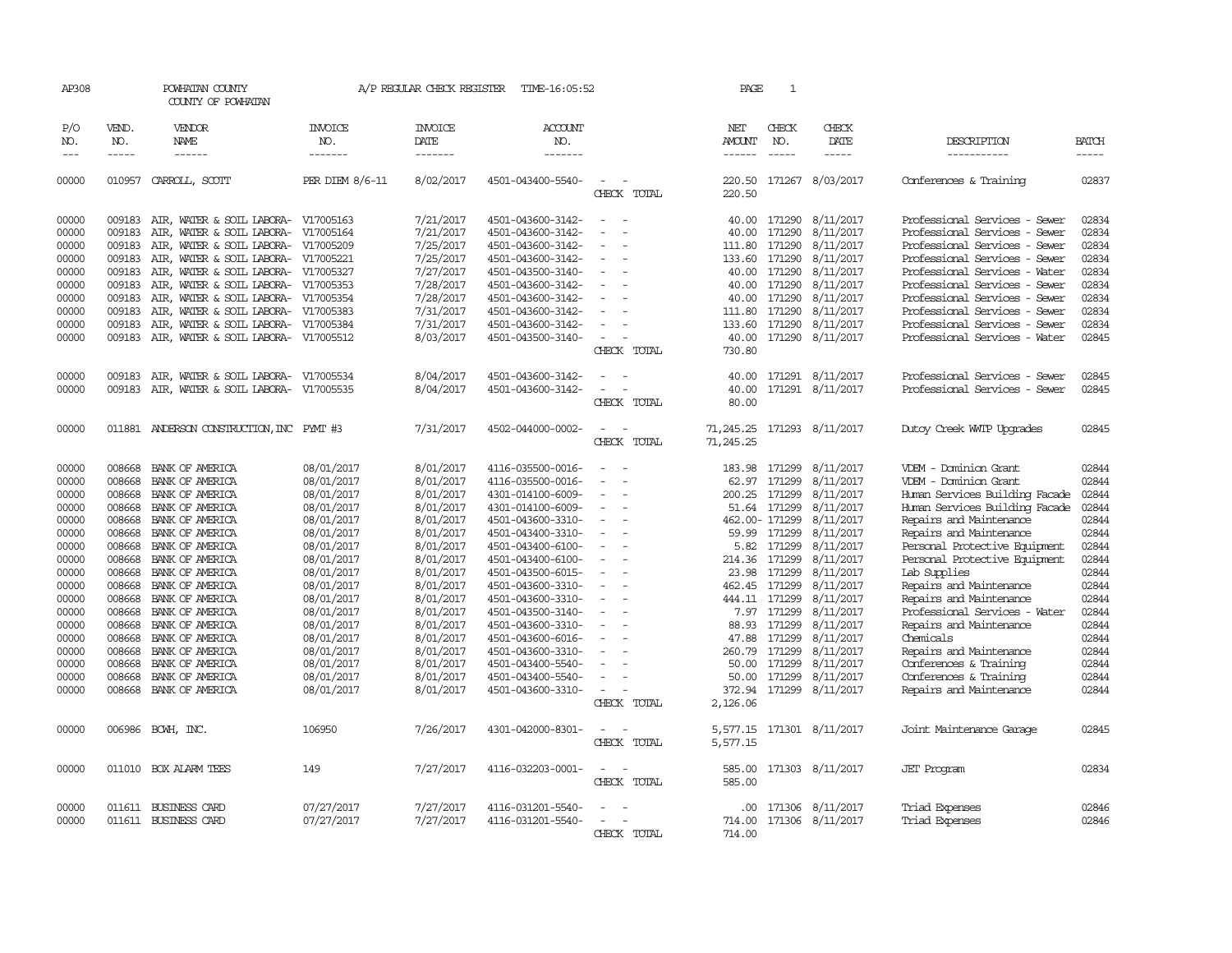| AP308                       |                             | POWHATAN COUNTY<br>COUNTY OF POWHATAN                                        |                                  | A/P REGULAR CHECK REGISTER        | TIME-16:05:52                          |                                                                                                                                                                                     | PAGE                                          | 2                             |                                                  |                                                            |                       |
|-----------------------------|-----------------------------|------------------------------------------------------------------------------|----------------------------------|-----------------------------------|----------------------------------------|-------------------------------------------------------------------------------------------------------------------------------------------------------------------------------------|-----------------------------------------------|-------------------------------|--------------------------------------------------|------------------------------------------------------------|-----------------------|
| P/O<br>NO.<br>$\frac{1}{2}$ | VEND.<br>NO.<br>$- - - - -$ | VENDOR<br>NAME<br>$- - - - - -$                                              | <b>INVOICE</b><br>NO.<br>------- | <b>INVOICE</b><br>DATE<br>------- | ACCOUNT<br>NO.<br>$- - - - - - -$      |                                                                                                                                                                                     | NET<br>AMOUNT<br>------                       | CHECK<br>NO.<br>$\frac{1}{2}$ | CHECK<br>DATE<br>$- - - - -$                     | DESCRIPTION<br>-----------                                 | <b>BATCH</b><br>----- |
| 00000<br>00000              | 008686<br>008686            | C.W. WILLIAMS & CO., INC.<br>C.W. WILLIAMS & CO., INC.                       | 603939<br>604293                 | 7/21/2017<br>8/02/2017            | 4301-012400-8301-<br>4301-012400-8301- | $\sim$ $  -$<br>$\sim$ $ -$<br>CHECK TOTAL                                                                                                                                          | 455.41<br>587.06                              |                               | 131.65 171308 8/11/2017<br>171308 8/11/2017      | Fire Department Equipment<br>Fire Department Equipment     | 02834<br>02842        |
| 00000<br>00000              | 006965<br>006965            | CINIAS CORPORATION<br>CINIAS CORPORATION                                     | 143224469<br>143228326           | 7/26/2017<br>8/02/2017            | 4501-043400-6011-<br>4501-043400-6011- | $\sim$ $ \sim$<br>$\sim$ $ \sim$<br>CHECK TOTAL                                                                                                                                     | 192.88                                        |                               | 96.44 171309 8/11/2017<br>96.44 171309 8/11/2017 | Uniforms<br>Uniforms                                       | 02834<br>02845        |
| 00000<br>00000              |                             | 011728 DANIEL & COMPANY, INC.<br>011728 DANIEL & COMPANY, INC.               | APPLICATION 7<br>APPLICATION 7   | 7/31/2017<br>7/31/2017            | 301-000200-0008-<br>4301-042000-8301-  | $\sim$ $ \sim$<br>$\frac{1}{2} \left( \frac{1}{2} \right) \left( \frac{1}{2} \right) = \frac{1}{2} \left( \frac{1}{2} \right)$<br>CHECK TOTAL                                       | 245,992.00 171314 8/11/2017<br>233,692.00     |                               | 12,300.00-171314 8/11/2017                       | Retainages Payable<br>Joint Maintenance Garage             | 02849<br>02849        |
| 00000                       |                             | 000076 DELL MARKETING L.P.                                                   | 10179791650                      | 7/21/2017                         | 4301-012510-8304-                      | $\overline{\phantom{a}}$<br>CHECK TOTAL                                                                                                                                             | 1,243.84                                      |                               | 1,243.84 171317 8/11/2017                        | PC Replacement                                             | 02834                 |
| 00000                       |                             | 011224 ELECTRONIC SYSTEMS, INC.                                              | IN741486                         | 7/23/2017                         | 4501-043400-3320-                      | $\sim$ $\sim$<br>CHECK TOTAL                                                                                                                                                        | 39.83<br>39.83                                |                               | 171322 8/11/2017                                 | Maintenance and Service Contra                             | 02845                 |
| 00000                       |                             | 006510 EMERGENCY SERVICES                                                    | 230                              | 8/09/2017                         | 4120-032300-3110-                      | $\sim$ $ -$<br>CHECK TOTAL                                                                                                                                                          | 23,928.52                                     |                               | 23, 928.52 171323 8/11/2017                      | Contract Services-Daytime Cove 02849                       |                       |
| 00000                       |                             | 009639 EMS MANAGEMENT &                                                      | 031006                           | 7/31/2017                         | 4120-032300-5845-                      | $\sim$ $ \sim$<br>CHECK TOTAL                                                                                                                                                       | 1,838.75                                      |                               | 1,838.75 171325 8/11/2017                        | EMS Transport Third Party Bill 02842                       |                       |
| 00000                       |                             | 008336 FERGUSON ENTERPRISES INC. 1910111                                     |                                  | 7/26/2017                         | 4501-043600-3310-                      | $\sim$ $ \sim$<br>CHECK TOTAL                                                                                                                                                       | 328.97                                        |                               | 328.97 171327 8/11/2017                          | Repairs and Maintenance                                    | 02845                 |
| 00000<br>00000              |                             | 011701 KENBRIDGE CONSTRUCTION<br>011701 KENBRIDGE CONSTRUCTION               | APPLICATION #8<br>APPLICATION #8 | 7/31/2017<br>7/31/2017            | 301-000200-0008-<br>4301-062100-8302-  | $\sim$<br>$\sim$ 100 $\sim$ 100 $\sim$<br>CHECK TOTAL                                                                                                                               | 1,825,786.31 171342 8/11/2017<br>1,734,496.99 |                               | 91, 289.32-171342 8/11/2017                      | Retainages Payable<br>RJHS Replacement/Renovation De 02849 | 02849                 |
| 00000                       |                             | 011975 LEWELT, MICHAL                                                        | CELL PHONE                       | 8/07/2017                         | 4116-031200-6014-                      | $\sim$ 100 $\sim$<br>CHECK TOTAL                                                                                                                                                    | 260.00                                        |                               | 260.00 171345 8/11/2017                          | Other Operating Supplies                                   | 02842                 |
| 00000                       |                             | 010086 MEDPROUS                                                              | MC30822                          | 8/01/2017                         | 4120-032300-3110-                      | $\sim$ $ \sim$<br>CHECK TOTAL                                                                                                                                                       | 395.83                                        |                               | 395.83 171350 8/11/2017                          | Contract Services-Daytime Cove 02842                       |                       |
| 00000                       |                             | 011110 MOSELEY ARCHITECTS                                                    | 550394-022                       | 7/31/2017                         | 4301-062100-8302-                      | $\overline{\phantom{a}}$<br>$\sim$<br>CHECK TOTAL                                                                                                                                   | 27, 114, 68<br>27, 114, 68                    |                               | 171354 8/11/2017                                 | RJHS Replacement/Renovation De 02845                       |                       |
| 00000                       |                             | 008316 MUNICIPAL EMERGENCY SRVCS IN1144176                                   |                                  | 7/06/2017                         | 4116-032202-0001-                      | $\overline{\phantom{a}}$<br>$\sim$<br>CHECK TOTAL                                                                                                                                   | 1,291.98                                      |                               | 1,291.98 171355 8/11/2017                        | Fire and Rescue Expenses                                   | 02835                 |
| 00000                       |                             | 007184 POLLARD WATER                                                         | 0082863                          | 7/27/2017                         | 4501-043600-3310-                      | $\sim$ $ \sim$<br>CHECK TOTAL                                                                                                                                                       | 1,060.34                                      |                               | 1,060.34 171366 8/11/2017                        | Repairs and Maintenance                                    | 02845                 |
| 00000<br>00000              |                             | 000620 R. C. GOODWYN & SONS, INC<br>000620 R. C. GOODWYN & SONS, INC 0775727 | 775330                           | 7/20/2017<br>7/24/2017            | 4501-043600-3310-<br>4301-014200-6004- | $\frac{1}{2} \left( \frac{1}{2} \right) \left( \frac{1}{2} \right) = \frac{1}{2} \left( \frac{1}{2} \right)$<br>$\overline{\phantom{a}}$<br>$\overline{\phantom{a}}$<br>CHECK TOTAL | 5.56<br>65.84                                 |                               | 60.28 171374 8/11/2017<br>171374 8/11/2017       | Repairs and Maintenance<br>Paving Village Building         | 02835<br>02845        |
| 00000                       |                             | 007325 RICHMOND OXYGEN CO.                                                   | 258918                           | 7/05/2017                         | 4120-032301-6013-                      | $\sim$ $ \sim$                                                                                                                                                                      |                                               |                               | 15.00 171378 8/11/2017                           | Medical Supplies                                           | 02842                 |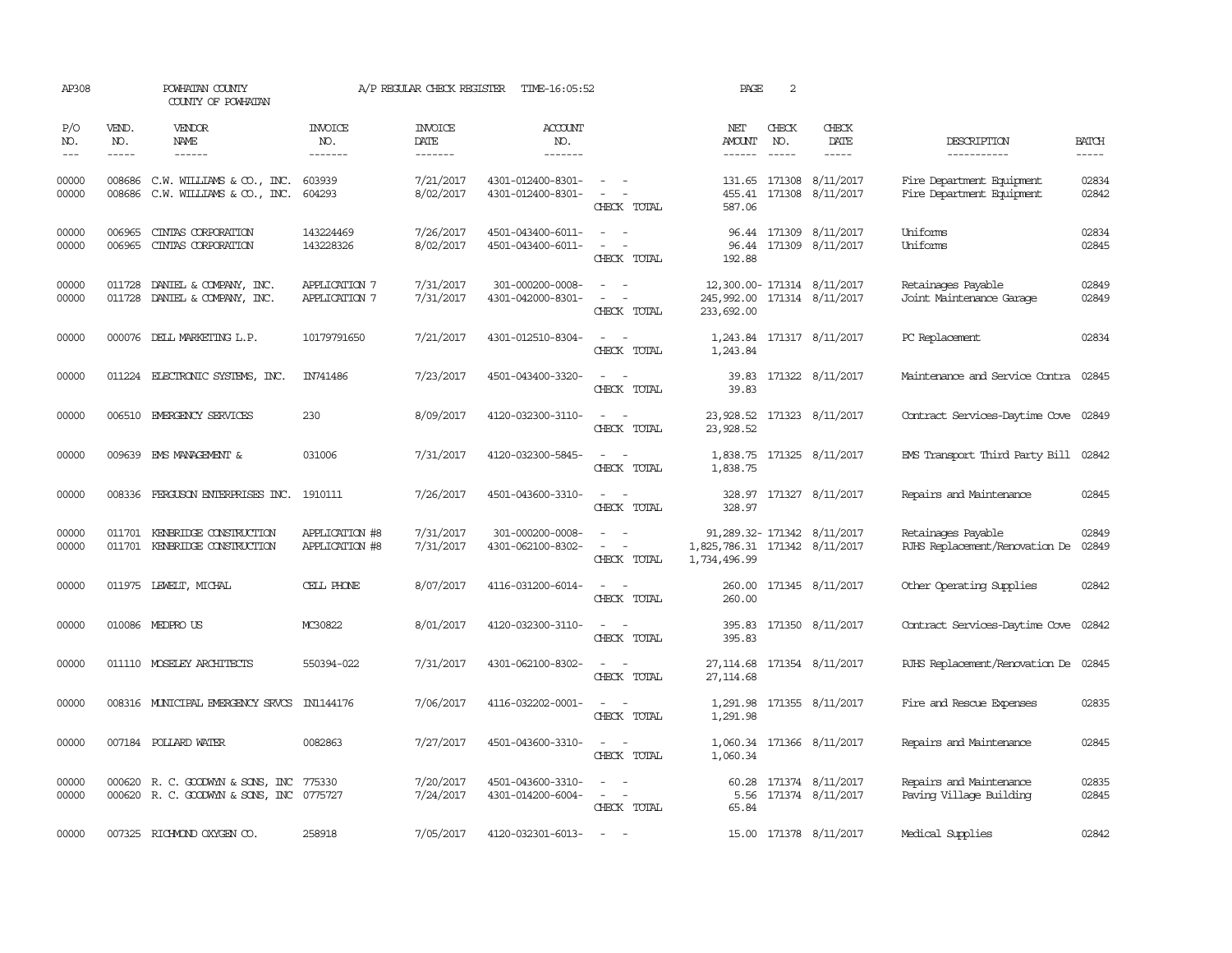| AP308                                     |                             | POWHATAN COUNTY<br>COUNTY OF POWHATAN                                                                                                                                                                         |                                                       | A/P REGULAR CHECK REGISTER                                    | TIME-16:05:52                                                                                         |                                                                                                                        | PAGE                                    | 3                           |                                                                                                                             |                                                                                                                                                                   |                                                                                                                                                                                                                                                                                                                                                                                                                                                                         |
|-------------------------------------------|-----------------------------|---------------------------------------------------------------------------------------------------------------------------------------------------------------------------------------------------------------|-------------------------------------------------------|---------------------------------------------------------------|-------------------------------------------------------------------------------------------------------|------------------------------------------------------------------------------------------------------------------------|-----------------------------------------|-----------------------------|-----------------------------------------------------------------------------------------------------------------------------|-------------------------------------------------------------------------------------------------------------------------------------------------------------------|-------------------------------------------------------------------------------------------------------------------------------------------------------------------------------------------------------------------------------------------------------------------------------------------------------------------------------------------------------------------------------------------------------------------------------------------------------------------------|
| P/O<br>NO.<br>$---$                       | VEND.<br>NO.<br>$- - - - -$ | VENDOR<br>NAME<br>$- - - - - -$                                                                                                                                                                               | <b>INVOICE</b><br>NO.<br>-------                      | <b>INVOICE</b><br>DATE<br>-------                             | <b>ACCOUNT</b><br>NO.<br>-------                                                                      |                                                                                                                        | NET<br><b>AMOUNT</b><br>$- - - - - -$   | CHECK<br>NO.<br>$- - - - -$ | CHECK<br>DATE<br>$- - - - -$                                                                                                | DESCRIPTION<br>-----------                                                                                                                                        | <b>BATCH</b><br>$\begin{tabular}{ccccc} \multicolumn{2}{c }{\multicolumn{2}{c }{\multicolumn{2}{c }{\multicolumn{2}{c}}{\hspace{-2.2cm}}}} \multicolumn{2}{c }{\multicolumn{2}{c }{\hspace{-2.2cm}}\hline} \multicolumn{2}{c }{\hspace{-2.2cm}}\hline \multicolumn{2}{c }{\hspace{-2.2cm}}\hline \multicolumn{2}{c }{\hspace{-2.2cm}}\hline \multicolumn{2}{c }{\hspace{-2.2cm}}\hline \multicolumn{2}{c }{\hspace{-2.2cm}}\hline \multicolumn{2}{c }{\hspace{-2.2cm}}$ |
| 00000<br>00000                            |                             | 007325 RICHMOND OXYGEN CO.<br>007325 RICHMOND OXYGEN CO.                                                                                                                                                      | 258919<br>259406                                      | 7/05/2017<br>7/19/2017                                        | 4120-032301-6013-<br>4120-032301-6013-                                                                | <b>Service</b><br>$\sim$ $ -$<br>CHECK TOTAL                                                                           | 70.00                                   |                             | 32.00 171378 8/11/2017<br>23.00 171378 8/11/2017                                                                            | Medical Supplies<br>Medical Supplies                                                                                                                              | 02842<br>02842                                                                                                                                                                                                                                                                                                                                                                                                                                                          |
| 00000                                     |                             | 006485 ROYALL PUMP & WELL CO.                                                                                                                                                                                 | 47000                                                 | 7/11/2017                                                     | 4501-043600-3310-                                                                                     | $\sim$ 100 $\sim$<br>CHECK TOTAL                                                                                       | 1,808.92<br>1,808.92                    |                             | 171382 8/11/2017                                                                                                            | Repairs and Maintenance                                                                                                                                           | 02835                                                                                                                                                                                                                                                                                                                                                                                                                                                                   |
| 00000<br>00000<br>00000<br>00000          | 007310<br>007310<br>007310  | SOUTHEASTERN EMERGENCY<br>SOUTHEASTERN EMERGENCY<br>SOUTHEASTERN EMERGENCY<br>007310 SOUTHEASTERN EMERGENCY                                                                                                   | 769078<br>769399<br>770750<br>770806                  | 7/24/2017<br>7/14/2017<br>8/01/2017<br>8/02/2017              | 4120-032301-6013-<br>4120-032301-6013-<br>4120-032301-6013-<br>4120-032301-6013-                      | $\sim$<br>$\sim$<br>$\overline{\phantom{a}}$<br>$\sim$ $ \sim$<br>CHECK TOTAL                                          | 45.00<br>1,552.92                       |                             | 255.43 171388 8/11/2017<br>171388 8/11/2017<br>42.00 171388 8/11/2017<br>1,210.49 171388 8/11/2017                          | Medical Supplies<br>Medical Supplies<br>Medical Supplies<br>Medical Supplies                                                                                      | 02835<br>02835<br>02842<br>02842                                                                                                                                                                                                                                                                                                                                                                                                                                        |
| 00000                                     |                             | 008015 STRYKER SALES CORPORATION 2219437M                                                                                                                                                                     |                                                       | 7/28/2017                                                     | 4301-012500-8303-                                                                                     | $\sim$ $ \sim$<br>CHECK TOTAL                                                                                          | 27,450.66 171393 8/11/2017<br>27,450.66 |                             |                                                                                                                             | Replacement Ambulances/Chassis                                                                                                                                    | 02842                                                                                                                                                                                                                                                                                                                                                                                                                                                                   |
| 00000<br>00000                            | 011988                      | SUMMIT MEDIA LLC<br>011988 SUMMIT MEDIA LLC                                                                                                                                                                   | 847-11658<br>889-2505                                 | 7/31/2017<br>7/31/2017                                        | 4116-032200-0010-<br>4116-032200-0010-                                                                | $\overline{\phantom{a}}$<br>$\overline{\phantom{a}}$<br>$\omega_{\rm{max}}$ , $\omega_{\rm{max}}$<br>CHECK TOTAL       | 8,393.00                                |                             | 3,580.00 171395 8/11/2017<br>4,813.00 171395 8/11/2017                                                                      | SAFER Expenses<br>SAFER Expenses                                                                                                                                  | 02845<br>02845                                                                                                                                                                                                                                                                                                                                                                                                                                                          |
| 00000<br>00000<br>00000                   | 006722                      | SYDNOR HYDRO INC.<br>006722 SYDNOR HYDRO INC.<br>006722 SYDNOR HYDRO INC.                                                                                                                                     | 36912<br>36912<br>36991                               | 8/01/2017<br>8/01/2017<br>7/31/2017                           | 4501-043500-3140-<br>4501-043600-3142-<br>4501-043500-3140-                                           | $\sim$ $ \sim$<br>$\sim$<br>$\sim$<br>$\sim$ 100 $\sim$<br>CHECK TOTAL                                                 | 2,683.60<br>3,201.60                    |                             | 259.00 171397 8/11/2017<br>259.00 171397 8/11/2017<br>171397 8/11/2017                                                      | Professional Services - Water<br>Professional Services - Sewer<br>Professional Services - Water                                                                   | 02845<br>02845<br>02845                                                                                                                                                                                                                                                                                                                                                                                                                                                 |
| 00000<br>00000                            |                             | 007415 VIRGINIA UTILITY<br>007415 VIRGINIA UTILITY                                                                                                                                                            | 07170343<br>07170343                                  | 7/31/2017<br>7/31/2017                                        | 4501-043500-3140-<br>4501-043600-3142-                                                                | $\sim$ $ \sim$<br>$\sim$ 100 $\sim$<br>CHECK TOTAL                                                                     | 79.80                                   |                             | 39.90 171407 8/11/2017<br>39.90 171407 8/11/2017                                                                            | Professional Services - Water<br>Professional Services - Sewer                                                                                                    | 02845<br>02845                                                                                                                                                                                                                                                                                                                                                                                                                                                          |
| 00000                                     |                             | 011181 WELLS FARGO FINANCIAL                                                                                                                                                                                  | 5004116449                                            | 7/25/2017                                                     | 4501-043400-3320-                                                                                     | $\sim$ $ -$<br>CHECK TOTAL                                                                                             | 235.11                                  |                             | 235.11 171409 8/11/2017                                                                                                     | Maintenance and Service Contra                                                                                                                                    | 02839                                                                                                                                                                                                                                                                                                                                                                                                                                                                   |
| 00000<br>00000<br>00000<br>00000<br>00000 | 009183<br>009183<br>009183  | AIR, WATER & SOIL LABORA- V17005558<br>AIR, WATER & SOIL LABORA- V17005574<br>AIR, WATER & SOIL LABORA- V17005659<br>009183 AIR, WATER & SOIL LABORA- V17005738<br>009183 AIR, WATER & SOIL LABORA- V17005739 |                                                       | 8/08/2017<br>8/08/2017<br>8/09/2017<br>8/11/2017<br>8/11/2017 | 4501-043600-3142-<br>4501-043600-3142-<br>4501-043500-3140-<br>4501-043600-3142-<br>4501-043600-3142- | $\sim$<br>$\sim$<br>$\sim$<br>$\sim$<br>$\sim$<br>$\sim$<br>$\omega_{\rm{max}}$ and $\omega_{\rm{max}}$<br>CHECK TOTAL | 40.00<br>1,107.60                       |                             | 362.40 171476 8/18/2017<br>265.20 171476 8/18/2017<br>400.00 171476 8/18/2017<br>40.00 171476 8/18/2017<br>171476 8/18/2017 | Professional Services - Sewer<br>Professional Services - Sewer<br>Professional Services - Water<br>Professional Services - Sewer<br>Professional Services - Sewer | 02852<br>02852<br>02852<br>02852<br>02852                                                                                                                                                                                                                                                                                                                                                                                                                               |
| 00000<br>00000                            |                             | 007436 AQUA VIRGINIA, INC.<br>007436 AQUA VIRGINIA, INC.                                                                                                                                                      | 0574661 7/17<br>1188328 8/17                          | 8/07/2017<br>8/07/2017                                        | 4501-043400-5130-<br>4501-043600-5130-                                                                | $\omega_{\rm{max}}$ and $\omega_{\rm{max}}$<br>$\sim$ 100 $\sim$<br>CHECK TOTAL                                        | 17.62<br>39.80                          |                             | 22.18 171477 8/18/2017<br>171477 8/18/2017                                                                                  | Water<br>Water - Sewer Facilities                                                                                                                                 | 02852<br>02852                                                                                                                                                                                                                                                                                                                                                                                                                                                          |
| 00000<br>00000                            |                             | 006192 BUSINESS DATA OF VIRGINIA 1871 2017<br>006192 BUSINESS DATA OF VIRGINIA 1873 2017                                                                                                                      |                                                       | 7/27/2017<br>8/01/2017                                        | 4501-043400-3146-<br>4501-043400-3146-                                                                | $\sim$ $ -$<br>CHECK TOTAL                                                                                             | 495.00<br>2,267.50                      |                             | 1,772.50 171481 8/18/2017<br>171481 8/18/2017                                                                               | Professional Services<br>Professional Services                                                                                                                    | 02852<br>02852                                                                                                                                                                                                                                                                                                                                                                                                                                                          |
| 00000<br>00000<br>00000                   | 000860<br>000860            | DOMINION ENERGY VIRGINIA<br>DOMINION ENERGY VIRGINIA<br>000860 DOMINION ENERGY VIRGINIA                                                                                                                       | 1875198911 8/17<br>2907028530 8/17<br>3085476897 8/17 | 8/02/2017<br>8/02/2017<br>8/02/2017                           | 4501-043500-5110-<br>4501-043400-5110-<br>4501-043600-5110-                                           | $\sim$ $-$<br>$\overline{\phantom{a}}$<br>CHECK TOTAL                                                                  | 176.86                                  |                             | 8.52 171487 8/18/2017<br>48.77 171487 8/18/2017<br>119.57 171487 8/18/2017                                                  | Electricity<br>Electricity<br>Electricity                                                                                                                         | 02852<br>02852<br>02852                                                                                                                                                                                                                                                                                                                                                                                                                                                 |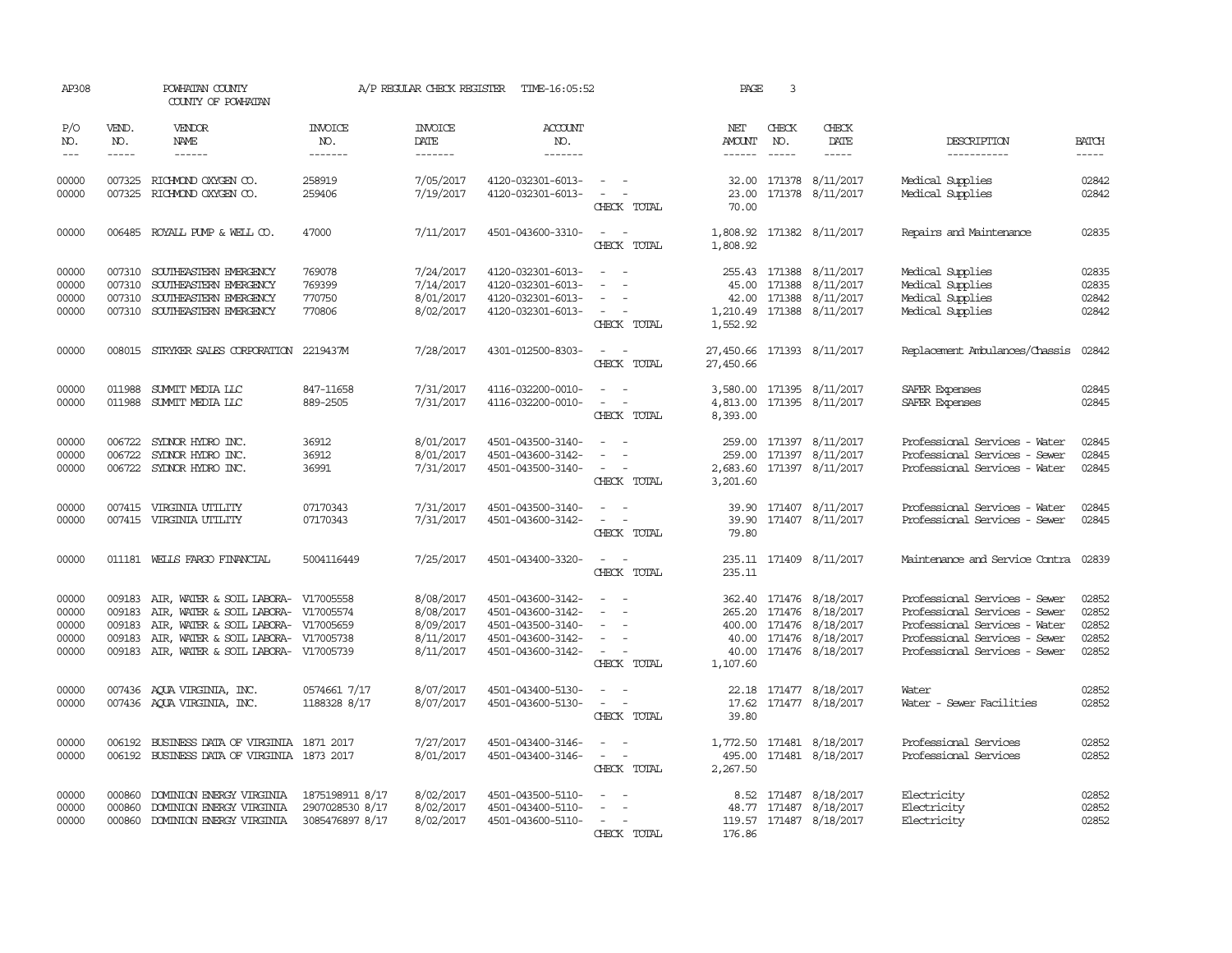| AP308                            |                            | POWHATAN COUNTY<br>COUNTY OF POWHATAN                                                                                    |                                                                         | A/P REGULAR CHECK REGISTER                       | TIME-16:05:52                                                                    |                                                            | PAGE                 | $\overline{4}$                          |                                                                             |                                                                                                 |                                  |
|----------------------------------|----------------------------|--------------------------------------------------------------------------------------------------------------------------|-------------------------------------------------------------------------|--------------------------------------------------|----------------------------------------------------------------------------------|------------------------------------------------------------|----------------------|-----------------------------------------|-----------------------------------------------------------------------------|-------------------------------------------------------------------------------------------------|----------------------------------|
| P/O<br>NO.                       | VEND.<br>NO.               | VENDOR<br>NAME                                                                                                           | INVOICE<br>NO.                                                          | <b>INVOICE</b><br>DATE                           | ACCOUNT<br>NO.                                                                   |                                                            | NET<br>AMOUNT        | CHECK<br>NO.                            | CHECK<br>DATE                                                               | DESCRIPTION                                                                                     | <b>BATCH</b>                     |
| $\frac{1}{2}$                    | -----                      | ------                                                                                                                   | --------                                                                | -------                                          | -------                                                                          |                                                            | <b>______</b>        | $\frac{1}{2}$                           | -----                                                                       | -----------                                                                                     | $- - - - -$                      |
| 00000<br>00000<br>00000<br>00000 | 000860<br>000860<br>000860 | DOMINION ENERGY VIRGINIA<br>DOMINION ENERGY VIRGINIA<br>DOMINION ENERGY VIRGINIA<br>000860 DOMINION ENERGY VIRGINIA      | 6656300552 8/17<br>7897055856 8/17<br>9052426195 8/17<br>998223150 8/17 | 8/02/2017<br>8/02/2017<br>8/02/2017<br>8/02/2017 | 4501-043500-5110-<br>4501-043600-5110-<br>4501-043600-5110-<br>4501-043600-5110- | $\sim$ $ \sim$<br>$\overline{\phantom{a}}$<br>CHECK TOTAL  | 2,270.51<br>2,809.62 | 395.59 171488<br>171488<br>50.72 171488 | 8/18/2017<br>8/18/2017<br>8/18/2017<br>92.80 171488 8/18/2017               | Electricity<br>Electricity<br>Electricity<br>Electricity                                        | 02852<br>02852<br>02852<br>02852 |
| 00000                            |                            | 000166 LUCK STONE CORP.                                                                                                  | IV100743844                                                             | 7/31/2017                                        | 4301-071120-0012-                                                                | $\omega_{\rm{max}}$ and $\omega_{\rm{max}}$<br>CHECK TOTAL | 254.83               |                                         | 254.83 171513 8/18/2017                                                     | Warning Track & Bull Pens                                                                       | 02852                            |
| 00000                            | 001250                     | POWHATAN AUTO & TRACTOR                                                                                                  | 456905                                                                  | 7/10/2017                                        | 4501-043400-6008-                                                                | $\sim$ $ \sim$<br>CHECK TOTAL                              | 23.15                |                                         | 23.15 171522 8/18/2017                                                      | Gas/Grease/Oil/Vehicle Repairs                                                                  | 02853                            |
| 00000<br>00000                   | 007310<br>007310           | SOUTHEASTERN EMERGENCY<br>SOUTHEASTERN EMERGENCY                                                                         | 771416<br>772174                                                        | 8/04/2017<br>8/10/2017                           | 4120-032301-6013-<br>4120-032301-6013-                                           | CHECK TOTAL                                                | 100.66               |                                         | 19.66 171537 8/18/2017<br>81.00 171537 8/18/2017                            | Medical Supplies<br>Medical Supplies                                                            | 02853<br>02853                   |
| 00000                            | 009450                     | SPEC (SLUDGE PROCESS                                                                                                     | 2171907PCU                                                              | 8/14/2017                                        | 4501-043600-6016-                                                                | $\overline{\phantom{a}}$<br>CHECK TOTAL                    | 1,960.00             |                                         | 1,960.00 171538 8/18/2017                                                   | Chemicals                                                                                       | 02853                            |
| 00000<br>00000                   | 007843                     | TENCARVA MACHINERY CO.<br>007843 TENCARVA MACHINERY CO.                                                                  | 652124<br>652670                                                        | 8/03/2017<br>8/07/2017                           | 4501-043600-3310-<br>4501-043600-3310-                                           | $\sim$ $\sim$<br>CHECK TOTAL                               | 645.00<br>1,375.31   |                                         | 171543 8/18/2017<br>730.31 171543 8/18/2017                                 | Repairs and Maintenance<br>Repairs and Maintenance                                              | 02853<br>02853                   |
| 00000                            |                            | 007450 THOMSON REUTERS -                                                                                                 | 836578283                                                               | 8/01/2017                                        | 4116-021100-6012-                                                                | $\sim$ $ \sim$<br>CHECK TOTAL                              | 377.87               |                                         | 377.87 171544 8/18/2017                                                     | Law Library Expenses                                                                            | 02853                            |
| 00000<br>00000                   | 008126                     | VERIZON<br>008126 VERIZON                                                                                                | 9790199186<br>9790199186                                                | 8/01/2017<br>8/01/2017                           | 4501-043400-5250-<br>4501-043400-5270-                                           | CHRCK TOTAL                                                | 160.21<br>460.52     |                                         | 171546 8/18/2017<br>300.31 171546 8/18/2017                                 | Cell Phones<br>Network Service Connection                                                       | 02853<br>02853                   |
| 00000                            |                            | 007755 WITMER ASSOCIATES INC.                                                                                            | 1789797                                                                 | 7/26/2017                                        | 4116-032202-0001-                                                                | CHECK TOTAL                                                | 3,138.00             |                                         | 3,138.00 171549 8/18/2017                                                   | Fire and Rescue Expenses                                                                        | 02853                            |
| 00000                            |                            | 006175 ADAMS OIL COMPANY, INC.                                                                                           | 23139                                                                   | 7/24/2017                                        | 4501-043400-6008-                                                                | $\overline{\phantom{a}}$<br>CHECK TOTAL                    | 31.14<br>31.14       |                                         | 171550 8/24/2017                                                            | Gas/Grease/Oil/Vehicle Repairs                                                                  | 02858                            |
| 00000<br>00000<br>00000          | 009183<br>009183           | AIR, WATER & SOIL LABORA- V17005781<br>AIR, WATER & SOIL LABORA- V17005875<br>009183 AIR, WATER & SOIL LABORA- V17005876 |                                                                         | 8/15/2017<br>8/17/2017<br>8/17/2017              | 4501-043600-3142-<br>4501-043600-3142-<br>4501-043400-3142-                      | $\sim$ $\sim$<br>CHECK TOTAL                               | 213.60               |                                         | 133.60 171551 8/24/2017<br>40.00 171551 8/24/2017<br>40.00 171551 8/24/2017 | Professional Services - Sewer<br>Professional Services - Sewer<br>Professional Services - Sewer | 02858<br>02858<br>02858          |
| 00000                            |                            | 008713 BLUE RIDGE RESCUE                                                                                                 | 41916                                                                   | 8/15/2017                                        | 4116-032200-0010-                                                                | $\overline{\phantom{a}}$<br>CHECK TOTAL                    | 3,620.00             |                                         | 3,620.00 171559 8/24/2017                                                   | SAFER Expenses                                                                                  | 02855                            |
| 00000<br>00000<br>00000          | 006192<br>006192           | BUSINESS DATA OF VIRGINIA 1877-2017<br>BUSINESS DATA OF VIRGINIA<br>006192 BUSINESS DATA OF VIRGINIA 1882-2017           | 1881-2017                                                               | 8/07/2017<br>8/10/2017<br>8/11/2017              | 4501-043400-3146-<br>4501-043400-3146-<br>4501-043400-3146-                      | $\sim$<br>$\sim$<br>$\sim$<br>CHECK TOTAL                  | 220.00<br>1,155.00   | 171562                                  | 605.00 171562 8/24/2017<br>8/24/2017<br>330.00 171562 8/24/2017             | Professional Services<br>Professional Services<br>Professional Services                         | 02855<br>02855<br>02855          |
| 00000                            | 000540                     | CENTRAL VIRGINIA WASTE                                                                                                   | 22518                                                                   | 8/11/2017                                        | 4501-043400-3185-                                                                | $\sim$<br>$\sim$<br>CHECK TOTAL                            | 48.93                |                                         | 48.93 171564 8/24/2017                                                      | Trash Removal                                                                                   | 02855                            |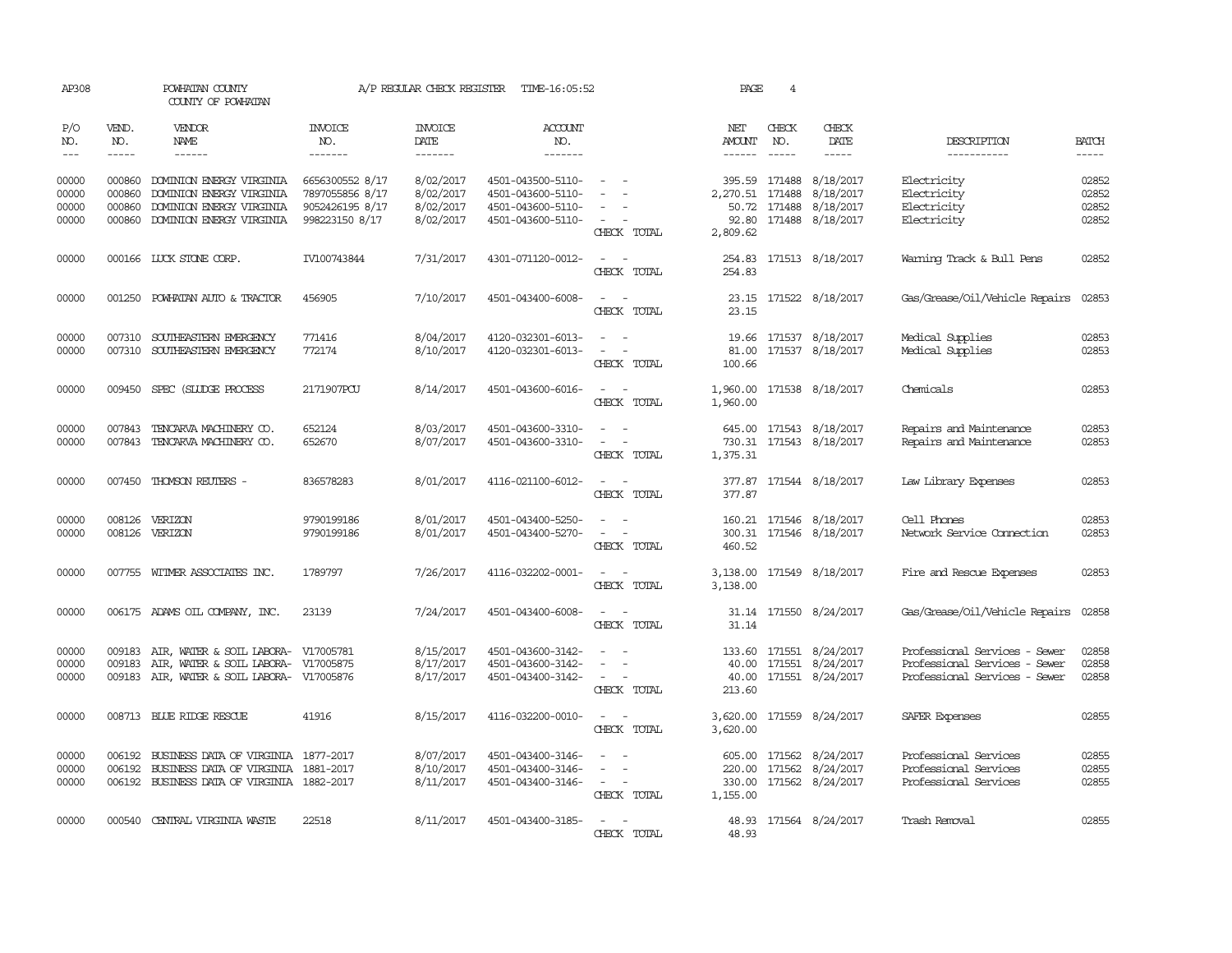| AP308                            |                            | POWHATAN COUNTY<br>COUNTY OF POWHATAN                                                                   | A/P REGULAR CHECK REGISTER<br>TIME-16:05:52 |                                                  |                                                                                  |                                                                                                                             | 5<br>PAGE               |                               |                                                                                                     |                                                                                                          |                                  |
|----------------------------------|----------------------------|---------------------------------------------------------------------------------------------------------|---------------------------------------------|--------------------------------------------------|----------------------------------------------------------------------------------|-----------------------------------------------------------------------------------------------------------------------------|-------------------------|-------------------------------|-----------------------------------------------------------------------------------------------------|----------------------------------------------------------------------------------------------------------|----------------------------------|
| P/O<br>NO.<br>$---$              | VEND.<br>NO.<br>-----      | VENDOR<br>NAME<br>------                                                                                | INVOICE<br>NO.<br>-------                   | <b>INVOICE</b><br>DATE<br>-------                | <b>ACCOUNT</b><br>NO.<br>-------                                                 |                                                                                                                             | NET<br>AMOUNT<br>------ | CHECK<br>NO.<br>$\frac{1}{2}$ | CHECK<br>DATE<br>-----                                                                              | DESCRIPTION<br>-----------                                                                               | <b>BATCH</b><br>-----            |
| 00000                            | 011418                     | COTTONE, MELISSA                                                                                        | JET BANCUET8/13                             | 8/13/2017                                        | 4116-032203-0001-                                                                | $\frac{1}{2} \left( \frac{1}{2} \right) \left( \frac{1}{2} \right) = \frac{1}{2} \left( \frac{1}{2} \right)$<br>CHECK TOTAL | 112.79                  |                               | 112.79 171567 8/24/2017                                                                             | <b>JET</b> Program                                                                                       | 02855                            |
| 00000<br>00000<br>00000<br>00000 | 011269<br>011269<br>011269 | 011269 ECS MID ATLANTIC, LLC<br>ECS MID ATLANTIC, LLC<br>ECS MID ATLANTIC, LLC<br>ECS MID ATLANTIC, LLC | 587344<br>595875<br>601417<br>606837        | 5/03/2017<br>6/13/2017<br>7/11/2017<br>8/09/2017 | 4301-014200-6004-<br>4301-014200-6004-<br>4301-014200-6004-<br>4301-014200-6004- | $ -$<br>CHECK TOTAL                                                                                                         | 833.25<br>3,098.46      |                               | 210.46 171574 8/24/2017<br>171574 8/24/2017<br>1,583.75 171574 8/24/2017<br>471.00 171574 8/24/2017 | Paving Village Building<br>Paving Village Building<br>Paving Village Building<br>Paving Village Building | 02856<br>02856<br>02856<br>02856 |
| 00000<br>00000<br>00000          | 008336<br>008336           | FERGUSON ENTERPRISES INC.<br>FERGUSON ENTERPRISES INC.<br>008336 FERGUSON ENTERPRISES INC.              | 1910707<br>1910772<br>1913505               | 7/31/2017<br>7/31/2017<br>8/11/2017              | 4501-043600-3310-<br>4501-043600-3310-<br>4501-043600-3310-                      | $\sim 100$<br>CHECK TOTAL                                                                                                   | 732.07                  |                               | 335.36 171575 8/24/2017<br>302.74 171575 8/24/2017<br>93.97 171575 8/24/2017                        | Repairs and Maintenance<br>Repairs and Maintenance<br>Repairs and Maintenance                            | 02858<br>02858<br>02858          |
| 00000                            |                            | 006405 HACH COMPANY                                                                                     | 10568074                                    | 8/01/2017                                        | 4501-043600-6015-                                                                | CHECK TOTAL                                                                                                                 | 129.14                  |                               | 129.14 171579 8/24/2017                                                                             | Lab Supplies                                                                                             | 02858                            |
| 00000                            |                            | 008381 JAMES RIVER PEIROLEUM                                                                            | 101C                                        | 8/08/2017                                        | 4501-043400-6008-                                                                | CHECK TOTAL                                                                                                                 | 269.17                  |                               | 269.17 171582 8/24/2017                                                                             | Gas/Grease/Oil/Vehicle Repairs                                                                           | 02859                            |
| 00000                            |                            | 007297 NAFECO, INC.                                                                                     | 888502                                      | 8/03/2017                                        | 4116-032200-0010-                                                                | CHECK TOTAL                                                                                                                 | 446.46                  |                               | 446.46 171588 8/24/2017                                                                             | SAFER Expenses                                                                                           | 02857                            |
| 00000                            |                            | 000620 R. C. GOODWYN & SONS, INC 0777455                                                                |                                             | 8/04/2017                                        | 4301-012400-8301-                                                                | CHECK TOTAL                                                                                                                 | 27.55                   |                               | 27.55 171595 8/24/2017                                                                              | Fire Department Equipment                                                                                | 02860                            |
| 00000                            |                            | 006722 SYLNOR HYDRO INC.                                                                                | 37001                                       | 7/31/2017                                        | 4501-043600-3310-                                                                | CHECK TOTAL                                                                                                                 | 689.00<br>689.00        |                               | 171602 8/24/2017                                                                                    | Repairs and Maintenance                                                                                  | 02858                            |
| 00000                            |                            | 011188 TECH FIRE & SAFETY                                                                               | 1365                                        | 8/15/2017                                        | 4116-032200-0010-                                                                | CHECK TOTAL                                                                                                                 | 1,460.00                |                               | 1,460.00 171603 8/24/2017                                                                           | SAFER Expenses                                                                                           | 02857                            |
| 00000                            |                            | 010088 TREASURER                                                                                        | 08/22/2017                                  | 8/22/2017                                        | 4116-032203-0001-                                                                | $\frac{1}{2} \left( \frac{1}{2} \right) \left( \frac{1}{2} \right) = \frac{1}{2} \left( \frac{1}{2} \right)$<br>CHECK TOTAL | 54.00                   |                               | 54.00 171604 8/24/2017                                                                              | <b>JET</b> Program                                                                                       | 02861                            |
| 00000                            |                            | 011995 WEST END MACHINE &                                                                               | 33359                                       | 8/15/2017                                        | 4301-012500-8303-                                                                | CHECK TOTAL                                                                                                                 | 1,704.00                |                               | 1,704.00 171607 8/24/2017                                                                           | Replacement Ambulances/Chassis                                                                           | 02857                            |

CHECK TYPE TOTAL 2,178,491.31